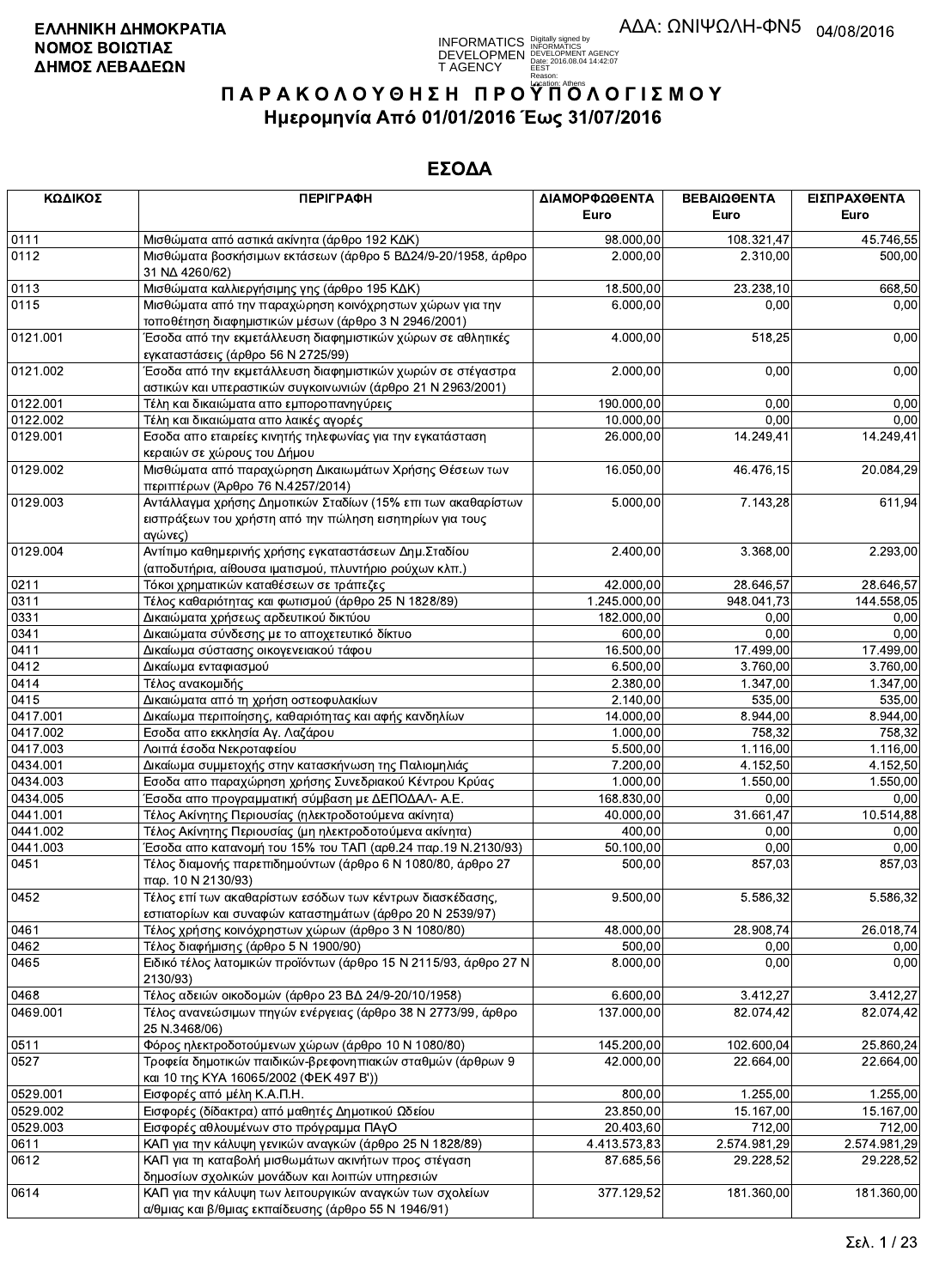| ΚΩΔΙΚΟΣ  | <b>ПЕРІГРАФН</b>                                                                                                             | ΔΙΑΜΟΡΦΩΘΕΝΤΑ<br>Euro | ΒΕΒΑΙΩΘΕΝΤΑ<br>Euro | ΕΙΣΠΡΑΧΘΕΝΤΑ<br>Euro |
|----------|------------------------------------------------------------------------------------------------------------------------------|-----------------------|---------------------|----------------------|
| 0619.006 | Οφειλές Ελληνικού Δημοσίου που απορρέουν από το άρθρο 25 του<br>Ν. 1828/89 (άρθ 27 Ν. 3756/2009)                             | 668.079,32            | 0,00                | 0,00                 |
| 0621     | Κάλυψη δαπάνης των προνοιακών επιδομάτων (άρθρου 94 ΠΑΡ 3Β<br>περιπτ.17)                                                     | 6.109.714,72          | 3.732.017,68        | 3.732.017,68         |
| 0712     | Μισθώματα θαλασσίων εκτάσεων (άρθρο 15 Ν 2130/93)                                                                            | 3.260,00              | 11.392,50           | 4.882,50             |
| 0713     | Παράβολα για την έκδοση των αδειών ίδρυσης και λειτουργίας<br>επιχειρήσεων υγειονομικού ενδιαφέροντος (άρθρο 80 ΔΚΚ)         | 9.650,00              | 6.870,00            | 6.870,00             |
| 0715     | Τέλος διαφήμισης της κατηγορίας Δ΄ του άρθρου 15 του ΒΔ 24/9-<br>20/10/1958 (άρθρο 9 Ν 2880/2001)                            | 63.110,00             | 0,00                | 0,00                 |
| 1212.002 | Επιχορήγηση για υλοποίηση Ευρωπαικού προγράμματος<br>΄΄Εναρμόνιση οικογενειακής και επαγγελματικής ζωής"                     | 242.075,00            | 228.111,19          | 228.111,19           |
| 1212.003 | Επιχορήγηση ΟΑΕΔ για εισφορές ωφελούμενων από Προγραμμα<br>Κοινωφελούς Χαρακτήρα (παρ. ΙΔ Ν.4152/2013)                       | 21.780,00             | 21.743,37           | 21.743,37            |
| 1212.004 | Από Γ.Γ.Α. για υλοποίηση ΠΑγΟ                                                                                                | 17.230,50             | 0.00                | 0,00                 |
| 1214.005 | Επιχορήγηση ΥΠ.ΕΣ για κάλυψη δράσεων πυροπροστασίας                                                                          | 81.800,00             | 81.800,00           | 81.800,00            |
| 1311.001 | ΚΑΠ επενδυτικών δαπανών των δήμων                                                                                            | 516.150,00            | 172.050,00          | 172.050,00           |
| 1312.001 | Επισκευή και συντήρηση σχολικών κτιρίων (άρθρο 13 Ν 2880/2001)                                                               | 69.000,00             | 0,00                | 0,00                 |
| 1313.001 | Επιχορήγηση ΥΠ.ΕΣ. για κάλυψη δράσεων πυροπροστασίας                                                                         | 2.000,00              | 2.000,00            | 2.000,00             |
| 1322.001 | Αναβάθμιση Ενεργητικής Πυροπροστασίας Κλειστού Γυμναστηρίου<br>Λιβαδειάς                                                     | 102.000,00            | 0,00                | 0,00                 |
| 1322.002 | Αγορά ακινήτου - μνημείου "Τζαμί Γαζή Ομέρ"                                                                                  | 200.000,00            | 200.000,00          | 200.000,00           |
| 1322.020 | Επιχορήγηση από ΠΔΕ για Αποκατάσταση ζημιών που<br>προκλήθηκαν από θεομηνία στο Δήμο Λεβαδέων                                | 40.256,34             | 0.00                | 0,00                 |
| 1322.021 | Επιχορήγηση από Πράσινο Ταμείο για Αποζημίωση ιδιοκτησιών στο<br>πάρκο Έρκυνας από την οδό Θουκιδίδου εως την οδό Ξενοφώντος | 90.752,00             | 0,00                | 0,00                 |
| 1322.022 | Επιχορήγηση από Πράσινο Ταμειο για Ενεργειακή Αναβάθμιση<br>Σχολικής Μονάδας 3ου Δημοτικού Σχολείου Λιβαδειάς                | 137.000,00            | 134.010,94          | 134.010,94           |
| 1328.016 | Βελτίωση και Ανάπλαση Κοινόχρηστων Χώρων Οικισμού Ελικώνα                                                                    | 436.870,31            | 0,00                | 0,00                 |
| 1328.406 | Ανάπλαση Πλατείας Τ.Κ. Αγίου Γεωργίου                                                                                        | 0,00                  | 0,00                | 0.00                 |
| 1411     | Προϊόν δωρεών                                                                                                                | 2.000,00              | 2.000,00            | 2.000,00             |
| 1511     | Προσαυξήσεις εκπρόθεσμης καταβολής χρεών (άρθρο 6 ΝΔ 356/74,<br>άρθρο 16 Ν 2130/93)                                          | 45.000,00             | 31.677,88           | 31.677,88            |
| 1512     | Πρόστιμα του ΚΟΚ, του ΝΔ 805/71 και του ΑΝ 170/67 (άρθρο 31 Ν<br>2130/93)                                                    | 55.000,00             | 23.592,15           | 21.892,15            |
| 1514     | Πρόστιμα ανέγερσης και διατήρησης αυθαιρέτων κατασκευών                                                                      | 12.000,00             | 4.577,43            | 4.577,43             |
| 1519     | Λοιπά πρόστιμα και χρηματικές ποινές επιβαλλόμενες βάσει ειδικών<br>διατάξεων                                                | 3.000,00              | 4.287,27            | 1.187,70             |
| 1629     | Λοιπά έσοδα από δαπάνες πραγματοποιηθείσες για λογαριασμό<br>τρίτων                                                          | 10.000,00             | 0,00                | 0,00                 |
| 1699.001 | Εσοδα απο κατασκευή παραγκών και ηλεκτροδότησης αυτών στην<br>Εμποροπανήγυρη                                                 | 33.000,00             | 0,00                | 0,00                 |
| 1699.006 | Έκτακτα Έσοδα από εράνους της Ιεράς Μητρόπολης Θηβών και<br>Λεβαδείας (2% επί του ακαθαρίστου προιόντος)                     | 1.000,00              | 700,00              | 700,00               |
| 2111     | Τακτικά έσοδα από τέλη καθαριότητας και ηλεκτροφωτισμού                                                                      | 354.986,00            | 521.174,10          | 464.694,72           |
| 2113     | Τακτικά έσοδα από τέλη και δικαίωματα άρδευσης                                                                               | 1.000,00              | 0,00                | 0,00                 |
| 2115.001 | Τέλος Ακίνητης περιουσίας (ηλεκτροδοτούμενα ακίνητα)                                                                         | 15.500,00             | 13.627,27           | 13.627,27            |
| 2115.002 | Τέλος Ακίνητης περιουσίας (μη ηλεκτροδοτούμενα ακίνητα)                                                                      | 50.000,00             | 14.508,88           | 14.212,73            |
| 2118     | Τακτικά έσοδα επί των ακαθαρίστων εσόδων επιτηδευματιών                                                                      | 9.000,00              | 16.904,65           | 5.746,36             |
| 2119.001 | Φόρος ηλεκτροδούμενων χώρων (άρθ. 10 Ν. 1080/80) Π.Ο.Ε.                                                                      | 38.400,00             | 46.196,54           | 46.196,54            |
| 2119.004 | Τέλος χρήσης κοινοχρήστων χώρων Π.Ο.Ε.                                                                                       | 1.000,00              | 6.271,63            | 3.682,32             |
| 2119.011 | Απο μισθώματα αστικών ακινήτων                                                                                               | 750,00                | 0,00                | 0,00                 |
| 2119.012 | Τέλη και δικαιώματα απο λαική αγορά                                                                                          | 6.500,00              | 7.605,77            | 3.231,51             |
| 2119.020 | Αντίτιμο κατανάλωσης ηλεκτρικού ρευματος των πυλώνων του<br>Δημοτικού Σταδιου για λογαριασμό τριτων (τέλεση αγώνων)          | 1.000,00              | 5.828,83            | 0,00                 |
| 2119.021 | Αντίτιμο καθημερινής χρήσης εγκαταστάσεων Δημ.Σταδίου<br>(αποδυτήρια, αίθουσα ιματισμού, πλυντήριο ρούχων κλπ.)              | 400,00                | 674,00              | 274,00               |
| 2119.022 | Έσοδα από εισφορές (δίδακτρα μαθητών Δημ.Ωδείου)                                                                             | 0,00                  | 4.119,50            | 4.119,50             |
| 2211.001 | Πρόστιμα παραβάσεων Κ.Ο.Κ. - Ελεγχόμενης στάθμευσης Π.Ο.Ε.                                                                   | 18.000,00             | 30.473,45           | 14.148,45            |
| 2211.002 | Λοιπά πρόστιμα                                                                                                               | 2.000,00              | 0,00                | 0,00                 |
| 2212.001 | Πρόστιμα ανέγερσης-διατήρησης αυθαιρέτων                                                                                     | 3.200,00              | 1.353,10            | 1.353,10             |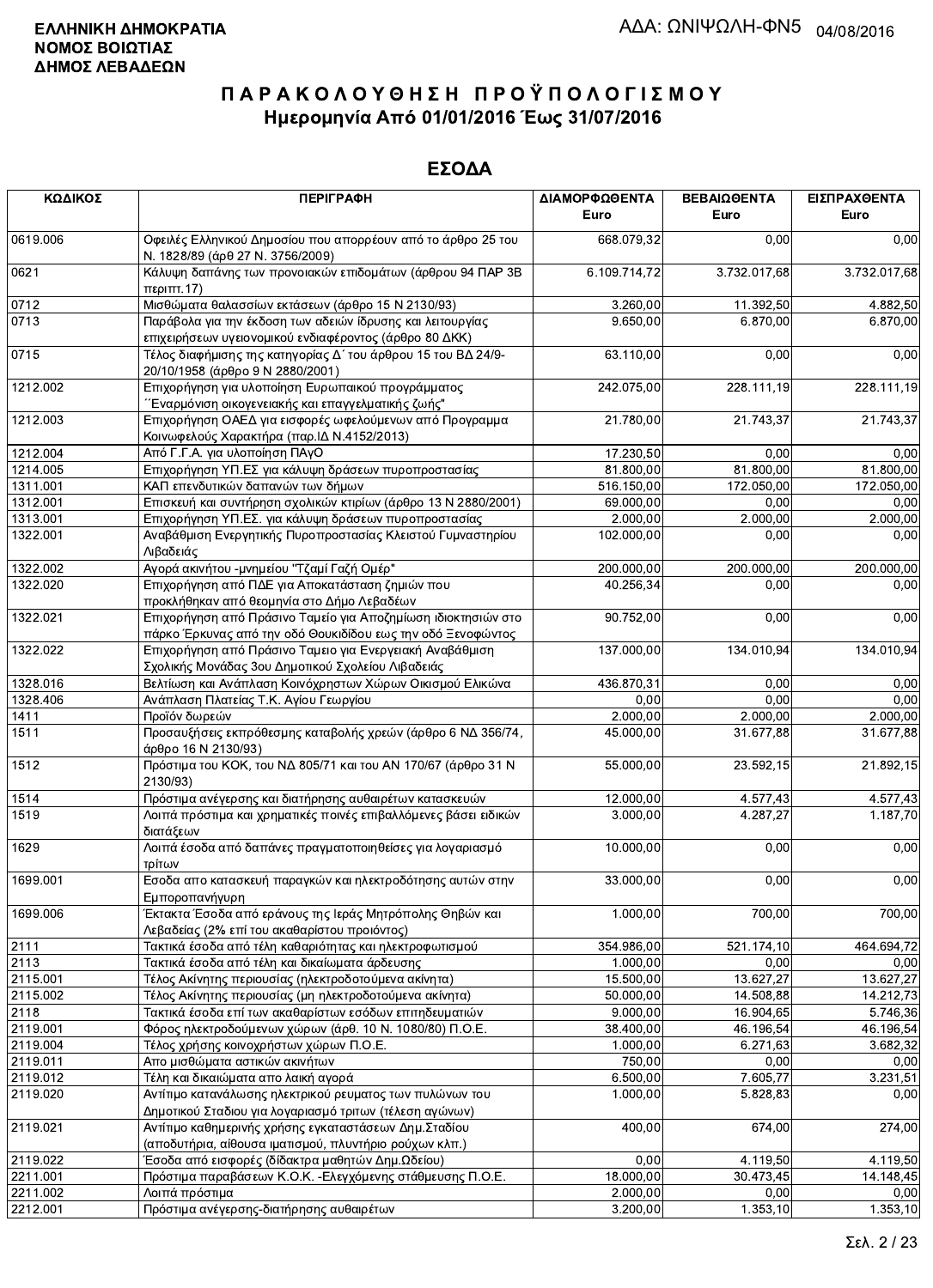| ΚΩΔΙΚΟΣ  | <b>ПЕРІГРАФН</b>                                                                                                               | ΔΙΑΜΟΡΦΩΘΕΝΤΑ | ΒΕΒΑΙΩΘΕΝΤΑ | ΕΙΣΠΡΑΧΘΕΝΤΑ |
|----------|--------------------------------------------------------------------------------------------------------------------------------|---------------|-------------|--------------|
|          |                                                                                                                                | Euro          | Euro        | Euro         |
| 3211     | Τέλη καθαριότητας και ηλεκτροφωτισμού                                                                                          | 753.107,51    | 753.107,51  | 724.384,43   |
| 3212     | Τέλη και δικαιώματα ύδρευσης                                                                                                   | 205.235,04    | 205.235,04  | 1.822,58     |
| 3213     | Τέλη και δικαιώματα άρδευσης                                                                                                   | 465.428,99    | 465.428,99  | 198.044,42   |
| 3214     | Τέλη και δικαιώματα αποχέτευσης                                                                                                | 17.004,89     | 17.004,89   | 238,12       |
| 3215     | Τέλος ακίνητης περιουσίας                                                                                                      | 206.272,63    | 206.272,63  | 50.385,29    |
| 3217     | Εισφορά λόγω ένταξης ή επέκτασης πολεοδομικών σχεδίων                                                                          | 5.878,21      | 5.878,21    | 0,00         |
| 3218     | Τακτικά έσοδα επί των ακαθαρίστων εσόδων επιτηδευματιών                                                                        | 888.358,76    | 888.358,76  | 19.878,13    |
| 3219.001 | Απο δικαιώματα και μισθώματα βοσκήσιμων εκτάσεων                                                                               | 14.908,71     | 14.908,71   | 1.200,00     |
| 3219.002 | Απο τέλη διαφήμισης και απο την εκμετάλλευση διαφημιστικών<br>χώρων                                                            | 20.000,00     | 20.000,00   | 0,00         |
| 3219.003 | Απο δικαιώματα νεκροταφείων                                                                                                    | 17.943,11     | 17.943,11   | 361,75       |
| 3219.004 | Απο τέλη χρήσης κοινόχρηστων δημοτικών χώρων και απο                                                                           | 175.367,35    | 175.367,35  | 11.754,81    |
|          | παραχώρηση δικαιωμάτων χρήσης θέσεων των περιπτέρων                                                                            |               |             |              |
| 3219.005 | Απο δικαιώματα Σφαγείων                                                                                                        | 3.828,95      | 3.828,95    | 172,13       |
| 3219.006 | Απο μισθώματα λατομείων                                                                                                        | 110.550,22    | 110.550,22  | 10.868,92    |
| 3219.008 | Απο δικαιώματα χρήσης Χ.Υ.Τ.Α.                                                                                                 | 70.984,86     | 70.984,86   | 252,57       |
| 3219.009 | Απο δικαιώματα συμμετοχής στην Κατασκήνωση                                                                                     | 9.557,23      | 9.557,23    | 49,43        |
| 3219.010 | Απο τέλη και δικαιώματα λαικών αγορών                                                                                          | 102.715,33    | 102.715,33  | 19.285,65    |
| 3219.011 | Απο φόρο ηλεκτροδοτούμενων χώρων (άρθ. 10 Ν. 1080/80)                                                                          | 63.449,73     | 63.449,73   | 61.504,28    |
| 3219.013 | Απο μισθώματα αστικών ακινήτων                                                                                                 | 373.712,52    | 373.712,52  | 18.089,55    |
| 3219.014 | Απο μισθώματα καλλιεργήσιμης γής                                                                                               | 17.293,74     | 17.293,74   | 2.341, 10    |
| 3219.015 | Απο μισθώματα θαλασσίων εκτάσεων                                                                                               | 14.456,27     | 14.456,27   | 6.411,80     |
| 3219.017 | Λοιπές περιπτώσεις                                                                                                             | 13.120,86     | 13.120,86   | 232,71       |
| 3219.018 | Απο εισφορές για τροφεία παιδικών και βρεφονηπιακών σταθμών                                                                    | 20.126,24     | 20.126,24   | 816,69       |
| 3219.019 | Απο κρατήσεις υπέρ Δημοσίου                                                                                                    | 23.818,81     | 23.818,81   | 563,53       |
| 3219.020 | Απο επιστροφές αχρεωστήτως καταβληθέντων προνοιακών<br>επιδομάτων                                                              | 226.042,67    | 226.042,67  | 9.385,41     |
| 3219.021 | Από χρήση Δημοτικών Σταδίων (15% επί των ακαθαρίστων                                                                           | 49.589,39     | 49.589,39   | 0,00         |
|          | εισπράξεων του χρήστη από την πώληση εισητηρίων για τους<br>αγώνες)                                                            |               |             |              |
| 3219.022 | Από αντίιτιμο κατανάλωσης ηλεκτρικού ρευματος των πυλώνων του                                                                  | 39.337,20     | 39.337,20   | 0,00         |
|          | Δημοτικού Σταδιου για λογαριασμό τρίτων (τέλεση αγώνων)                                                                        |               |             |              |
| 3219.023 | Από αντίτιμο καθημερινής χρήσεως εγκαταστάσεων Δημ. Σταδίου                                                                    | 1.752,00      | 1.752,00    | 1.420,00     |
|          | (αποδυτήρια, αίθουσα ιματισμού, πλυντήριο ρούχων κλπ)                                                                          |               |             |              |
| 3221.001 | Απο πρόστιμα παραβάσεων Κ.Ο.Κ.-Ελεγχόμενης στάθμευσης                                                                          | 675.743,75    | 675.743,75  | 3.758,25     |
| 3221.002 | Απο διάφορα πρόστιμα κλπ έκτακτα έσοδα                                                                                         | 145.746,08    | 145.746,08  | 4.838,62     |
| 3221.003 | Απο αποζημιώσεις καταβληθείσες για λογαριασμό των υπόχρεων,<br>λόγω προσκύρωσης ή ρυμοτόμησης ακινήτων (άρθρο 26 Ν<br>1828/89) | 86.651,30     | 86.651,30   | 5.941,37     |
| 4111     | Εισφορά υπέρ του Δημοσίου στις αποδοχές και τα έξοδα                                                                           | 200.000,00    | 103.705,25  | 103.705,25   |
|          | παράστασης                                                                                                                     |               |             |              |
| 4121     | Φόροι μισθωτών υπηρεσιών                                                                                                       | 230.000,00    | 130.752,29  | 130.752,29   |
| 4122     | Φοροί και χαρτόσημο Δημάρχων Αντιδημάρχων μελών Δημοτικών                                                                      | 7.000.00      | 1.128,68    | 1.128,68     |
|          | Συμβουλίων και λοιπών συλλογικών οργάνων                                                                                       |               |             |              |
| 4123     | Φόρων προμηθευτών εργολάβων ελ. Επαγγελματιών κ.λ.π.                                                                           | 130.000,00    | 40.052,10   | 40.052,10    |
| 4124     | Λοιπές κρατήσεις υπέρ του Δημοσίου                                                                                             | 80.000,00     | 6.623,85    | 1.837,93     |
| 4131     | Εισφορές σε ασφαλιστικούς οργανισμούς και ταμεία                                                                               | 1.300.000,00  | 748.763,30  | 748.763,30   |
| 4132     | Εισφορά για το εφάπαξ βοήθημα του Ν 103/75                                                                                     | 3.500,00      | 1.034,46    | 1.034,46     |
| 4141     | Κρατήσεις στις αποδοχές για την εξόφληση δανείων του Τ.Π. &                                                                    | 91.000.00     | 36.205,95   | 36.205,95    |
|          | Δανείων.                                                                                                                       |               |             |              |
| 4142     | Λοιπές κρατήσεις υπέρ τρίτων                                                                                                   | 250.000,00    | 69.523,52   | 69.523,52    |
| 4211     | Επιστροφή χρημάτων από υπολόγους χρηματικών ενταλμάτων                                                                         | 5.000,00      | 0,00        | 0,00         |
|          | προπληρωμής                                                                                                                    |               |             |              |
| 4212     | Επιστροφή πάγιας προκαταβολής                                                                                                  | 29.000,00     | 0,00        | 0,00         |
| 4213     | Επιστροφή αχρεωστήτως καταβληθέντων χρηματικών ποσών<br>(άρθρο 26 Ν 318/69, Αποφ. Υπ. Οικον. 2081241/11652/1997)               | 100.000,00    | 148.369,02  | 99.703,53    |
| 4219     | Επιστροφή εν γένει χρημάτων                                                                                                    | 45.000,00     | 12.309,13   | 12.309,13    |
| 5111     | Χρηματικό υπόλοιπο προερχόμενο από τακτικά έσοδα για την<br>κάλυψη υποχρεώσεων παρελθόντων ετών                                | 443.123,57    | 443.123,57  | 443.123,57   |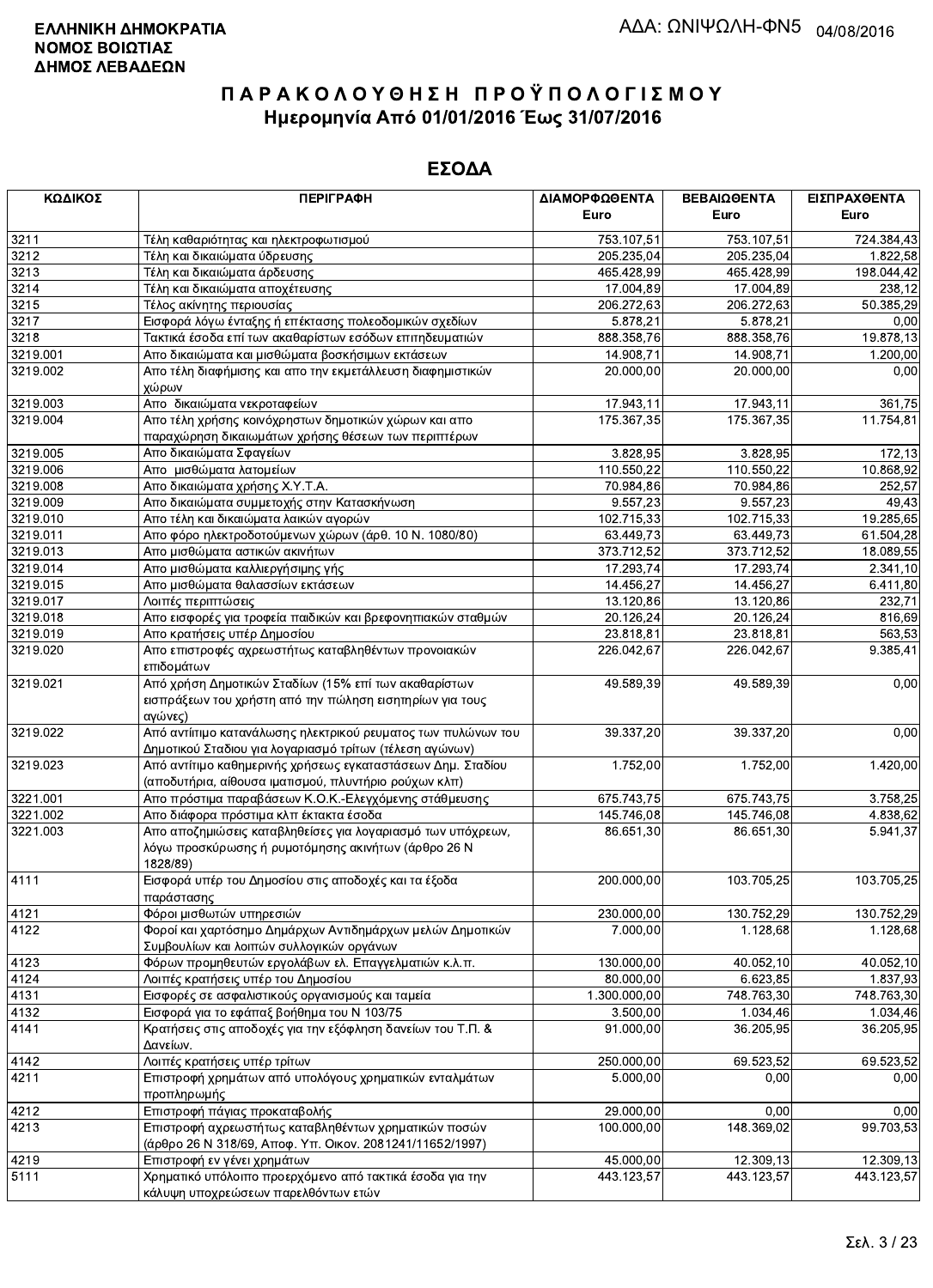#### ΕΣΟΔΑ

| ΚΩΔΙΚΟΣ | <b>ПЕРІГРАФН</b>                                                                                                    | ΔΙΑΜΟΡΦΩΘΕΝΤΑ | <b>ΒΕΒΑΙΩΘΕΝΤΑ</b> | ΕΙΣΠΡΑΧΘΕΝΤΑ  |
|---------|---------------------------------------------------------------------------------------------------------------------|---------------|--------------------|---------------|
|         |                                                                                                                     | Euro          | Euro               | Euro          |
| 5112    | Χρηματικό υπόλοιπο προερχόμενο από τακτικά έσοδα για<br>πιστώσεις προοριζόμενες για επενδυτικές δαπάνες             | 697 635,70    | 697 635.70         | 697.635,70    |
| 5113    | Χρηματικό υπόλοιπο προερχόμενο απο τακτικά έσοδα για την<br>κάλυψη ειδικευμένων δαπανών                             | 1.012.359,90  | 1.012.359,90       | 1.012.359,90  |
| 5119    | Χρηματικό υπόλοιπο προερχόμενο απο τακτικά έσοδα για την<br>κάλυψη εν γένει δαπανών του Δήμου                       | 168.798,82    | 168.798.82         | 168.798,82    |
| 5121    | Χρηματικό υπόλοιπο προερχόμενο από έκτακτα έσοδα για την<br>κάλυψη υποχρεώσεων παρελθόντων ετών                     | 51.582,24     | 51.582,24          | 51.582,24     |
| 5122    | Χρηματικό υπόλοιπο προερχόμενο από έκτακτα έσοδα (εκτός ΠΔΕ)<br>για πιστώσεις προοριζόμενες για επενδυτικές δαπάνες | 1.037.237.22  | 1.037.237.22       | 1.037.237.22  |
| 5123    | Χρηματικό υπόλοιπο προερχόμενο απο έκτακτα έσοδα για την<br>κάλυψη ειδικευμένων δαπανών                             | 96.067,18     | 96.067.18          | 96.067,18     |
|         | ΣΥΝΟΛΑ                                                                                                              | 27.754.593.68 | 19.251.265.55      | 14.399.341.49 |

|        | ΚΩΔΙΚΟΣ  | <b>ПЕРІГРАФН</b>                                                                                        | ΔΙΑΜΟΡ<br>ΦΩΘΕΝΤΑ<br>Euro | <b>ENTAAGENTA</b><br>Euro | ΠΛΗΡΩΘΕΝΤΑ<br>Euro |
|--------|----------|---------------------------------------------------------------------------------------------------------|---------------------------|---------------------------|--------------------|
| 00     | 6031     | Τακτικές αποδοχές (περιλαμβάνονται βασικός μισθός, δώρα εορτών, γενικά και<br>ειδικά τακτικά επιδόματα) | 118.068,00                | 49.944.00                 | 49.944,00          |
| 00     | 6053.001 | Εργοδ. εισφορές ΙΚΑ υπαλλήλων ειδικών θέσεων                                                            | 12.282,00                 | 4.315.08                  | 4.315,08           |
| 00     | 6053.002 | Εργοδ. εισφορές Ταμείου Νομικών                                                                         | 6.330,00                  | 444,60                    | 444.60             |
| 00     | 6053.003 | Εργοδοτικές εισφορές υπέρ ΤΣΜΕΔΕ                                                                        | 4.511,00                  | 2.271,42                  | 2.271,42           |
| $00\,$ | 6053.004 | Εργοδοτικές εισφορές υπέρ ΤΣΜΕΔΕ (επικουρικό)                                                           | 1.016,00                  | 525,40                    | 525,40             |
| 00     | 6053.005 | Εργοδοτικές εισφορές υπέρ ΚΥΤ                                                                           | 1.456,00                  | 732.72                    | 732,72             |
| 00     | 6073     | Δαπάνες επιμόρφωσης προσωπικού και συμμετοχής σε συνέδρια και<br>σεμινάρια                              | 1.000,00                  | 0.00                      | 0.00               |
| $00\,$ | 6111     | Αμοιβές νομικών και συμβολαιογράφων                                                                     | 3.000,00                  | 0.00                      | 0,00               |
| 00     | 6116     | Αμοιβές δικαστικών επιμελητών                                                                           | 5.000,00                  | 1.307,49                  | 1.307,49           |
| 00     | 6117.001 | Ανάθεση παροχής υπηρεσιών Ιατρού Εργασίας του Δήμου                                                     | 2.600,00                  | 0.00                      | 0.00               |
| 00     | 6117.002 | Ανάθεση παροχής υπηρεσιών τεχνικού ασφαλείας του Δήμου                                                  | 6.400,00                  | 2.473,87                  | 2.473,87           |
| 00     | 6121.001 | Αντιμισθία δημάρχου, αντιδημάρχων και προέδρου δημοτικού συμβουλίου<br>(Άρθρο92 Ν.3852/2010)            | 123.120,00                | 56.885,54                 | 56.885,54          |
| 00     | 6121.002 | Αντιμισθία συμπαραστάτη του δημότη και της επιχείρησης(άρθρο 77 παρ.6<br>N.3852/2010)                   | 5.760,00                  | 0,00                      | 0,00               |
| 00     | 6123     | Έξοδα κίνησης προέδρων Δ.Σ. (άρθρο 4 Ν 2539/97)                                                         | 87.600,00                 | 36.900,00                 | 36.900,00          |
| 00     | 6126.008 | Εργοδοτικές εισφορές υπέρ ΙΚΑ-ΕΤΕΑ                                                                      | 10.490,00                 | 4.465,73                  | 4.465,73           |
| 00     | 6151     | Δικαιώματα τρίτων (ΔΕΗ κλπ) από την είσπραξη τελών και φόρων                                            | 8.000,00                  | 890,81                    | 890,81             |
| 00     | 6154.001 | Έξοδα είσπραξης κλήσεων Τροχαίας από ΕΛΤΑ                                                               | 6.000,00                  | 0,00                      | 0,00               |
| 00     | 6221     | Ταχυδρομικά τέλη                                                                                        | 20.000,00                 | 9.005,94                  | 9.005,94           |
| 00     | 6222     | Τηλεφωνικά, τηλεγραφικά και τηλετυπία τέλη εσωτερικού                                                   | 31.000,00                 | 13.383,98                 | 13.383,98          |
| 00     | 6331.001 | Λοιποί φόροι και τέλη                                                                                   | 15.000,00                 | 4.296,98                  | 4.296,98           |
| 00     | 6331.003 | Φόρος εισοδήματος φορολογικού έτους 2015                                                                | 52.900,00                 | 13.917,58                 | 13.917,58          |
| 00     | 6331.004 | Φόρος επιτηδεύματος από εκπρόθεσμη παύση δραστηριοτήτων ΔΕΤΕΛ                                           | 2.700,00                  | 2.609,60                  | 2.609,60           |
| 00     | 6331.005 | Φόρος επιτηδεύματος από εκπρόθεσμη παύση δραστηριοτήτων ΔΕΠΑΛ                                           | 10.200,00                 | 10.180,77                 | 10.180,77          |
| $00\,$ | 6421     | Οδοιπορικά έξοδα και αποζημίωση μετακινούμενων αιρετών                                                  | 3.000,00                  | 0,00                      | 0,00               |
| 00     | 6431     | Έξοδα ενημέρωσης και προβολής δραστηριοτήτων του Δήμου                                                  | 2.000,00                  | 0,00                      | 0,00               |
| 00     | 6433     | Τιμητικές διακρίσεις, αναμνηστικά δώρα και έξοδα φιλοξενίας φυσικών<br>προσώπων και αντιπροσωπειών      | 2.000,00                  | 0,00                      | 0,00               |
| 00     | 6434     | Λοιπές δαπάνες δημοσίων σχέσεων                                                                         | 1.500,00                  | 0.00                      | 0.00               |
| 00     | 6443     | Δαπάνες δεξιώσεων και εθνικών ή τοπικών εορτών                                                          | 4.000.00                  | 0.00                      | 0.00               |
| 00     | 6451.001 | Συνδρομές σε εφημερίδες - περιοδικά                                                                     | 750.00                    | 0.00                      | 0.00               |
| 00     | 6451.002 | Συνδρομή σε νομικές βάσεις δεδομένων                                                                    | 4.000.00                  | 0.00                      | 0.00               |
| 00     | 6463     | Έξοδα λοιπών δημοσιεύσεων                                                                               | 3,000,00                  | 708,97                    | 669,12             |
| 00     | 6492     | Δικαστικά έξοδα και έξοδα εκτέλεσης δικαστικών αποφάσεων ή<br>συμβιβαστικών πράξεων                     | 20,000.00                 | 1.391.00                  | 900,00             |
| 00     | 6494     | Έξοδα συμβολαιογράφων και δικαστικών επιμελητών                                                         | 5.000,00                  | 129.15                    | 86,10              |
| 00     | 6495.007 | Δαπάνες για πάγια τέλη κτηματογράφησης ακινήτων του Δήμου                                               | 500,00                    | 105,00                    | 105,00             |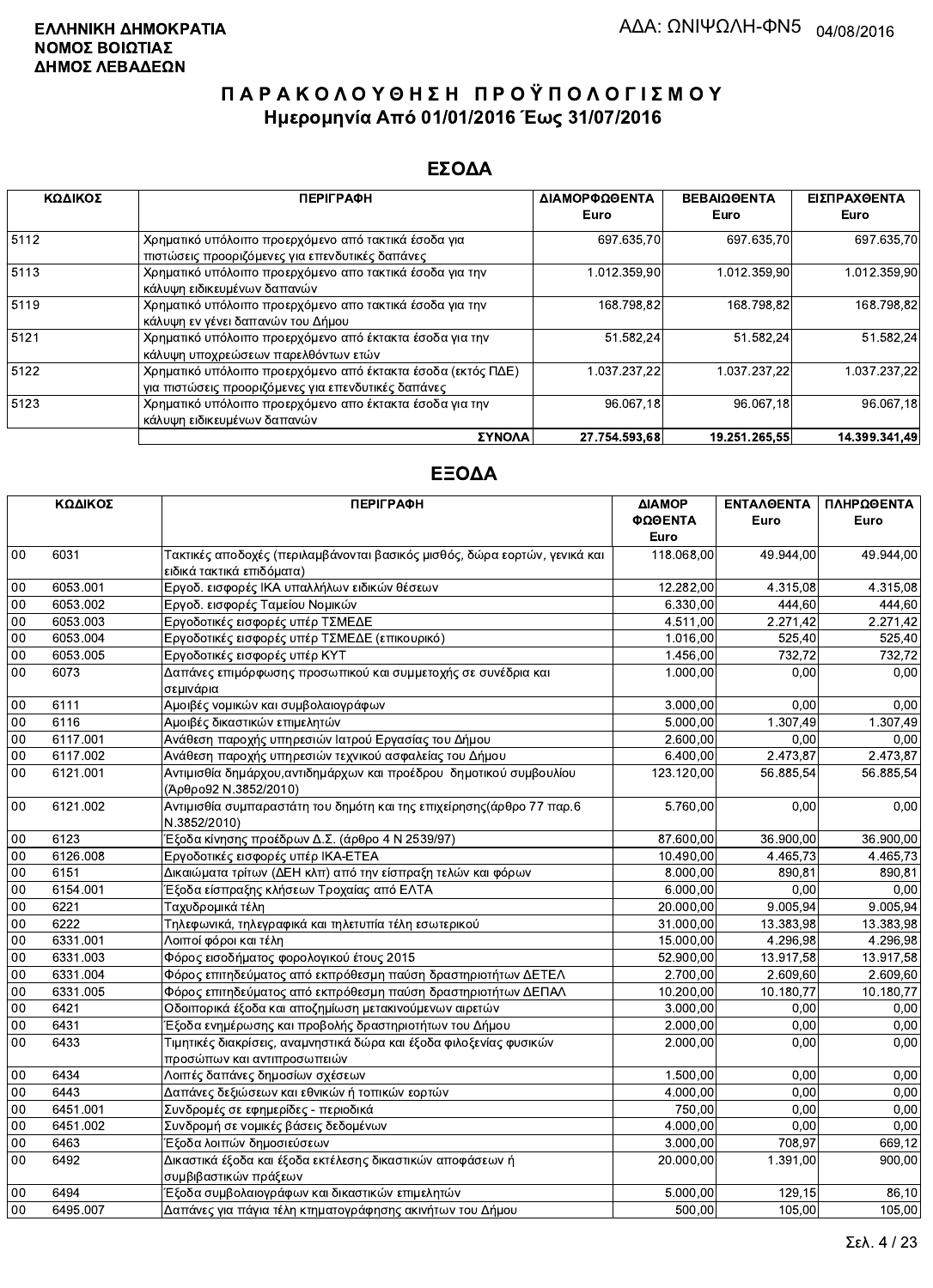|        | ΚΩΔΙΚΟΣ  | <b>ПЕРІГРАФН</b>                                                                                        | ΔΙΑΜΟΡ       | ΕΝΤΑΛΘΕΝΤΑ | ΠΛΗΡΩΘΕΝΤΑ |
|--------|----------|---------------------------------------------------------------------------------------------------------|--------------|------------|------------|
|        |          |                                                                                                         | ΦΩΘΕΝΤΑ      | Euro       | Euro       |
|        |          |                                                                                                         | Euro         |            |            |
| $00\,$ | 6511     | Τόκοι δανείων εσωτερικού                                                                                | 192.630,12   | 122.582,81 | 122.582,81 |
| 00     | 6515     | Αμοιβές και προμήθειες τραπεζών                                                                         | 3.000,00     | 350,00     | 350,00     |
| 00     | 6516     | Χρεολύσια δανείων εσωτερικού                                                                            | 188.718,95   | 120.093,89 | 120.093,89 |
| 00     | 6521     | Τόκοι δανείων εσωτερικού                                                                                | 129.695,30   | 82.533,36  | 82.533,36  |
| 00     | 6526     | Χρεολύσια δανείων εσωτερικού                                                                            | 142.554,94   | 90.716,78  | 90.716,78  |
| 00     | 6711.001 | Μεταβιβάσεις σε σχολικές επιτροπές για λειτουργικές δαπάνες                                             | 377.129,52   | 181.087,96 | 181.087,96 |
| 00     | 6711.003 | Μεταβιβάσεις σε σχολικές επιτροπές για έργα επισκευής και συντήρησης                                    | 20.000,00    | 0,00       | 0,00       |
|        |          | σχολικών κτιρίων                                                                                        |              |            |            |
| 00     | 6721.001 | Εισφορά υπέρ συνδέσμου Δήμων και Κοινοτήτων Προστασίας & Ορθολογικής                                    | 7.184,50     | 0,00       | 0,00       |
|        |          | Ανάπτυξης του Κορινθιακού Κόλπου (ΣΠΟΑΚ) ο 'ΑΡΙΩΝ                                                       |              |            |            |
| $00\,$ | 6722     | Εισφορά για την εξασφάλιση μέσων προστασίας άμαχου πληθυσμού                                            | 9.057,59     | 0,00       | 0,00       |
| $00\,$ | 6723     | Κράτηση 0,50% υπέρ λογαριασμού του άρθρου 68 ΝΔ 3033/54                                                 | 45.287,93    | 4.374,93   | 4.374,93   |
| 00     | 6725     | Εισφορά υπέρ ΤΠΟΕΚΕ                                                                                     | 750,00       | 0.00       | 0,00       |
| $00\,$ | 6726.001 | Υπέρ δήμων και κοινοτήτων απο το Τέλος Ακίνητης Περιουσίας (15% επι των                                 | 22.000,00    | 6.468,64   | 6.468,64   |
|        |          | εισπράξεων - Ν. 2130/93)                                                                                |              |            |            |
| 00     | 6733     | Καταβολή χρηματικών βοηθημάτων σε άπορους δημότες                                                       | 10.000,00    | 0,00       | 0,00       |
| $00\,$ | 6734     | Καταβολή επιδόματος ένδειας στους δικαιούχους                                                           | 10.000,00    | 0,00       | 0,00       |
| 00     | 6736     | Επιχορηγήσεις σε πολιτιστικούς συλλόγους και σωματεία                                                   | 10.100,00    | 0,00       | 0,00       |
| $00\,$ | 6738.001 | Χρηματοδότηση Κοινωφελούς Επιχείρησης Δήμου Λεβαδέων                                                    | 10.000,00    | 10.000,00  | 10.000,00  |
| $00\,$ | 6821.001 | Φορολογικά πρόστιμα και προσαυξήσεις χρήσης                                                             | 6.500,00     | 1.484,00   | 1.484,00   |
| 00     | 6821.002 | Πρόστιμα και προσαυξήσεις από εκπρόθεσμη παύση δραστηριότητας ΔΕΠΑΛ                                     | 24.360,00    | 903,93     | 903,93     |
| $00\,$ | 6821.003 | Πρόστιμα και προσαυξήσεις από εκπρόθεσμη παύση δραστηριότητας ΔΕΤΕΛ                                     | 5.810,00     | 288.94     | 288,94     |
| $00\,$ | 6822     | Προσαυξήσεις Ασφαλιστικών ταμείων χρήσης                                                                | 4.000,00     | 0,00       | 0,00       |
| 00     | 6823.001 | Τόκοι υπερημερίας χρήσης                                                                                | 60.000,00    | 29.233,41  | 4.633,41   |
| 10     | 6011     | Τακτικές αποδοχές (περιλαμβάνονται βασικός μισθός, δώρα εορτών, γενικά και                              | 1.029.279,00 | 605.808,89 | 605.808,89 |
|        |          | ειδικά τακτικά επιδόματα)                                                                               |              |            |            |
| 10     | 6012.001 | Αποζημίωση υπερωριακής εργασίας μονίμων υπαλλήλων                                                       | 1.000,00     | 0,00       | 0,00       |
| 10     | 6012.002 |                                                                                                         | 3.840,00     | 1.092,40   | 1.092,40   |
|        |          | Αμοιβή υπαλλήλων που ασκούν καθήκοντα ληξιάρχου                                                         | 950,00       |            |            |
| 10     | 6012.003 | Αμοιβή υπαλλήλου που τηρεί τα πρακτικά του Δημοτικού Συμβουλίου                                         |              | 417,49     | 417,49     |
| 10     | 6012.004 | Αμοιβή υπαλλήλων για την γραμματειακή υποστήριξη των συμβουλίων των<br>τοπικών και δημοτικών κοινοτήτων | 4.450,00     | 902,04     | 902,04     |
| 10     | 6021.002 | Τακτικές αποδοχές υπαλλήλων με σύμβαση αορίστου χρόνου                                                  | 202.393,00   | 97.141,24  | 97.141,24  |
| 10     | 6051.001 | Εργοδοτικές εισφορές ΙΚΑ μονίμων διοικητικών-οικονομικών υπηρεσιών                                      | 7.121,00     | 4.012,96   | 4.012,96   |
| 10     | 6051.002 | Εργοδοτικές εισφορές ΤΥΔΚΥ μονίμων διοικητικών-οικονομικών υπηρεσιών                                    | 114.459,00   | 63.560,52  | 63.560,52  |
| 10     | 6051.003 | Εργοδοτικές εισφορές ΤΑΔΚΥ- ΤΕΑΔΥ μονίμων διοικητικών-οικονομικών                                       | 26.886,00    | 13.966,40  | 13.966,40  |
|        |          | υπηρεσιών                                                                                               |              |            |            |
| 10     | 6051.004 | Εργοδοτικές εισφορές ΤΣΜΕΔΕ μονίμων διοικητικών-οικονομικών υπηρεσιών                                   | 5.862,00     | 3.419,36   | 3.419,36   |
| 10     | 6051.005 | Εργοδοτικές εισφορές ΤΣΜΕΔΕ (ΕΠΙΚΟΥΡΙΚΟ) μονίμων διοικητικών-                                           | 1.320,00     | 787,90     | 787,90     |
|        |          | οικονομικών υπηρεσιών                                                                                   |              |            |            |
| 10     | 6051.006 | Εργοδοτικές εισφορές ΚΥΤ μονίμων διοικητικών-οικονομικών υπηρεσιών                                      | 1.891,00     | 1.102,99   | 1.102,99   |
| 10     | 6051.007 | Εργοδοτικές εισφορές τακτικών υπαλλήλων υπέρ ΚΣΚΥ                                                       | 15.850,00    | 8.767,80   | 8.767,80   |
| 10     | 6051.008 | Εργοδοτικές εισφορές τακτικών υπαλλήλων υπέρ ΟΠΑΔ                                                       | 4.774,00     | 2.649,29   | 2.649,29   |
| 10     | 6051.009 | Εργοδοτικές εισφορές ΤΕΑΔΥ μονίμων υπαλλήλων                                                            | 1.417,00     | 516,39     | 516,39     |
| 10     | 6052.002 | Εργοδοτικές εισφορές ΙΚΑ υπαλλήλων με σύμβαση αορίστου χρόνου                                           | 48.270,00    | 23.857,94  | 23.857,94  |
| 10     | 6056     | Εργοδοτικές εισφορές Δήμων Κοινωνικής Ασφάλισης                                                         | 100.574,00   | 14.860,71  | 14.860,71  |
| 10     | 6117.002 | Απεντόμωση-μυοκτονία-απολύμανση κεντρικού δημοτικού κτιρίου                                             | 500,00       | 0,00       | 0,00       |
| 10     | 6142.002 | Ανάθεση εργασίας σε ορκωτούς ελεγκτές για τον έλεγχο των οικονομικών                                    | 9.600,00     | 0,00       | 0,00       |
|        |          | καταστάσεων του Δήμου (Ν. 2880/2001, Ν.3146/2003)                                                       |              |            |            |
| 10     | 6142.003 | Ανάθεση εργασίας σε ορκωτό ελεγκτή-λογιστή της εκκαθάρισης της δημοτικής                                | 7.380,00     | 0,00       | 0,00       |
|        |          | επιχείρησης Κ.Α.Ε.Κυριακίου                                                                             |              |            |            |
| 10     | 6142.006 | Παροχή υπηρεσιών για την σύνταξη των εγχειριδίων διαχειριστικής επάρκειας                               | 7.440,00     | 0,00       | 0,00       |
|        |          | του Δήμου Λεβαδέων                                                                                      |              |            |            |
| 10     | 6231.001 | Εκμίσθωση χώρου για λειτουργία εμποροπανήγυρης, εκθέσεων κλπ                                            | 12.021,60    | 7.012,60   | 7.012,60   |
| 10     | 6232     | Μισθώματα κτιρίων - Τεχνικών έργων ακινήτων                                                             | 52.026,24    | 30.348,64  | 30.348,64  |
| 10     | 6236.001 | Μίσθωση χημικών τουαλετών για την Εμποροπανήγυρη                                                        | 0,00         | 0,00       | 0,00       |
| 10     | 6253     | Ασφάλιστρα μεταφορικών μέσων                                                                            | 3.157,03     | 3.156,70   | 3.156,70   |
| 10     | 6262.001 | Συντήρηση και επισκευή ηλεκτρομηχανολογικιού εξοπλισμού κτιρίων                                         | 2.800,00     | 699,99     | 699,99     |
|        |          | (ανελκυστήρας, κλιματιστικά κλπ).                                                                       |              |            |            |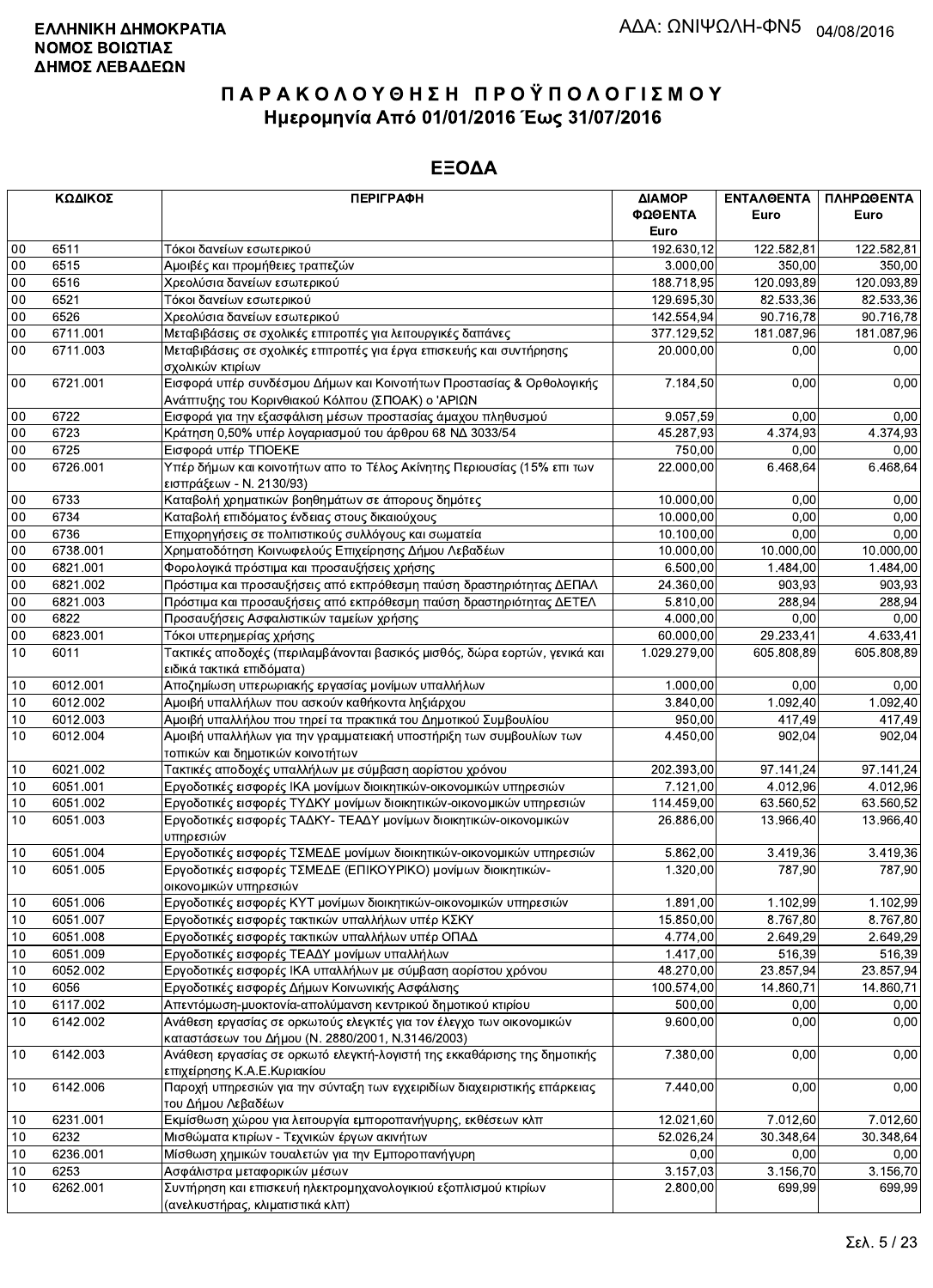|          | ΚΩΔΙΚΟΣ              | <b>ПЕРІГРАФН</b>                                                                                                                       | ΔΙΑΜΟΡ<br>ΦΩΘΕΝΤΑ  | ΕΝΤΑΛΘΕΝΤΑ<br>Euro | ΠΛΗΡΩΘΕΝΤΑ<br>Euro |
|----------|----------------------|----------------------------------------------------------------------------------------------------------------------------------------|--------------------|--------------------|--------------------|
|          |                      |                                                                                                                                        | Euro               |                    |                    |
| 10       | 6263.001             | Συντήρηση και επισκευή μεταφορικών μέσων                                                                                               | 6.800,00           | 0,00               | 0,00               |
| 10<br>10 | 6263.002<br>6264.001 | Δαπάνες για τεχνικό έλεγχο αυτοκινήτων (Κ.Τ.Ε.Ο.)<br>Συντήρηση και επισκευή εγκαταστάσεων θέρμανσης, κλιματισμού, αερισμού και         | 450,00<br>7.000,00 | 0,00<br>0.00       | 0,00<br>0,00       |
|          |                      | λοιπών μηχανημάτων                                                                                                                     |                    |                    |                    |
| 10       | 6265.002             | Συντήρηση και επισκευή ηλεκτρονικών υπολογιστών, φωτοτυπικών, fax κλπ                                                                  | 5.000,00           | 1.727,61           | 1.208,48           |
| 10       | 6265.004             | Εργασίες συντήρησης συστημάτων κατάσβεσης-πυρόσβεσης                                                                                   | 850,00             | 0,00               | 0,00               |
| 10       | 6266.001             | Συντήρηση Εφαρμογών λογισμικού                                                                                                         | 25.388,00          | 0,00               | 0,00               |
| $10$     | 6279.001             | Λοιπές δαπάνες για ύδρευση, άρδευση, φωτισμό, καθαριότητα                                                                              | 42.000,00          | 29.527,00          | 29.527,00          |
| 10       | 6321                 | Τέλη κυκλοφορίας επιβατηγών αυτοκινήτων                                                                                                | 565,00             | 0,00               | 0,00               |
| 10       | 6411                 | Έξοδα κίνησης ιδιοκτητών μεταφορικών μέσων (καύσιμα, λιπαντικά, διόδια<br>$K\lambda\pi$ )                                              | 7.000,00           | 1.369,83           | 1.369,83           |
| $10$     | 6422                 | Οδοιπορικά έξοδα και αποζημίωση μετακινούμενων υπαλλήλων                                                                               | 1.850,00           | 300,00             | 300,00             |
| 10       | 6461                 | Έξοδα δημοσίευσης οικονομικών καταστάσεων                                                                                              | 1.400,00           | 210,33             | 210,33             |
| 10       | 6462                 | Δημοσίευση προκηρύξεων                                                                                                                 | 3.000,00           | 672,42             | 568,26             |
| $10$     | 6611.001             | Προμήθεια βιβλίων, περιοδικών και λοιπών εκδόσεων                                                                                      | 500,00             | 0,00               | 0,00               |
| 10       | 6611.002             | Προμήθεια ληξιαρχικών βιβλίων (υποχρεωτ. εισφορά ΥΠ.ΕΣ 55327/89)                                                                       | 100,00             | 0,00               | 0,00               |
| 10       | 6612                 | Προμήθεια γραφικής ύλης και λοιπά υλικά γραφείων                                                                                       | 10.000,00          | 5.807,87           | 5.807,87           |
| 10       | 6613.001             | Προμήθεια εντύπων υπηρεσιών                                                                                                            | 850,00             | 0,00               | 0,00               |
| 10       | 6613.002             | Προμήθεια υλικών μηχανογράφησης και πολλαπλών εκτυπώσεων (τόνερ,<br>μελανοταινίες-αναλώσιμα fax κλπ)                                   | 11.450,00          | 9.875,69           | 9.875,69           |
| 10       | 6615.001             | Εργασίες εκτυπώσεων, εκδόσεων, βιβλιοδετήσεων                                                                                          | 1.000,00           | 996,30             | 996,30             |
| 10       | 6615.002             | Εργασίες εκτύπωσης φωτοτυπιών                                                                                                          | 2.000,00           | 712.71             | 712,71             |
| 10       | 6615.003             | Εκτύπωση Μητρώου Αρρένων (υποχρεωτ. εισφορά ΥΠ.ΕΣ 55327/89)                                                                            | 100.00             | 0,00               | 0,00               |
| 10       | 6634                 | Προμήθεια ειδών καθαριότητας και ευπρεπισμού                                                                                           | 600.00             | 0,00               | 0,00               |
| $10$     | 6643                 | Προμήθεια καυσίμων για θέρμανση και φωτισμό                                                                                            | 38.000,00          | 12.363,45          | 12.363,45          |
| 10       | 6662.001             | Προμήθεια υλικών ενεργητικής πυροπροστασίας - συστημάτων συναγερμού-<br>πυρανίχνευσης, αναγομώσεις πυροσβεστήρων                       | 2.500,00           | 0,00               | 0,00               |
| 10       | 6662.002             | Προμήθεια ηλεκτρολογικού υλικού κτιριακών εγκαταστάσεων                                                                                | 1.000,00           | 0,00               | 0,00               |
| $10$     | 6671.002             | Προμήθεια ελαστικών μεταφορικών μέσων                                                                                                  | 1.000,00           | 0.00               | 0,00               |
| 10       | 6673.001             | Ανταλλακτικά εγκαταστάσεων θέρμανσης, κλιματισμού, αερισμού και λοιπών                                                                 | 2.000,00           | 0,00               | 0,00               |
| 10       | 6691                 | μηχανημάτων<br>Προμήθεια ειδών σημαιοστολισμού και φωταγωγήσεων                                                                        | 1.000,00           | 0,00               | 0,00               |
| 15       | 6011                 | Τακτικές αποδοχές (περιλαμβάνονται βασικός μισθός, δώρα εορτών, γενικά και                                                             | 444.039,00         | 263.179,40         | 263.179,40         |
|          |                      | ειδικά τακτικά επιδόματα)                                                                                                              |                    |                    |                    |
| 15       | 6013                 | Εφάπαξ βοήθημα του Ν 103/75                                                                                                            | 15.000,00          | 0,00               | 0,00               |
| 15       | 6021.001             | Τακτικές αποδοχές καθαριστριών σχολικών μονάδων (αρθ. 18 Ν.3870/2010)                                                                  | 110.585,00         | 45.894,50          | 45.894,50          |
| 15       | 6021.002             | Τακτικές αποδοχές υπαλλήλων Κοινωνικής Προστασίας, Παιδείας, Αθλητισμού<br>και Πολιτισμού (Παιδικοί Σταθμοί, ΚΑΠΗ, Δημοτικό Ωδείο κλπ) | 228.075,00         | 114.178.30         | 114.178,30         |
| 15       | 6021.003             | Τακτικές αποδοχές σχολικών φυλάκων με σύμβαση Ιδιωτ. Δικαίου Αορίστου<br>Χρόνου                                                        | 102.260,00         | 50.829,66          | 50.829,66          |
| 15       | 6041.001             | Τακτικές αποδοχές ωρομισθίων γυμναστών ΠΑγΟ                                                                                            | 29.966,10          | 0,00               | 0,00               |
| 15       | 6041.004             | Τακτικές αποδοχές εκτάκτων υπαλλήλων Κατασκήνωσης                                                                                      | 22.470,00          | 272,96             | 0,00               |
| 15       | 6041.005             | Αμοιβές συμβασιούχων αμιγώς αμοιβομένων από καταβολή αντιτίμου στο<br>Ωδείο Λιβαδειάς                                                  | 13.473,20          | 3.712,60           | 3.712,60           |
| 15       | 6041.006             | Αμοιβές συμβασιούχων κοινωνικών δομών του Δήμου                                                                                        | 11.350,00          | 0,00               | 0,00               |
| 15       | 6051.001             | Εργοδοτικές εισφορές ΙΚΑ μονίμων κοινωνικών υπηρεσιών                                                                                  | 25.670,00          | 14.668,64          | 14.668,64          |
| 15       | 6051.002             | Εργοδοτικές εισφορες ΤΥΔΚΥ μονίμων κοινωνικών υπηρεσιών                                                                                | 31.895,00          | 17.665,27          | 17.665,27          |
| 15       | 6051.003             | Εργοδοτικές εισφορες ΤΑΔΚΥ-ΤΕΑΔΥ μονίμων υπαλλήλων κοινωνικών<br>υπηρεσιών                                                             | 2.980,88           | 1.368,29           | 1.368,29           |
| 15       | 6051.008             | Εργοδοτικές εισφορες ΤΕΑΔΥ τακτικών υπαλλήλων κοινωνικών υπηρεσιών                                                                     | 5.607,00           | 2.856,14           | 2.856,14           |
| 15       | 6051.009             | Εργοδοτικές εισφορές ΟΠΑΔ μονίμων κοινωνικών υπηρεσιών                                                                                 | 9.633,00           | 5.587,22           | 5.587.22           |
| 15       | 6052.001             | Εργοδοτικές εισφορές (ΙΚΑ) υπαλλήλων αορίστου. χρόνου (καθαρ. σχολικών<br>μονάδων)                                                     | 26.616,00          | 12.154,89          | 12.154,89          |
| 15       | 6052.002             | Εργοδοτικές εισφορές (ΙΚΑ) υπαλλήλων κοινωνικής προστασίας, πολιτισμού<br>και αθλητισμού (Παιδικοί Σταθμοί, ΚΑΠΗ, Δημ. Ωδείο κλπ)      | 59.052,00          | 27.024,38          | 27.024,38          |
| 15       | 6052.003             | Εργοδοτικές εισφορές (ΙΚΑ) σχολικών φυλάκων                                                                                            | 26.298,00          | 12.483,78          | 12.483,78          |
| 15       | 6054.001             | Εργοδοτικές εισφορές ωρομισθίων γυμναστών ΠΑγΟ                                                                                         | 7.668,00           | 0,00               | 0,00               |
| 15       | 6054.004             | Εργοδοτικές εισφορές ΙΚΑ εκτάκτων υπαλλήλων Κατασκήνωσης                                                                               | 5.840,00           | 70,94              | 0,00               |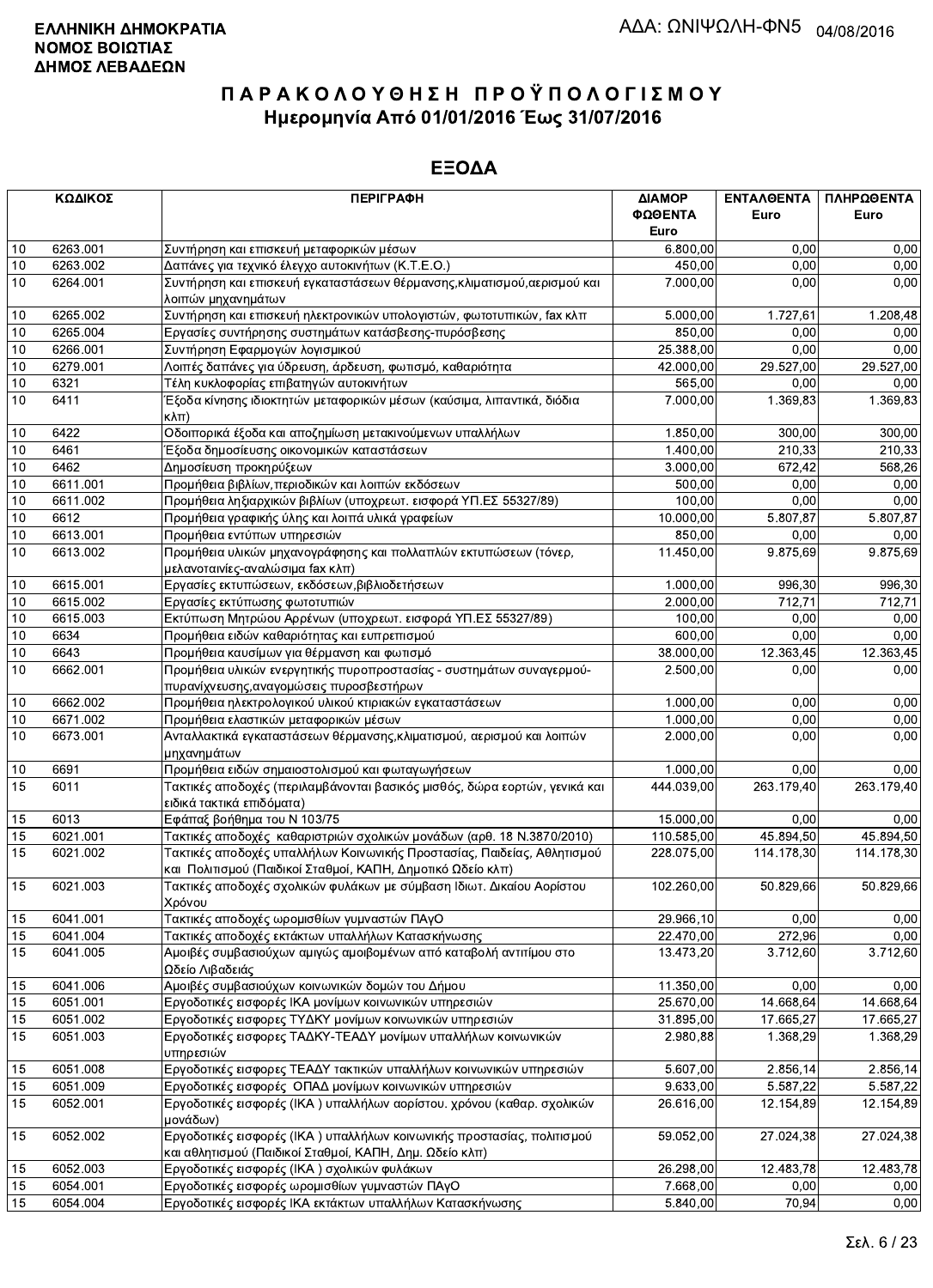|    | ΚΩΔΙΚΟΣ  | <b>ПЕРІГРАФН</b>                                                                                      | ΔΙΑΜΟΡ<br>ΦΩΘΕΝΤΑ<br>Euro | <b>ENTAAOENTA</b><br>Euro | ΠΛΗΡΩΘΕΝΤΑ<br>Euro |
|----|----------|-------------------------------------------------------------------------------------------------------|---------------------------|---------------------------|--------------------|
| 15 | 6054.005 | Εργοδοτικές εισφορες συμβασιούχων αμιγώς αμοιβομένων από καταβολή<br>αντιτίμου στο Ωδείο Λιβαδειάς    | 3.460,00                  | 911,84                    | 911,84             |
| 15 | 6054.006 | Εργοδοτικές εισφορές συμβασιούχων κοινωνικών δομών του Δήμου                                          | 2.900,00                  | 0,00                      | 0,00               |
| 15 | 6056     | Εργοδοτικές εισφορές Δήμων Κοινωνικής Ασφάλισης                                                       | 44.112,00                 | 6.517,96                  | 6.517,96           |
| 15 | 6061.001 | Παροχές σε ειδος- γάλα εργαζόμενων                                                                    | 10.173,00                 | 2.897,23                  | 2.897,23           |
| 15 | 6061.002 | Προμήθειες στολών μουσικών Φιλαρμονικής                                                               | 3.000,00                  | 0,00                      | 0,00               |
| 15 | 6117.002 | Εργασίες απολύμανσης-απεντόμωσης                                                                      | 800.00                    | 0,00                      | 0,00               |
| 15 | 6117.003 | Ανάθεση παροχής υπηρεσιών ιατρού για μέλη του ΚΑΠΗ                                                    | 3.650,00                  | 1.224,00                  | 1.224,00           |
| 15 | 6117.004 | Ανάθεση παροχής υπηρεσιών σε παιδίατρο για Παιδικούς Σταθμούς                                         | 5.000,00                  | 0,00                      | 0,00               |
| 15 | 6117.005 | Ανάθεση παροχής υπηρεσιών σε παιδίατρο για Κατασκήνωση                                                | 1.200,00                  | 0.00                      | 0,00               |
| 15 | 6117.006 | Καθαρισμός εγκαταστάσεων Αθλητισμού, Πολιτισμού και λοιπών υπηρεσιών                                  | 24.600,00                 | 9.522,55                  | 9.522,55           |
| 15 | 6117.007 | Ανάθεση εργασίας για χόρδισμα πιάνου Δημοτικού Ωδείου                                                 | 500,00                    | 0,00                      | 0,00               |
| 15 | 6117.009 | Σύμβαση έργου με γιατρό για παροχή υπηρεσιών στα μέλη του ΚΑΠΗ                                        | 2.000,00                  | 0,00                      | 0,00               |
| 15 | 6211.002 | Δαπάνη ηλεκτρικού ρεύματος για φωτισμό Δημοτικού Σταδίου                                              | 23.000,00                 | 0.00                      | 0,00               |
| 15 | 6232.002 | Μίσθωμα κτιριου Β΄ Παιδικού Σταθμού Λιβαδειάς                                                         | 15.288,00                 | 7.644,00                  | 7.644,00           |
| 15 | 6232.003 | Μίσθωμα κτιριου ΚΑΠΗ Δαύλειας                                                                         | 2.851,20                  | 1.663,20                  | 1.663,20           |
| 15 | 6232.005 | Μίσθωμα κτιρίου ιατρειου (ΚΑΠΗ)                                                                       | 4.602,00                  | 2.684,50                  | 2.684,50           |
| 15 | 6232.006 | Μίσθωμα κυλικείου ΚΑΠΗ Λιβαδειάς (καντίνα)                                                            | 5.831,76                  | 3.401,86                  | 3.401,86           |
| 15 | 6232.008 | Μίσθωμα για στέγαση Δημοτικού Θεάτρου                                                                 | 4.560,00                  | 2.660,00                  | 2.660,00           |
| 15 | 6236.001 | Μισθώματα σχολικών κτιρίων (άρθ.94 Ν.3852/10)                                                         | 87.685,56                 | 43.842,78                 | 28.632,18          |
| 15 | 6236.002 | Μίσθωμα κτιρίου "Δια Βίου Μάθηση"                                                                     | 3.200,00                  | 1.814,40                  | 1.814,40           |
| 15 | 6253.001 | Ασφάλιστρα μεταφορικών μέσων                                                                          | 1.463,36                  | 1.463,36                  | 1.463,36           |
| 15 | 6262.001 | Συντήρηση και επισκευή λοιπών μονίμων εγκαταστάσεων Αθλητισμού -<br>Πολιτισμού                        | 5.000,00                  | 0,00                      | 0,00               |
| 15 | 6263.002 | Συντήρηση και επισκευή μεταφορικών μέσων                                                              | 1.500,00                  | 0,00                      | 0,00               |
| 15 | 6263.003 | Δαπάνες για τεχνιικό έλεγχο αυτοκινήτων (ΚΤΕΟ)                                                        | 200,00                    | 0.00                      | 0,00               |
| 15 | 6264.001 | Συντήρηση και επισκευή εγκαταστάσεων θέρμανσης, κλιματισμού, αερισμού<br>και λοιπών μηχανημάτων       | 5.000,00                  | 0,00                      | 0,00               |
| 15 | 6264.002 | Συντήρηση και επισκευή λοιπών μηχανημάτων                                                             | 1.000,00                  | 0,00                      | 0,00               |
| 15 | 6265.001 | Συντήρηση και επισκευή λοιπού εξοπλισμού Κατασκήνωσης στην Παλιομηλιά                                 | 1.000,00                  | 0,00                      | 0,00               |
| 15 | 6265.002 | Συντήρηση και επισκευή επίπλων και λοιπού εξοπλισμού σκευών και λοιπού<br>εξοπλισμού Παιδικών Σταθμών | 1.500,00                  | 0,00                      | 0,00               |
| 15 | 6265.003 | Συντήρηση συστημάτων κατάσβεσης-πυρόσβεσης                                                            | 2.000,00                  | 0,00                      | 0,00               |
| 15 | 6265.004 | Συντήρηση και επισκευή ηλεκτρικών συσκευών                                                            | 500,00                    | 0,00                      | 0,00               |
| 15 | 6265.005 | Συντήρηση και επισκευή εξοπλισμού Δημοτικού Κολυμβητηρίου                                             | 2.000,00                  | 0.00                      | 0,00               |
| 15 | 6265.006 | Συντήρηση και επισκευή επίπλων και λοιπού εξοπλισμού υπηρεσιών<br>Πολιτισμού-Αθλητισμού               | 1.000,00                  | 0,00                      | 0,00               |
| 15 | 6265.007 | Επισκευή επαγγελματικής σκούπας Δημοτικού Κολυμβητηρίου                                               | 0,00                      | 0,00                      | 0,00               |
| 15 | 6271.001 | Ύδρευση Παιδικών Σταθμών και Δημοτικού Ωδείου                                                         | 2.800,00                  | 0,00                      | 0,00               |
| 15 | 6279.001 | Λοιπές δαπάνες για ύδρευση, άρδευση, φωτισμό, καθαριότητα                                             | 60.000,00                 | 22.223,00                 | 22.223,00          |
| 15 | 6279.002 | Δαπάνη κοινόχρηστων για το κτίριο στέγασης ΄΄Δια Βίου Μάθηση΄                                         | 750,00                    | 0,00                      | 0,00               |
| 15 | 6321     | Τέλη κυκλοφορίας επιβατηγών αυτοκινήτων                                                               | 1.360,00                  | 0,00                      | 0,00               |
| 15 | 6413.001 | Δαπάνη για εκδρομές ΚΑΠΗ                                                                              | 3.000,00                  | 0,00                      | 0,00               |
| 15 | 6462     | Δημοσίευση προκηρύξεων                                                                                | 1.250,00                  | 333,08                    | 333,08             |
| 15 | 6471.001 | Εκδηλώσεις εορτών ΠΑΣΧΑ                                                                               | 38.000,00                 | 37.568,11                 | 36.509,07          |
| 15 | 6471.002 | Πολιτιστικές εκδηλώσεις ΤΡΟΦΩΝΕΙΑ                                                                     | 30.000,00                 | 0,00                      | 0,00               |
| 15 | 6471.003 | Πολιτιστικές εκδηλώσεις ΓΑΙΤΑΝΑΚΙ ΛΙΒΑΔΕΙΑΣ                                                           | 6.000,00                  | 5.958,19                  | 5.958,19           |
| 15 | 6471.005 | Επετειακές-εορταστικές εκδηλώσεις και δραστηριότητες όλων των Κοινοτήτων<br>του Δήμου                 | 15.000,00                 | 6.461,31                  | 6.163,15           |
| 15 | 6471.006 | Εκδηλώσεις εορτασμού Χριστουγέννων & Πρωτοχρονιάς                                                     | 15.000,00                 | 0,00                      | 0,00               |
| 15 | 6472.001 | Εξοδα αθλητικών δραστηριοτήτων και εκδηλώσεων                                                         | 3.000,00                  | 622,38                    | 622,38             |
| 15 | 6473.001 | Εκδηλώσεις στα ΚΑΠΗ                                                                                   | 2.000,00                  | 0,00                      | 0,00               |
| 15 | 6481.001 | Προμήθεια ειδών παντοπωλείου                                                                          | 13.000,00                 | 5.100,94                  | 5.100,94           |
| 15 | 6481.002 | Προμήθεια φρούτων και λαχανικών                                                                       | 10.200,00                 | 3.779,22                  | 3.779,22           |
| 15 | 6481.003 | Προμήθεια ειδών κρεοπωλείου                                                                           | 13.000,00                 | 5.313,87                  | 5.313,87           |
| 15 | 6481.004 | Προμήθεια γαλακτοκομικών ειδων                                                                        | 7.500,00                  | 3.153,17                  | 3.153,17           |
| 15 | 6481.005 | Προμήθεια κατεψυγμένων ειδών                                                                          | 3.000,00                  | 1.506,65                  | 1.506,65           |
| 15 | 6481.006 | Προμήθεια ειδών αρτοποιείου                                                                           | 8.000,00                  | 4.114,23                  | 3.382,90           |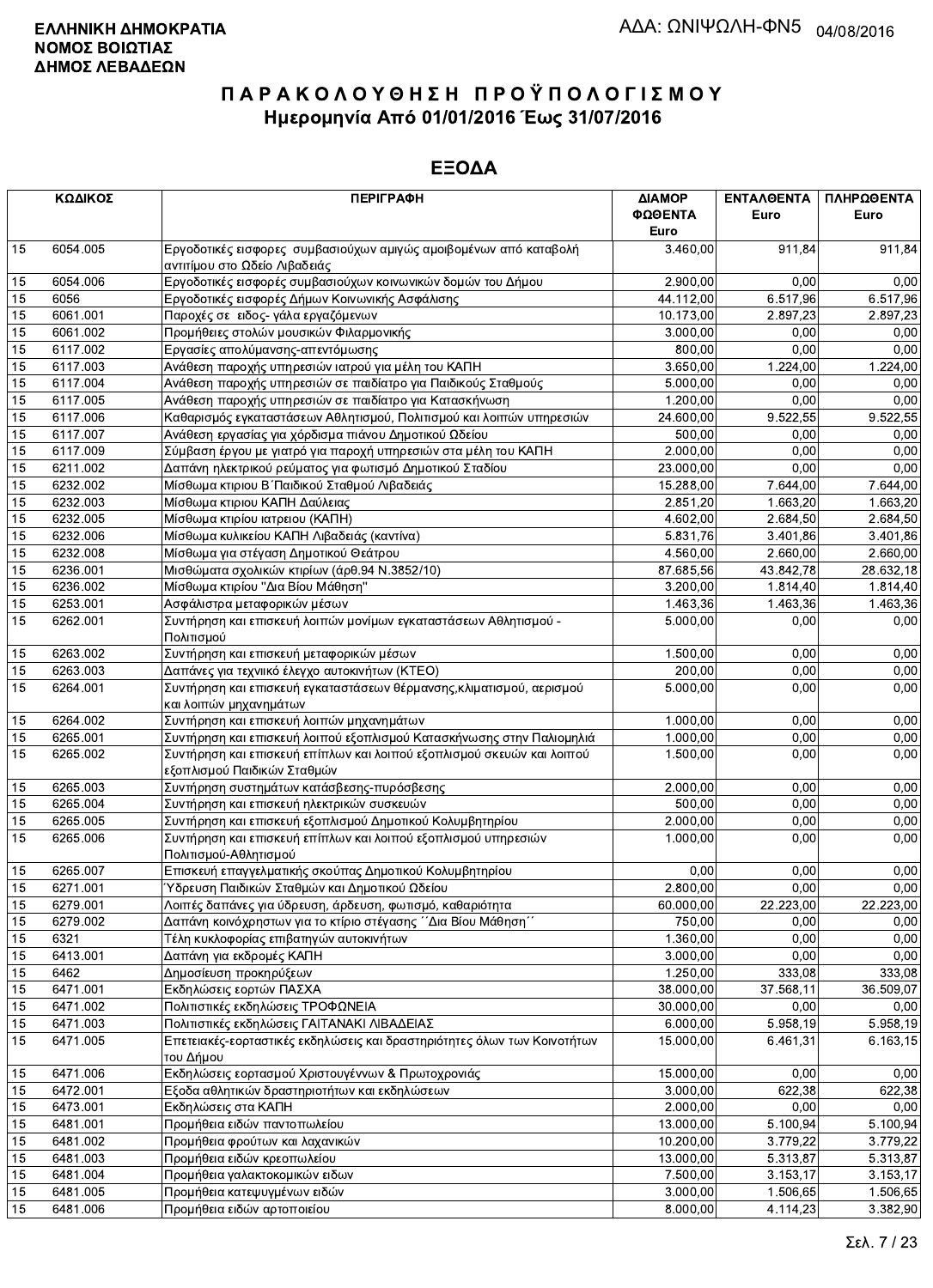|    | ΚΩΔΙΚΟΣ  | <b>ПЕРІГРАФН</b>                                                           | ΔΙΑΜΟΡ<br>ΦΩΘΕΝΤΑ | ΕΝΤΑΛΘΕΝΤΑ<br>Euro | ΠΛΗΡΩΘΕΝΤΑ<br>Euro |
|----|----------|----------------------------------------------------------------------------|-------------------|--------------------|--------------------|
|    |          |                                                                            | Euro              |                    |                    |
| 15 | 6482.001 | Προμήθεια ειδών παντοπωλείου για Κατασκήνωση                               | 4.600,00          | 0,00               | 0,00               |
| 15 | 6482.002 | Προμήθεια φρούτων και λαχανικών για Κατασκήνωση                            | 5.020,00          | 0,00               | 0,00               |
| 15 | 6482.003 | Προμήθεια ειδών κρεοπωλείου για Κατασκήνωση                                | 4.700,00          | 0,00               | 0,00               |
| 15 | 6482.004 | Προμήθεια γαλακτοκομικών ειδών για Κατασκήνωση                             | 3.200,00          | 0,00               | 0,00               |
| 15 | 6482.005 | Προμήθεια κατεψυγμένων ειδών για Κατασκήνωση                               | 1.250,00          | 0,00               | 0,00               |
| 15 | 6482.006 | Προμήθεια ειδών αρτοποιείου για Κατασκήνωση                                | 4.150,00          | 0,00               | 0,00               |
| 15 | 6482.007 | Προμήθεια ειδών ζαχαροπλαστείου για Κατασκήνωση                            | 950,00            | 0,00               | 0,00               |
| 15 | 6612     | Προμήθεια γραφικής ύλης και λοιπά υλικά γραφείων                           | 500,00            | 0,00               | 0,00               |
| 15 | 6613.001 | Προμήθεια βιβλιαρίων υγείας κοινωνικής πρόνοιας                            | 1.200,00          | 0,00               | 0,00               |
| 15 | 6613.002 | Προμήθεια εντύπων και υλικών μηχανογράφησης και πολλαπλών                  | 750,00            | 0,00               | 0,00               |
|    |          | εκτυπώσεων Παιδικών Σταθμών                                                |                   |                    |                    |
| 15 | 6613.003 | Προμήθεια εντύπων και υλικών μηχανογράφησης και πολλαπλών                  | 200,00            | 0,00               | 0,00               |
|    |          | εκτυπώσεων ΚΑΠΗ                                                            |                   |                    |                    |
| 15 | 6615.001 | Διάφορες εκδόσεις για την προβολή του Δήμου                                | 8.500,00          | 0,00               | 0,00               |
| 15 | 6615.002 | Εκτύπωση ενημερωτικού υλικού για το Ιστορικό-Εθνολογικό Μουσείο            | 3.000,00          | 0,00               | 0,00               |
| 15 | 6615.003 | Εκτύπωση βιβλιαρίων σπουδών για τους μαθητές του Δημοτικού Ωδείου          | 500,00            | 0,00               | 0,00               |
| 15 | 6622.003 | Προμήθεια ειδών ψυχαγωγίας για Παιδικούς Σταθμούς                          | 2.000,00          | 0,00               | 0,00               |
| 15 | 6622.005 | Προμήθεια ειδών δημιουργικής απασχόλησης για τους παιδικούς σταθμούς       | 3.000,00          | 1.184,09           | 1.184,09           |
|    |          | (χαρτικά, μπογιές, εκπαιδευτικό υλικό κλπ)                                 |                   |                    |                    |
| 15 | 6622.006 | Προμήθεια παιδικών στρωμάτων                                               | 700,00            | 0.00               | 0,00               |
| 15 | 6622.008 | Προμήθεια τροφίμων για Κοινωνικό Παντοπωλείο                               | 70.500,00         | 24.055,32          | 24.055,32          |
| 15 | 6622.010 | Προμήθεια δύο (2) ανοξείδωτων ποδοκίνητων κάδων για Κατασκήνωση            | 500,00            | 192,20             | 192,20             |
| 15 | 6631.001 | Προμήθεια υγειονομικού και φαρμακευτικού υλικού                            | 1.000,00          | 0,00               | 0,00               |
| 15 | 6631.002 | Προμήθεια υγειονομικού υλικού για Δημοτικό Κλειστό Γυμναστήριο             | 1.600,00          | 0,00               | 0,00               |
| 15 | 6633     | Προμήθεια χημικού υλικού (απολυμαντικά, χημικά κλπ)                        | 2.000,00          | 0,00               | 0,00               |
| 15 | 6634.001 | Προμήθεια ειδών καθαριότητας και ευπρεπισμού για Παιδικούς Σταθμούς,       | 8.000,00          | 1.324,44           | 1.324,44           |
|    |          | Κατασκήνωση και υπηρεσίες Πολιτισμού, Αθλητισμού                           |                   |                    |                    |
| 15 | 6634.002 | Προμήθεια ειδών καθαριότητας και ευπρεπισμού για Κοινωνικό Παντοπωλείο     | 11.500,00         | 4.595,88           | 4.595,88           |
| 15 | 6641.001 | Προμήθεια καυσίμων και λιπαντικών για κίνηση μεταφορικών μέσων             | 5.700,00          | 532,48             | 532,48             |
| 15 | 6643     | Προμήθεια καυσίμων για θέρμανση και φωτισμό                                | 45.000,00         | 15.548,83          | 15.548,83          |
| 15 | 6644.001 | Προμήθεια καυσίμων κίνησης και λιπαντικών για μηχ/τα κίνησης του νερού της | 35.775,00         | 0,00               | 0,00               |
|    |          | πισινας                                                                    |                   |                    |                    |
| 15 | 6662.001 | Προμήθεια υλικών ενεργητικής πυροπροστασίας-συστημάτων συναγερμού-         | 6.000,00          | 0,00               | 0,00               |
|    |          | πυρανίχνευσης, αναγομώσεις πυροσβεστήρων                                   |                   |                    |                    |
| 15 | 6662.002 | Προμήθεια ηλεκτρολογικού υλικού κτιριακών εγκαταστάσεων                    | 1.000,00          | 0,00               | 0,00               |
| 15 | 6662.003 | Προμήθεια υδραυλικών υλικών και εξαρτημάτων                                | 1.500,00          | 0,00               | 0,00               |
| 15 | 6672.001 | Ανταλλακτικά μηχανολογικού-ηλεκτρολογικού εξοπλισμού                       | 2.000,00          | 0,00               | 0,00               |
| 15 | 6673.002 | Ανταλλακτικά εγκαταστάσεων θέρμανσης, κλιματισμού, αερισμού και λοιπών     | 2.000,00          | 0,00               | 0,00               |
|    |          | μηχανημάτων                                                                |                   |                    |                    |
| 15 | 6673.003 | Ανταλλακτικά μουσικών οργάνων Φιλαρμονικής                                 | 1.150,00          | 1.121,26           | 1.121,26           |
| 15 | 6681.002 | Προμήθεια ειδων φαρμακείου                                                 | 500,00            | 0,00               | 0,00               |
| 15 | 6699.001 | Διάφορα αναλώσιμα υλικά για τον χώρο του Ιατρείου του ΚΑΠΗ                 | 400,00            | 0,00               | 0,00               |
| 15 | 6699.002 | Διάφορα αναλώσιμα υλικά για τον χώρο του Φυσιοθεραπευτηρίου του ΚΑΠΗ       | 300,00            | 0,00               | 0,00               |
| 15 | 6699.003 | Ταινίες για μηχανήματα μέτρησης σακχάρου και χοληστερίνης                  | 500,00            | 0,00               | 0,00               |
| 15 | 6699.004 | Προμήθεια εκπαιδευτικού υλικού για τμήματα μουσικής προπαιδείας            | 500,00            | 490,20             | 490,20             |
|    |          | (τυμπανάκια, μεταλλόφωνα, ντέφια, μαράκες κλπ.)                            |                   |                    |                    |
| 15 | 6699.005 | Προμήθεια αθλητικού υλικού (μπάλες, κορύνες, δίκτυα κλπ.)                  | 3.000,00          | 2.067,56           | 2.067,56           |
| 15 | 6699.006 | Προμήθεια σακουλών ηλεκτρικών σκουπών των Παιδικών Σταθμών                 | 400,00            | 0,00               | 0,00               |
| 15 | 6699.007 | Προμήθεια ιματισμού Παιδικών Σταθμών (σαλιάρες, πετσέτες κουζίνας κλπ.)    | 800,00            | 0,00               | 0,00               |
| 15 | 6741.001 | Ενίσχυση ατόμων με ανάγκες Βαριάς Αναπηρίας                                | 3.041.939,00      | 1.909.798,15       | 1.909.798,15       |
| 15 | 6741.002 | Επίδομα αιματολογικών νοσημάτων, αιμολυτική αναιμία, αιμορροφυλία, AIDS    | 539.360,00        | 329.075,54         | 329.075,54         |
| 15 | 6741.004 | Επίδομα βαριάς νοητικής καθυστέρησης                                       | 1.020.000,00      | 617.470,36         | 617.470,36         |
| 15 | 6741.005 | Επίδομα κίνησης σε παραπληγικούς/τετραπληγικούς/ακρωτηριασμένους           | 175.340,00        | 112.073,50         | 112.073,50         |
| 15 | 6741.007 | Επίδομα Ανασφάλιστων Παραπληγικών, Τετραπληγικών                           | 96.640,00         | 51.678,43          | 51.678,43          |
| 15 | 6741.008 | Επίδομα Παραπληγικών, Τετραπληγικών Δημοσίου                               | 102.000,00        | 75.137,78          | 75.137,78          |
| 15 | 6741.009 | Επίδομα Τυφλότητας                                                         | 960.745,00        | 532.904,46         | 532.904,46         |
| 15 | 6741.010 | Επίδομα σε Κωφάλαλα άτομα                                                  | 118.792,00        | 70.288,33          | 70.288,33          |
| 15 | 6741.011 | Επίδομα εγκεφαλικής παράλυσης                                              | 8.364,00          | 2.741.53           | 2.741,53           |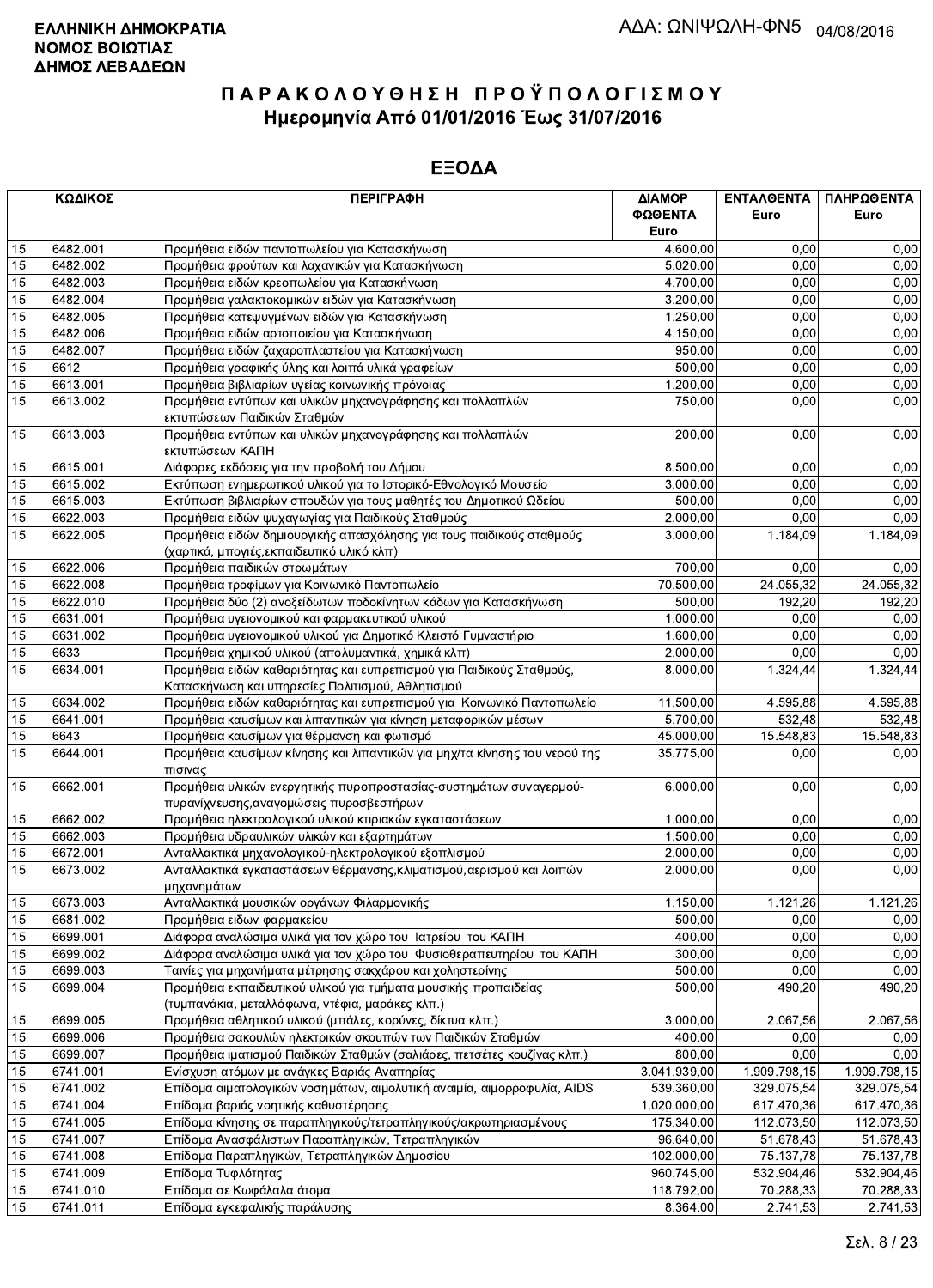|                 | ΚΩΔΙΚΟΣ  | <b>ПЕРІГРАФН</b>                                                                                                        | ΔΙΑΜΟΡ          | <b>ENTAAGENTA</b> | ΠΛΗΡΩΘΕΝΤΑ |
|-----------------|----------|-------------------------------------------------------------------------------------------------------------------------|-----------------|-------------------|------------|
|                 |          |                                                                                                                         | ΦΩΘΕΝΤΑ<br>Euro | Euro              | Euro       |
| 15              | 6741.012 | Επίδομα απροστάτευτων παιδιών                                                                                           | 75.394,00       | 26.213,85         | 26.213,85  |
| 15              | 6741.013 | Επίδομα ομογενών-προσφύγων                                                                                              | 8.000,00        | 4.634,95          | 4.634,95   |
| 20              | 6011     | Τακτικές αποδοχές (περιλαμβάνονται βασικός μισθός, δώρα εορτών, γενικά και<br>ειδικά τακτικά επιδόματα)                 | 551.363,00      | 330.461,45        | 330.461,45 |
| 20              | 6012.001 | Αποζημίωση υπερωριακής εργασίας μονίμων υπαλλήλων                                                                       | 3.000,00        | 0.00              | 0,00       |
| 20              | 6021     | Τακτικές αποδοχές (περιλαμβάνονται βασικός μισθός, δώρα εορτών, γενικά και                                              | 116.831,00      | 63.728,69         | 63.728,69  |
|                 |          | ειδικά τακτικά επιδόματα)                                                                                               |                 |                   |            |
| 20              | 6022.001 | Αποζημίωση υπερωριακής εργασίας υπαλλήλων με σύμβαση Αορ. Χρόνου                                                        | 580.00          | 0,00              | 0,00       |
| 20              | 6041     | Τακτικές αποδοχές (περιλαμβάνονται βασικός μισθός, δώρα εορτών, γενικά και<br>ειδικά τακτικά επιδόματα)                 | 69.389,00       | 32.325,53         | 32.325,53  |
| 20              | 6051.002 | Εργοδοτικές εισφορές ΤΥΔΚΥ μονίμων υπ. καθαριότητας και ηλεκτροφωτισμού                                                 | 65.920,00       | 37.244,45         | 37.244,45  |
| 20              | 6051.003 | Εργοδοτικές εισφορές ΤΑΔΚΥ μονίμων υπ. καθαριότητας και ηλεκτροφωτισμού                                                 | 15.703,00       | 7.990,53          | 7.990,53   |
| 20              | 6051.004 | Εργοδοτικές εισφορές ΤΣΜΕΔΕ μονίμων υπηρεσίας καθαριότητας και<br>ηλεκτροφωτισμού                                       | 3.997,00        | 2.275,71          | 2.275,71   |
| 20              | 6051.005 | Εργοδοτικές εισφορές ΤΣΜΕΔΕ (ΕΠΙΚΟΥΡΙΚΟ) μονίμων υπηρεσίας<br>καθαριότητας και ηλεκτροφωτισμού                          | 898,00          | 523,98            | 523,98     |
| 20              | 6051.006 | Εργοδοτικές εισφορές ΚΥΤ μονίμων υπηρεσίας καθαριότητας και                                                             | 1.290,00        | 734,10            | 734,10     |
|                 |          | ηλεκτροφωτισμού                                                                                                         |                 |                   |            |
| 20              | 6051.007 | Εργοδοτικές εισφορές Τ.Σ.Κ.Υ                                                                                            | 2.330,00        | 1.146,88          | 1.146,88   |
| 20              | 6052.001 | Εργοδοτικές εισφορές ΙΚΑ υπαλλήλων αορ. χρόνου υπ. καθαριότητας και<br>ηλεκτροφωτισμού                                  | 30.370,00       | 13.837,00         | 13.837,00  |
| $20\,$          | 6054.001 | Εργοδοτικές εισφορές ΙΚΑ εκτάκτων υπ. καθαριότητας και ηλεκτροφωτισμού                                                  | 20.998,00       | 9.036,80          | 9.036,80   |
| 20              | 6056     | Εργοδοτικές εισφορές Δήμων Κοινωνικής Ασφάλισης                                                                         | 56.463,00       | 8.342,89          | 8.342,89   |
| 20              | 6061.001 | Παροχές σε είδος-είδη ατομικής προστασίας εργαζομένων (ένδυση κλπ)                                                      | 3.000,00        | 2.979,34          | 2.979,34   |
| 20              | 6061.002 | Παροχές σε είδος-γάλα εργαζομένων                                                                                       | 15.110,00       | 4.762,01          | 4.762,01   |
| 20              | 6063     | Λοιπές παροχές σε είδος (ένδυση εργατοτεχνικού προσωπικού κ.λ.π.)                                                       | 2.000,00        | 1.985,94          | 1.985,94   |
| 20              | 6151     | Δικαιώματα τρίτων (ΔΕΗ κλπ) από την είσπραξη τελών και φόρων                                                            | 58.000,00       | 35.710,97         | 35.710,97  |
| 20              | 6211.001 | Ηλεκτρικό ρεύμα για φωτισμό οδών, πλατειών και κοινοχρήστων χώρων                                                       | 535.000,00      | 417.714,49        | 417.714,49 |
| 20              | 6211.002 | Δαπάνες ηλεκτρικών παροχών, οδικών φωτισμών, αυξήσεις ισχύος κλπ                                                        | 3.000,00        | 689,80            | 689,80     |
| $\overline{20}$ | 6234.001 | Μισθώματα γερανοφόρων οχημάτων για μεταφορά οχημάτων, κοντέϊνερ, κοπή<br>και κλάδεμα ψηλών και επικίνδυνων δένδρων κλπ. | 3.200,00        | 0,00              | 0,00       |
| 20              | 6253.001 | Ασφάλιστρα μεταφορικών μέσων και αυτοκινούμενων μηχανημάτων                                                             | 14.100,00       | 13.829,82         | 13.829,82  |
| 20              | 6263.001 | Συντηρήσεις-Επισκευές αυτοκινήτων                                                                                       | 123.000,00      | 0,00              | 0,00       |
| 20              | 6263.002 | Δαπάνες για τεχνικό έλεγχο οχημάτων (ΚΤΕΟ)                                                                              | 1.000,00        | 0,00              | 0,00       |
| 20              | 6263.010 | Συντήρηση και επισκευή κοντέινερς απορριμμάτων                                                                          | 500,00          | 0,00              | 0,00       |
| 20              | 6264.001 | Συντηρήσεις και Επισκευές μηχανημάτων Χ.Υ.Τ.Α.                                                                          | 22.500,00       | 0,00              | 0,00       |
| $20\,$          | 6265.002 | Συντήρηση λοιπού εξοπλισμού                                                                                             | 500.00          | 0.00              | 0,00       |
| 20              | 6265.003 | Επισκευή μεταλλικών κάδων απορριμμάτων                                                                                  | 15.000,00       | 0,00              | 0,00       |
| 20              | 6265.004 | Επισκευή μεταλλικών καλαθιών απορριμμάτων                                                                               | 1.000,00        | 0,00              | 0,00       |
| 20              | 6279.001 | Λοιπές δαπάνες για ύδρευση, άρδευση, φωτισμό, καθαριότητα                                                               | 15.000,00       | 9.172,00          | 9.172,00   |
| 20              | 6322     | Τέλη κυκλοφορίας φορτηγών αυτοκινήτων                                                                                   | 1.500,00        | 0,00              | 0,00       |
| 20              | 6323     | Λοιπά τέλη κυκλοφορίας                                                                                                  | 2.500,00        | 0,00              | 0,00       |
| 20              | 6422     | Οδοιπορικά έξοδα και αποζημίωση μετακινούμενων υπαλλήλων                                                                | 250,00          | 0,00              | 0,00       |
| 20              | 6462     | Δημοσίευση προκηρύξεων                                                                                                  | 1.500,00        | 0,00              | 0,00       |
| 20              | 6633     | Προμήθεια χημικού υλικού (απολυμαντικά, χημικά κλπ)                                                                     | 3.000,00        | 2.231,71          | 2.231,71   |
| 20              | 6635     | Προμήθεια λοιπών ειδών υγιεινής και καθαριότητας                                                                        | 500,00          | 0,00              | 0,00       |
| 20              | 6641.001 | Προμήθεια καυσίμων και λιπαντικών για κίνηση μεταφ. μέσων υπ.<br>καθαριότητας και ηλεκτροφωτισμού                       | 145.000,00      | 34.687,42         | 34.687,42  |
| 20              | 6641.002 | Καύσιμα και λιπαντικά για μηχανήματα Χ.Υ.Τ.Α.                                                                           | 40.000,00       | 8.910,40          | 8.910,40   |
| 20              | 6662.001 | Προμήθεια ηλεκτρολογικού υλικού για τη συντήρηση ηλεκτροφωτισμού<br>Λιβαδειάς και τοπικών διαμερισμάτων                 | 35.000,00       | 0,00              | 0,00       |
| 20              | 6671.002 | Προμήθεια και τοποθέτηση ελαστικών μεταφορικών μέσων                                                                    | 10.000,00       | 6.267,98          | 6.267,98   |
| 20              | 6671.003 | Προμήθεια και τοποθέτηση ελαστικών μηχανημάτων Χ.Υ.Τ.Α.                                                                 | 5.000,00        | 0,00              | 0,00       |
| 20              | 6673.001 | Ανταλλακτικά επίπλων και σκευών και λοιπού εξοπλισμού                                                                   | 500,00          | 489,79            | 489,79     |
| 20              | 6691.001 | Προμήθεια εορταστικού φωτιζόμενου διάκοσμου                                                                             | 9.000,00        | 0,00              | 0,00       |
| 20              | 6699.001 | Προμήθεια σάκκων απορριμμάτων                                                                                           | 6.000,00        | 1.353,00          | 1.353,00   |
| 20              | 6699.002 | Κάρτες ταχογράφου οδηγών                                                                                                | 1.800,00        | 0,00              | 0,00       |
| 20              | 6699.003 | Προμήθεια λοιπών αναλωσίμων                                                                                             | 500,00          | 0,00              | 0,00       |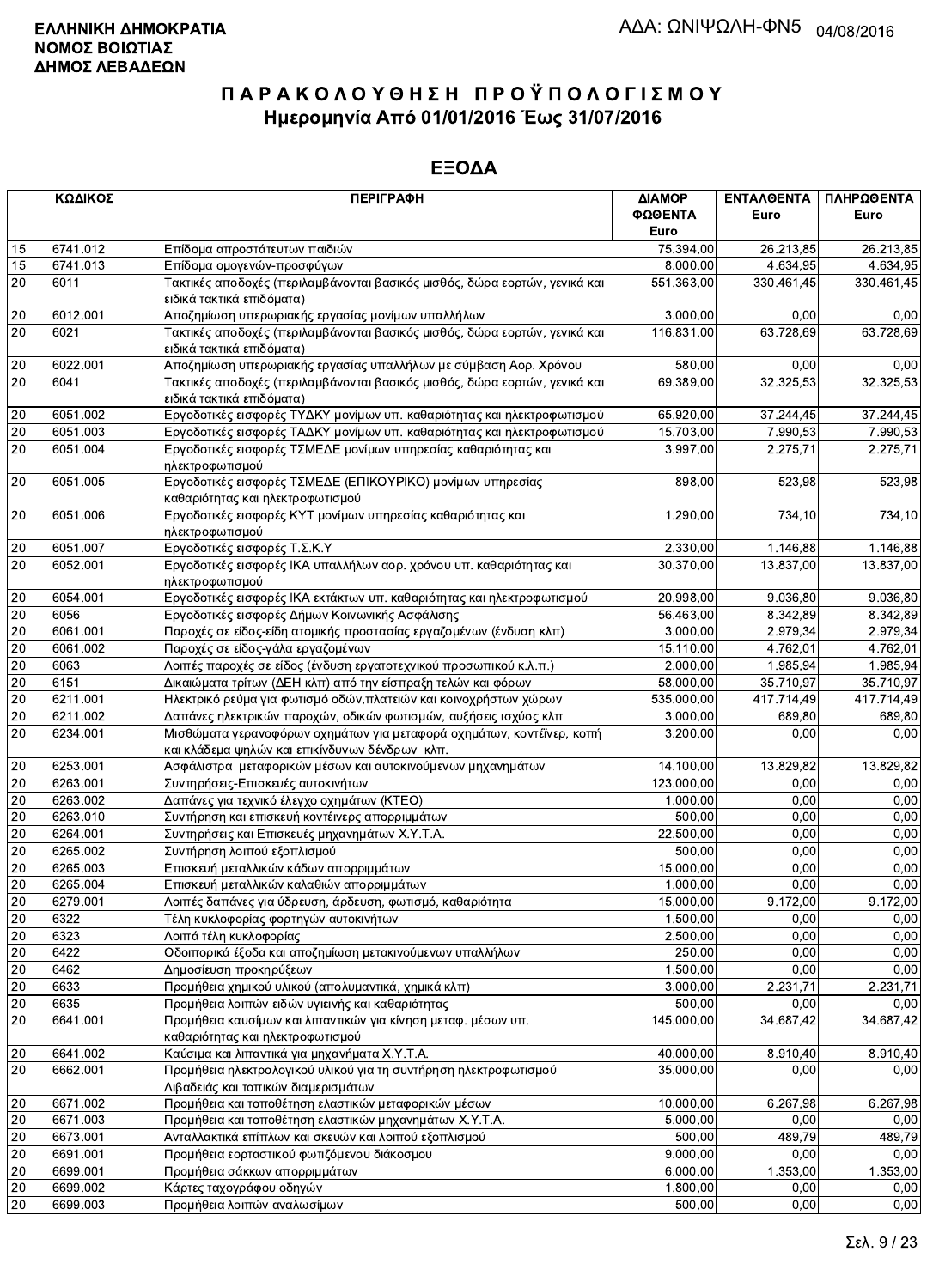|    | ΚΩΔΙΚΟΣ  | <b>ПЕРІГРАФН</b>                                                                                                                                                                                                                                                                                                                                  | ΔΙΑΜΟΡ<br>ΦΩΘΕΝΤΑ<br>Euro | ΕΝΤΑΛΘΕΝΤΑ<br>Euro    | ΠΛΗΡΩΘΕΝΤΑ<br>Euro |
|----|----------|---------------------------------------------------------------------------------------------------------------------------------------------------------------------------------------------------------------------------------------------------------------------------------------------------------------------------------------------------|---------------------------|-----------------------|--------------------|
| 20 | 6721.001 | Ετήσια εισφορά σε ΔΕΠΟΔΑΛ-Α.Ε. (ΦΟΔΣΑ) 1ης Διαχειριστικής Ενότητας Ν.<br>Βοιωτίας                                                                                                                                                                                                                                                                 | 397.551,00                | 198.775,48            | 198.775,48         |
| 25 | 6041     | Τακτικές αποδοχές (περιλαμβάνονται βασικός μισθός, δώρα εορτών, γενικά και<br>ειδικά τακτικά επιδόματα)                                                                                                                                                                                                                                           | 22.800,00                 | 6.591,67              | 6.591,67           |
| 25 | 6054.001 | Εργοδοτικές εισφορές Ι.Κ.Α. εκτάκτου προσωπικού                                                                                                                                                                                                                                                                                                   | 5.968,00                  | $\overline{1.684,85}$ | 1.684,85           |
| 25 | 6211.001 | Αντίτιμο ηλεκτρικού ρεύματος για την κίνηση των αντλιοστασίων άρδευσης                                                                                                                                                                                                                                                                            | 286.087,49                | 99.680,79             | 99.680,79          |
| 25 | 6262.005 | Συντήρηση και επισκευή αντλιοστασίων άρδευσης                                                                                                                                                                                                                                                                                                     | 15.000,00                 | 12.391,43             | 12.391,43          |
| 25 | 6673.002 | Προμήθεια ανταλλακτικών και σωλήνων άρδευσης                                                                                                                                                                                                                                                                                                      | 15.000,00                 | 12.636,15             | 0,00               |
| 30 | 6011     | Τακτικές αποδοχές (περιλαμβάνονται βασικός μισθός, δώρα εορτών, γενικά και<br>ειδικά τακτικά επιδόματα)                                                                                                                                                                                                                                           | 508.378,00                | 280.811,47            | 280.811,47         |
| 30 | 6012.001 | Αποζημίωση υπερωριακής εργασίας                                                                                                                                                                                                                                                                                                                   | 2.000,00                  | 0,00                  | 0,00               |
| 30 | 6021     | Τακτικές αποδοχές (περιλαμβάνονται βασικός μισθός, δώρα εορτών, γενικά και<br>ειδικά τακτικά επιδόματα)                                                                                                                                                                                                                                           | 46.548,00                 | 22.750,86             | 22.750,86          |
| 30 | 6022.001 | Αποζημίωση υπερωριακής εργασίας και για εξαιρέσιμες ημέρες και νυκτερινές<br>ώρες και λοιπές πρόσθετες αμοιβές                                                                                                                                                                                                                                    | 500,00                    | 0,00                  | 0,00               |
| 30 | 6051.001 | Εργοδοτικές εισφορές Ι.Κ.Α. μονίμων υπαλλήλων                                                                                                                                                                                                                                                                                                     | 9.697,00                  | 5.622,61              | 5.622,61           |
| 30 | 6051.002 | Εργοδοτικές εισφορές ΤΥΔΚΥ μονίμων υπαλλήλων                                                                                                                                                                                                                                                                                                      | 53.530,00                 | 29.746,99             | 29.746,99          |
| 30 | 6051.003 | Εργοδοτικές εισφορές ΤΑΔΚΥ μονίμων υπαλλήλων                                                                                                                                                                                                                                                                                                      | 11.557,76                 | 6.326,32              | 6.326,32           |
| 30 | 6051.004 | Εργοδοτικές εισφορές ΤΣΜΕΔΕ μονίμων υπαλλήλων                                                                                                                                                                                                                                                                                                     | 25.198,49                 | 12.336,24             | 12.336,24          |
| 30 | 6051.005 | Εργοδοτικές εισφορές ΤΣΜΕΔΕ (ΕΠΙΚΟΥΡΙΚΟ) μονίμων υπαλλήλων                                                                                                                                                                                                                                                                                        | 1.453,24                  | 324,01                | 324,01             |
| 30 | 6051.006 | Εργοδοτικές εισφορές ΚΥΤ μονίμων υπαλλήλων                                                                                                                                                                                                                                                                                                        | 2.082,54                  | 453,60                | 453,60             |
| 30 | 6051.008 | Εργοδοτικές εισφορές ΤΕΑΔΥ μονίμων υπαλλήλων                                                                                                                                                                                                                                                                                                      | 392,00                    | 0,00                  | 0,00               |
| 30 | 6052.001 | Εργοδοτικές εισφορές Ι.Κ.Α. υπαλλήλων με σχέση Αορ. Χρόνου                                                                                                                                                                                                                                                                                        | 11.493,00                 | 5.587,65              | 5.587,65           |
| 30 | 6056     | Εργοδοτικές εισφορές Δήμων Κοινωνικής Ασφάλισης                                                                                                                                                                                                                                                                                                   | 40.583,00                 | 5.996.51              | 5.996,51           |
| 30 | 6061.001 | Παροχές σε είδος-είδη ατομικής προστασίας εργαζομένων (ένδυση κλπ)                                                                                                                                                                                                                                                                                | 1.000,00                  | 0,00                  | 0,00               |
| 30 | 6061.002 | Παροχές σε είδος-γάλα εργαζομένων                                                                                                                                                                                                                                                                                                                 | 4.595,00                  | 1.534,04              | 1.534,04           |
| 30 | 6117.002 | Κατεδάφιση κτιρίων (σε κοινόχρηστους χώρους, ετοιμόρροπα και επικίνδυνα)                                                                                                                                                                                                                                                                          | 5.000,00                  | 0,00                  | 0,00               |
| 30 | 6117.003 | Απεντόμωση-μυοκτονία-απολύμανση αμαξοστασίου                                                                                                                                                                                                                                                                                                      | 1.100,00                  | 0,00                  | 0,00               |
| 30 | 6142.001 | Αμοιβή για ανάθεση διαμόρφωσης-κατασκευής των παραγκών της                                                                                                                                                                                                                                                                                        | 25.000,00                 | 0,00                  | 0,00               |
|    |          | εμποροπανήγυρης                                                                                                                                                                                                                                                                                                                                   |                           |                       |                    |
| 30 | 6142.002 | Παροχή υπηρεσιών για πιστοποίηση-καταχώρηση ανελκυστήρων                                                                                                                                                                                                                                                                                          | 650,00                    | 0,00                  | 0,00               |
| 30 | 6142.003 | Αμοιβή αξιολόγησης συμμόρφωσης απαιτήσεων ασφαλείας παιδικών χαρών                                                                                                                                                                                                                                                                                | 6.000,00                  | 0,00                  | 0,00               |
| 30 | 6142.005 | Αμοιβή για εργαστηριακές δοκιμές αντοχής υλικών                                                                                                                                                                                                                                                                                                   | 500,00                    | 0,00                  | 0,00               |
| 30 | 6142.006 | Αμοιβή για έλεγχο πιστοποίησης για αλεξικέραυνα                                                                                                                                                                                                                                                                                                   | 2.000,00                  | 0,00                  | 0,00               |
| 30 | 6142.007 | Ενεργειακή Επιθεώρηση Κτιρίου-Έκδοση Πιστοποιητικού Ενεργειακής<br>Αναβάθμισης (ΠΕΑ) για την πράξη ΄΄Παρεμβάσεις εκσυγχρονισμού κτιριακού<br>αποθέματος αρχιτεκτονικής αξίας (πρώην κτίριο Πανεπιστημίου) και<br>περιβάλλοντος χώρου, με εφαρμογές ενεργειακής αναβάθμισης, για την χρήση<br>δημοτικών υπηρεσιών και Πολιτιστικών δραστηριοτήτων" | 6.432,82                  | 0,00                  | 0,00               |
| 30 | 6142.008 | Ολοκλήρωση σύνταξης του ΣΔΑΕ του Δήμου Λεβαδέων και εκπαίδευση των<br>αρμόδιων στελεχών του στις διαδικασίες εφαρμογής του                                                                                                                                                                                                                        | 4.960,00                  | 0,00                  | 0,00               |
| 30 | 6142.401 | Αποκατάσταση ΧΑΔΑ πλησίον της Τ.Κ. Αγίας Αννας                                                                                                                                                                                                                                                                                                    | 96.000,00                 | 0,00                  | 0,00               |
| 30 | 6211.001 | Ηλεκτροδότηση προσωρινών τριφασικών παροχών Εμποροπανήγυρης<br>Λιβαδειάς                                                                                                                                                                                                                                                                          | 2.200,00                  | 0,00                  | 0,00               |
| 30 | 6232     | Μισθώματα κτιρίων - Τεχνικών έργων ακινήτων                                                                                                                                                                                                                                                                                                       | 3.000,00                  | 1.758,96              | 1.758,96           |
| 30 | 6253.001 | Ασφάλιστρα μεταφορικών μέσων                                                                                                                                                                                                                                                                                                                      | 6.989, 10                 | 6.989,02              | 6.989,02           |
| 30 | 6262.002 | Συντήρηση-επισκευή φωτεινών σηματοδοτών ρύθμισης κυκλοφορίας                                                                                                                                                                                                                                                                                      | 8.000,00                  | 2.886,22              | 2.886,22           |
| 30 | 6262.101 | Έκτακτες και επείγουσες δαπάνες για επισκευή και αποκατάσταση ακινήτων,                                                                                                                                                                                                                                                                           | 3.000,00                  | 0,00                  | 0,00               |
|    |          | εγκαταστάσεων, κοινόχρηστων χώρων και λοιπών χώρων Δ.Κ. Λιβαδειάς                                                                                                                                                                                                                                                                                 |                           |                       |                    |
| 30 | 6262.102 | Έκτακτες και επείγουσες δαπάνες για επισκευή και αποκατάσταση ακινήτων,<br>εγκαταστάσεων, κοινόχρηστων χώρων και λοιπών χώρων Τ.Κ.Λαφυστίου                                                                                                                                                                                                       | 1.000,00                  | 0,00                  | 0,00               |
| 30 | 6262.103 | Έκτακτες και επείγουσες δαπάνες για επισκευή και αποκατάσταση ακινήτων,                                                                                                                                                                                                                                                                           | 1.000,00                  | 0,00                  | 0,00               |
|    |          | εγκαταστάσεων, κοινόχρηστων χώρων και λοιπών χώρων Τ.Κ. Ρωμαίικου                                                                                                                                                                                                                                                                                 |                           |                       |                    |
| 30 | 6262.201 | Έκτακτες και επείγουσες δαπάνες για επισκευή και αποκατάσταση ακινήτων,<br>εγκαταστάσεων, κοινόχρηστων χώρων και λοιπών χώρων Τ.Κ. Χαιρώνειας                                                                                                                                                                                                     | 1.000,00                  | 0,00                  | 0,00               |
| 30 | 6262.202 | Έκτακτες και επείγουσες δαπάνες για επισκευή και αποκατάσταση ακινήτων,<br>ενκαταστάσεων, κοινόχρηστων χώρων και λοιπών χώρων Τ.Κ. Προφήτη Ηλία                                                                                                                                                                                                   | 1.000,00                  | 0,00                  | 0,00               |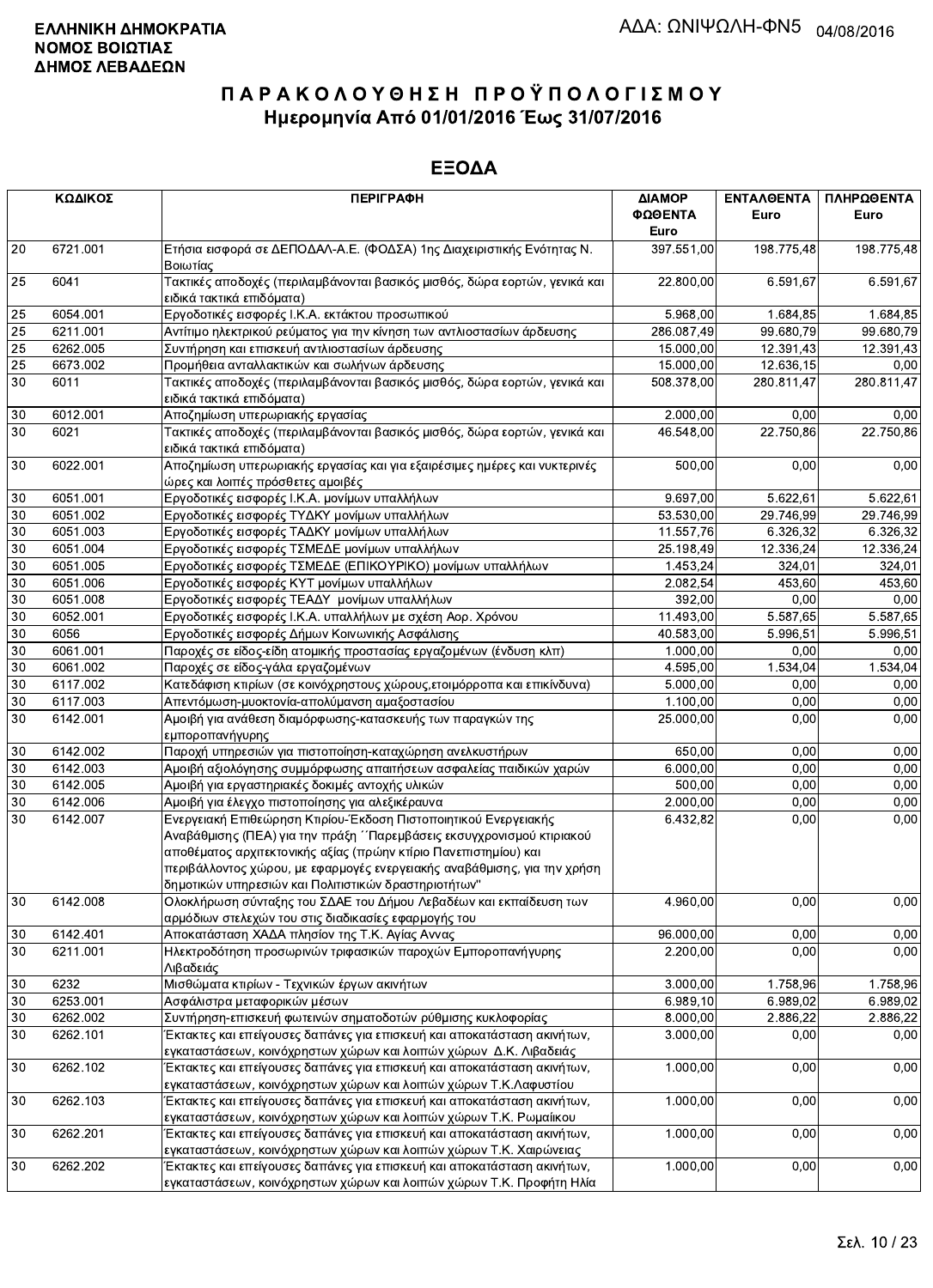|          | ΚΩΔΙΚΟΣ              | <b>ПЕРІГРАФН</b>                                                                                                                                 | ΔΙΑΜΟΡ<br>ΦΩΘΕΝΤΑ<br>Euro | <b>ENTAAGENTA</b><br>Euro | ΠΛΗΡΩΘΕΝΤΑ<br>Euro |
|----------|----------------------|--------------------------------------------------------------------------------------------------------------------------------------------------|---------------------------|---------------------------|--------------------|
| 30       | 6262.203             | Έκτακτες και επείγουσες δαπάνες για επισκευή και αποκατάσταση ακινήτων,                                                                          | 1.000,00                  | 0,00                      | 0,00               |
|          |                      | εγκαταστάσεων, κοινόχρηστων χώρων και λοιπών χώρων Τ.Κ. Προσηλίου                                                                                |                           |                           |                    |
| 30       | 6262.204             | Έκτακτες και επείγουσες δαπάνες για επισκευή και αποκατάσταση ακινήτων,<br>εγκαταστάσεων, κοινόχρηστων χώρων και λοιπών χώρων Τ.Κ.Θουρίου        | 1.000,00                  | 0,00                      | 0,00               |
| 30       | 6262.205             | Έκτακτες και επείγουσες δαπάνες για επισκευή και αποκατάσταση ακινήτων,<br>εγκαταστάσεων, κοινόχρηστων χώρων και λοιπών χώρων Τ.Κ.Βασιλικών      | 1.000,00                  | 0,00                      | 0,00               |
| 30       | 6262.206             | Έκτακτες και επείγουσες δαπάνες για επισκευή και αποκατάσταση ακινήτων,<br>εγκαταστάσεων, κοινόχρηστων χώρων και λοιπών χώρων Τ.Κ.Ανθοχωρίου     | 1.000,00                  | 0,00                      | 0,00               |
| 30       | 6262.207             | Έκτακτες και επείγουσες δαπάνες για επισκευή και αποκατάσταση ακινήτων,<br>εγκαταστάσεων, κοινόχρηστων χώρων και λοιπών χώρων Τ.Κ. Ακοντίου      | 1.000,00                  | 0,00                      | 0,00               |
| 30       | 6262.208             | Έκτακτες και επείγουσες δαπάνες για επισκευή και αποκατάσταση ακινήτων,<br>εγκαταστάσεων, κοινόχρηστων χώρων και λοιπών χώρων Τ.Κ.Αγίου Βλασίου  | 1.000,00                  | 0,00                      | 0,00               |
| 30       | 6262.301             | Επείγουσες εργασίες επισκευής και γενικά εγκαταστάσεων κοινοχρήστων<br>χώρων Τ.Κ.Δαυλείας                                                        | 1.000,00                  | 393,60                    | 393,60             |
| 30       | 6262.302             | Έκτακτες και επείγουσες δαπάνες για επισκευή και αποκατάσταση ακινήτων,<br>εγκαταστάσεων, κοινόχρηστων χώρων και λοιπών χώρων Τ.Κ.Μαυρονερίου    | 1.000,00                  | 0,00                      | 0,00               |
| 30       | 6262.303             | Έκτακτες και επείγουσες δαπάνες για επισκευή και αποκατάσταση ακινήτων,<br>εγκαταστάσεων, κοινόχρηστων χώρων και λοιπών χώρων Τ.Κ.Παρορίου       | 1.000,00                  | 0,00                      | 0,00               |
| 30       | 6262.401             | Έκτακτες και επείγουσες δαπάνες για επισκευή και αποκατάσταση ακινήτων,<br>εγκαταστάσεων, κοινόχρηστων χώρων και λοιπών χώρων Τ.Κ.Αγίας Αννας    | 1.000,00                  | 0,00                      | 0,00               |
| $30\,$   | 6262.402             | Έκτακτες και επείγουσες δαπάνες για επισκευή και αποκατάσταση ακινήτων,<br>εγκαταστάσεων, κοινόχρηστων χώρων και λοιπών χώρων Τ.Κ Αγίας Τριάδας  | 1.000,00                  | 0,00                      | 0,00               |
| 30       | 6262.403             | Έκτακτες και επείγουσες δαπάνες για επισκευή και αποκατάσταση ακινήτων,<br>εγκαταστάσεων, κοινόχρηστων χώρων και λοιπών χώρων Τ.Κ.Αγίου Γεωργίου | 1.000,00                  | 0,00                      | 0,00               |
| 30       | 6262.404             | Έκτακτες και επείγουσες δαπάνες για επισκευή και αποκατάσταση ακινήτων,<br>εγκαταστάσεων, κοινόχρηστων χώρων και λοιπών χώρων Τ.Κ.Αλαλκομενών    | 1.000,00                  | 0,00                      | 0,00               |
| 30       | 6262.405             | Έκτακτες και επείγουσες δαπάνες για επισκευή και αποκατάσταση ακινήτων,<br>εγκαταστάσεων, κοινόχρηστων χώρων και λοιπών χώρων Τ.Κ.Κορώνειας      | 1.000,00                  | 0,00                      | 0,00               |
| $30\,$   | 6262.501             | Έκτακτες και επείγουσες δαπάνες για επισκευή και αποκατάσταση ακινήτων,<br>εγκαταστάσεων, κοινόχρηστων χώρων και λοιπών χώρων Δ.Κ. Κυριακίου     | 2.000,00                  | 0,00                      | 0,00               |
| 30       | 6263.001             | Συντήρηση και επισκευή μεταφορικών μέσων και μηχανημάτων                                                                                         | 50.000,00                 | 0,00                      | 0,00               |
| 30       | 6263.002             | Δαπάνες για τεχνικό έλεγχο οχημάτων (ΚΤΕΟ)                                                                                                       | 600,00                    | 0,00                      | 0,00               |
| 30       | 6266                 | Συντήρηση Εφαρμογών λογισμικού                                                                                                                   | 2.000,00                  | 0,00                      | 0,00               |
| 30       | 6277.002             | Δαπάνες για διάθεση και διαχείριση απορριμμάτων σπηλαιοβάραθρου<br>πλησίον Τ.Κ. Αγίας Άννας                                                      | 108.000,00                | 0,00                      | 0,00               |
| 30       | 6279.002             | Δαπάνη για νέα κτιριακή τριφασική παροχή στο αναψυκτήριο Χαιρώνειας                                                                              | 350,00                    | 290,71                    | 290,71             |
| 30       | 6322                 | Τέλη κυκλοφορίας φορτηγών αυτοκινήτων                                                                                                            | 1.255,00                  | 0,00                      | 0,00               |
| 30       | 6323                 | Λοιπά τέλη κυκλοφορίας                                                                                                                           | 2.045,00                  | 0,00                      | 0,00               |
| 30       | 6411.001             | Έξοδα κίνησης ιδιόκτητων μεταφορικών μέσων (καύσιμα, λιπαντικά, διόδια<br>Kλπ)                                                                   | 1.400,00                  | 0,00                      | 0,00               |
| 30       | 6422                 | Οδοιπορικά έξοδα και αποζημίωση μετακινούμενων υπαλλήλων                                                                                         | 1.300,00                  | 0,00                      | 0,00               |
| 30       | 6462                 | Δημοσίευση προκηρύξεων                                                                                                                           | 4.200,00                  | 0,00                      | 0,00               |
| 30       | 6611.001             | Προμήθεια βιβλίων, περιοδικών και λοιπών εκδόσεων                                                                                                | 500,00                    | 0,00                      | 0,00               |
| 30       | 6615.001             | Εργασίες εκτύπωσης φωτοτυπιών                                                                                                                    | 3.000,00                  | 1.736,96                  | 1.736,96           |
| 30       | 6635                 | Προμήθεια λοιπών ειδών υγιεινής και καθαριότητας                                                                                                 | 150,00                    | 0,00                      | 0,00               |
| 30       | 6641.001             | Προμήθεια καυσίμων και λιπαντικών για κίνηση μεταφορικών μέσων και<br>μηχανημάτων                                                                | 45.000,00                 | 15.384,47                 | 15.384,47          |
| $30\,$   | 6651                 | Προμήθεια υλικού τοπογραφήσεων και σχεδιάσεων                                                                                                    | 1.000,00                  | 0.00                      | 0,00               |
| 30       | 6661.002             | Προμήθεια χρωμάτων για συντήρηση δημοτικών κτιρίων                                                                                               | 5.000,00                  | 2.946,50                  | 2.946,50           |
| $30\,$   | 6661.004             | Προμήθεια υαλοπινάκων-κουφωμάτων                                                                                                                 | 2.000,00                  | 669,60                    | 669,60             |
| 30       | 6662.001             | Προμήθεια ξυλείας                                                                                                                                | 2.000,00                  | 1.932,33                  | 1.932,33           |
| 30       | 6662.002             | Προμήθεια χρωμάτων για κοινόχρηστους χώρους, διαγράμμιση οδών κλπ.                                                                               | 3.500,00                  | 3.313,12                  | 3.313,12           |
| 30       | 6662.004             | Προμήθεια ειδών κιγκαλερίας                                                                                                                      | 2.000,00                  | 0,00                      | 0.00               |
| 30<br>30 | 6662.007             | Προμήθεια σκυροδέματος                                                                                                                           | 5.000,00                  | 1.906,50                  | 1.906,50           |
| 30       | 6662.008             | Προμήθεια ασφαλτομίγματος και ψυχρής ασφάλτου                                                                                                    | 15.000,00                 | 0,00                      | 0,00               |
| 30       | 6662.009<br>6662.010 | Προμήθεια υδραυλικών υλικών και εξαρτημάτων<br>Προμήθεια σιδηρών κιγκλιδωμάτων και φρεατίων                                                      | 5.000,00<br>3.000,00      | 0,00<br>1.953,00          | 0,00<br>0,00       |
| 30       | 6662.011             | Προμήθεια αδρανών υλικών λατομείου                                                                                                               | 2.000,00                  | 0,00                      | 0,00               |
| $30\,$   | 6662.012             | Προμήθεια οικοδομικών υλικών                                                                                                                     | 10.000,00                 | 4.771,17                  | 4.771,17           |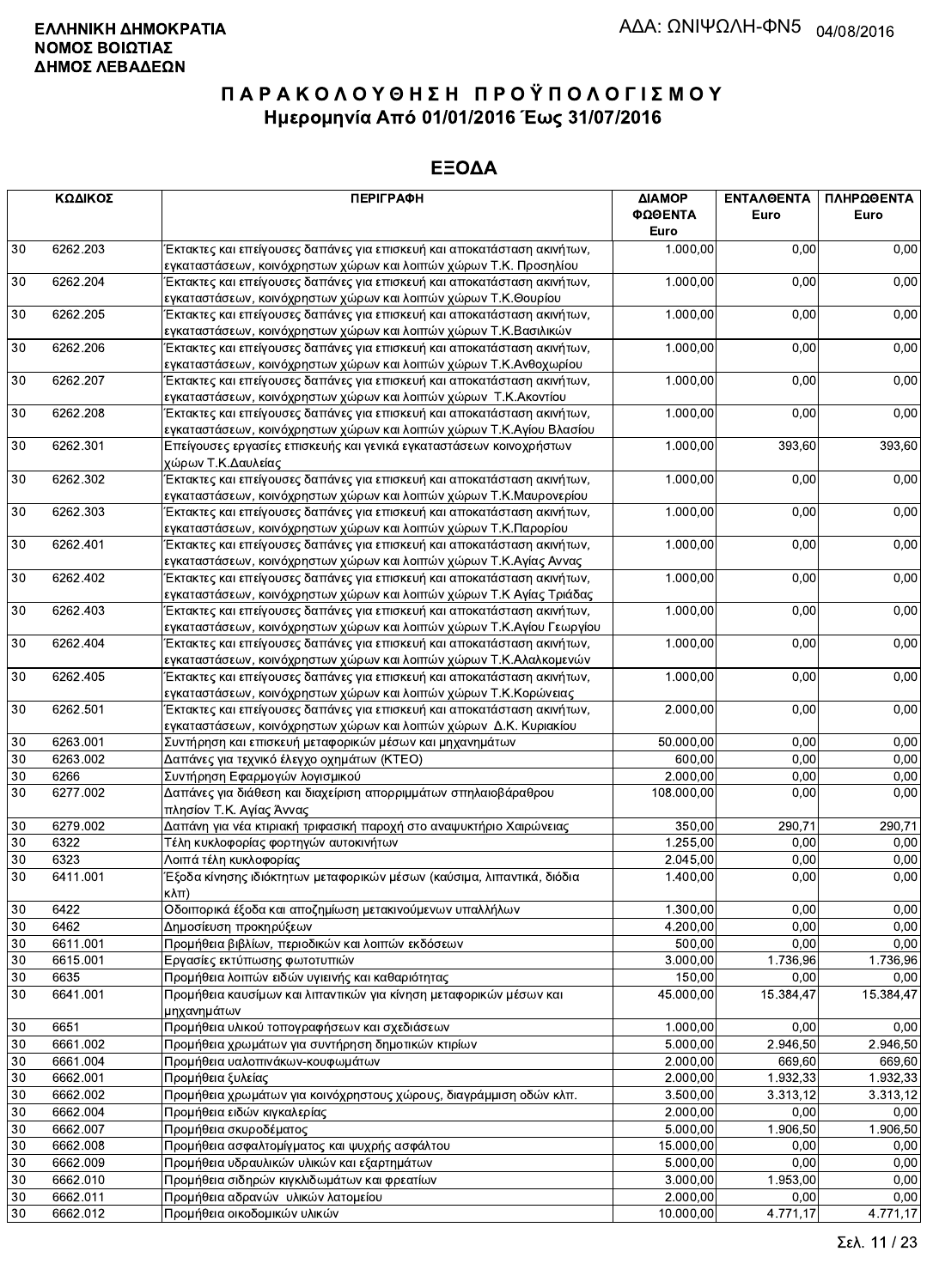|                 | ΚΩΔΙΚΟΣ  | <b>ПЕРІГРАФН</b>                                                                                                          | ΔΙΑΜΟΡ     | ΕΝΤΑΛΘΕΝΤΑ | ΠΛΗΡΩΘΕΝΤΑ |
|-----------------|----------|---------------------------------------------------------------------------------------------------------------------------|------------|------------|------------|
|                 |          |                                                                                                                           | ΦΩΘΕΝΤΑ    | Euro       | Euro       |
|                 |          |                                                                                                                           | Euro       |            |            |
| 30              | 6662.013 | Προμήθεια μονωτικών-στεγανωτικών υλικών                                                                                   | 750,00     | 0,00       | 0,00       |
| 30              | 6662.014 | Προμήθεια χυτοσιδηρών οριοδεικτών                                                                                         | 3.000,00   | 0,00       | 0,00       |
| 30              | 6671.002 | Προμήθεια ελαστικών οχημάτων και μηχανημάτων                                                                              | 10.000,00  | 0,00       | 0,00       |
| 30              | 6673.002 | Ανταλλακτικά φωτεινών σηματοδοτών                                                                                         | 8.000,00   | 0,00       | 0,00       |
| $30\,$          | 6673.003 | Ανταλλακτικά αντικεραυνικής προστασίας                                                                                    | 5.000,00   | 0,00       | 0,00       |
| 30              | 6699.001 | Προμήθεια διάφορων μικροεργαλείων                                                                                         | 500,00     | 0,00       | 0,00       |
| 30              | 6699.007 | Προμήθεια αλατιού για αντιμετώπιση επιπτώσεων από έκτακτα καιρικά                                                         | 7.000,00   | 0,00       | 0,00       |
|                 |          | φαινόμενα (χιονοπτώσεις κ.λ.π.)                                                                                           |            |            |            |
| 35              | 6011     | Τακτικές αποδοχές (περιλαμβάνονται βασικός μισθός, δώρα εορτών, γενικά και<br>ειδικά τακτικά επιδόματα)                   | 148.466,00 | 79.030,11  | 79.030,11  |
| 35              | 6012.001 | Αποζημίωση υπερωριακής εργασίας μονίμων υπαλλήλων                                                                         | 600,00     | 0,00       | 0,00       |
| 35              | 6021     | Τακτικές αποδοχές (περιλαμβάνονται βασικός μισθός, δώρα εορτών, γενικά και<br>ειδικά τακτικά επιδόματα)                   | 14.112,00  | 6.515,52   | 6.515,52   |
| 35              | 6022.001 | Αποζημίωση υπερωριακής εργασίας για την καταβολή εκλογικής                                                                | 500,00     | 0,00       | 0,00       |
|                 |          | αποζημίωσης                                                                                                               |            |            |            |
| 35              | 6041     | Τακτικές αποδοχές (περιλαμβάνονται βασικός μισθός, δώρα εορτών, γενικά και<br>ειδικά τακτικά επιδόματα)                   | 29.835,00  | 5.780,00   | 5.780,00   |
| 35              | 6051.001 | Εργοδοτικές εισφορές Ι.Κ.Α. μονίμων υπαλλήλων                                                                             | 5.380,00   | 3.105,55   | 3.105,55   |
| 35              | 6051.002 | Εργοδοτικές εισφορές ΤΥΔΚΥ μονίμων υπαλλήλων                                                                              | 16.089,00  | 8.008,71   | 8.008.71   |
| 35              | 6051.003 | Εργοδοτικές εισφορές ΤΑΔΚΥ μονίμων υπαλλήλων                                                                              | 3.723,96   | 1.829,03   | 1.829,03   |
| 35              | 6052.001 | Εργοδοτικες εισφορές Ι.Κ.Α. υπαλλήλων με σχέση Αορ.Χρόνου                                                                 | 3.486,00   | 1.600,20   | 1.600,20   |
| 35              | 6054.001 | Εργοδοτικές εισφορές Ι.Κ.Α. εκτάκτου προσωπικού                                                                           | 7.688,00   | 1.419,58   | 1.419,58   |
| 35              | 6056     | Εργοδοτικές εισφορές Δήμων Κοινωνικής Ασφάλισης                                                                           | 12.351,00  | 1.824,99   | 1.824,99   |
| 35              | 6061.001 | Παροχές σε είδος-είδη ατομικής προστασίας εργαζομένων (ένδυση κλπ)                                                        | 500,00     | 496,39     | 496,39     |
| 35              | 6061.002 | Παροχές σε είδος- γάλα εργαζομένων                                                                                        | 1.645,00   | 525,99     | 525,99     |
| $\overline{35}$ | 6233.001 |                                                                                                                           |            | 0,00       |            |
|                 |          | Μίσθωση μηχανημάτων για αντιμετώπιση εκτάκτων αναγκών για δράσεις<br>πολιτικής προστασίας                                 | 17.767,82  |            | 0,00       |
| 35              | 6233.002 | Μίσθωση μηχανημάτων για Αποχιονισμό, αντιπλημμυρική προστασία και<br>λοιπές δράσεις πολιτικής προστασίας                  | 20.000,00  | 6.199,20   | 6.199,20   |
| 35              | 6233.003 | Μίσθωση γερανοφόρου οχήματος για την κοπή επικίνδυνων και ψηλών<br>δένδρων                                                | 2.000,00   | 0,00       | 0,00       |
| 35              | 6233.010 | Μίσθωση μηχανημάτων για την αντιμετώπιση εκτάκτων αναγκών για δράσεις                                                     | 14.477,00  | 0,00       | 0,00       |
|                 |          | πολιτικής προστασίας στην Δημοτική Ενότητα Λιβαδειάς                                                                      |            |            |            |
| 35              | 6233.201 | Μίσθωση μηχανημάτων για την αντιμετώπιση εκτάκτων αναγκών για δράσεις                                                     | 8.000,00   | 0,00       | 0,00       |
|                 |          | πολιτικής προστασίας στην Δημοτική Ενότητα Χαιρώνειας                                                                     |            |            |            |
| 35              | 6233.302 | Μίσθωση μηχανημάτων για αντιμετώπιση εκτάκτων αναγκών για δράσεις                                                         | 8.000,00   | 0,00       | 0,00       |
|                 |          | πολιτιικής προστασίας στην Δημοτική Ενότητα Δαύλειας                                                                      |            |            |            |
| 35              | 6233.402 | Μίσθωση μηχανημάτων για αντιμετώπιση εκτάκτων αναγκών για δράσεις                                                         | 8.000,00   | 0,00       | 0,00       |
|                 |          | πολιτικής προστασίας στην Δημοτική Ενότητας Κορωνείας                                                                     |            |            |            |
| 35              | 6233.503 | Μίσθωση μηχανημάτων για αντιμετώπιση εκτάκτων αναγκών για δράσεις<br>πολιτικής προστασίας στην Δημοτική Ενότητα Κυριακίου | 8.000,00   | 0,00       | 0,00       |
| 35              | 6262.002 | Συντήρηση και επισκευή συντριβανιών                                                                                       | 1.000,00   | 0,00       | 0,00       |
| 35              | 6263.001 | Συντήρηση και επισκευή οχημάτων και μηχανημάτων                                                                           | 7.200,00   | 0,00       | 0,00       |
| 35              | 6264.001 | Συντήρηση και επισκευή λοιπών μηχανημάτων                                                                                 | 900,00     | 0,00       | 0,00       |
| 35              | 6265     | Συντήρηση και επισκευή επίπλων και λοιπού εξοπλισμού σκευών και λοιπού                                                    | 300,00     | 0,00       | 0,00       |
|                 |          | εξοπλισμού                                                                                                                |            |            |            |
| 35              | 6411.001 | Έξοδα κίνησης ιδιόκτητων μεταφορικών μέσων (καύσιμα, λιπαντικά, διόδια<br>$K\lambda\pi$ )                                 | 1.400,00   | 0,00       | 0,00       |
| 35              | 6635     | Προμήθεια λοιπών ειδών υγιεινής και καθαριότητας                                                                          | 200,00     | 0,00       | 0,00       |
| 35              | 6641.001 | Προμήθεια καυσίμων και λιπαντικών για την κίνηση μεταφορικών μέσων και                                                    | 8.000,00   | 1.010,54   | 1.010,54   |
|                 |          | μηχανημάτων                                                                                                               |            |            |            |
| 35              | 6641.002 | Προμήθεια καυσίμων και λιπαντικών για την κίνηση μεταφορικών μέσων και                                                    | 9.000,00   | 1.609,27   | 0,00       |
|                 |          | μηχανημάτων για τις ανάγκες της πυροπροστασίας                                                                            |            |            |            |
| 35              | 6644     | Προμήθεια καυσίμων και λιπαντικών για λοιπές ανάγκες                                                                      | 3.000,00   | 1.096, 14  | 1.096,14   |
| 35              | 6673.001 | Προμήθεια ανταλλακτικών για αυτόματα συστήματα ποτίσματος                                                                 | 3.000,00   | 1.993,97   | 1.993,97   |
| 35              | 6673.002 | Προμήθεια ανταλλακτικών λοιπού εξοπλισμού                                                                                 | 3.000,00   | 1.958,70   | 1.958,70   |
| 35              | 6673.003 | Προμήθεια ανταλλακτικών για εγκαταστάσεις Η/Μ συντριβανιών                                                                | 1.000,00   | 744,89     | 744.89     |
| 35              | 6692.001 | Προμήθεια σπόρων, φυτών, δενδρυλλίων                                                                                      | 250,00     | 180,80     | 180,80     |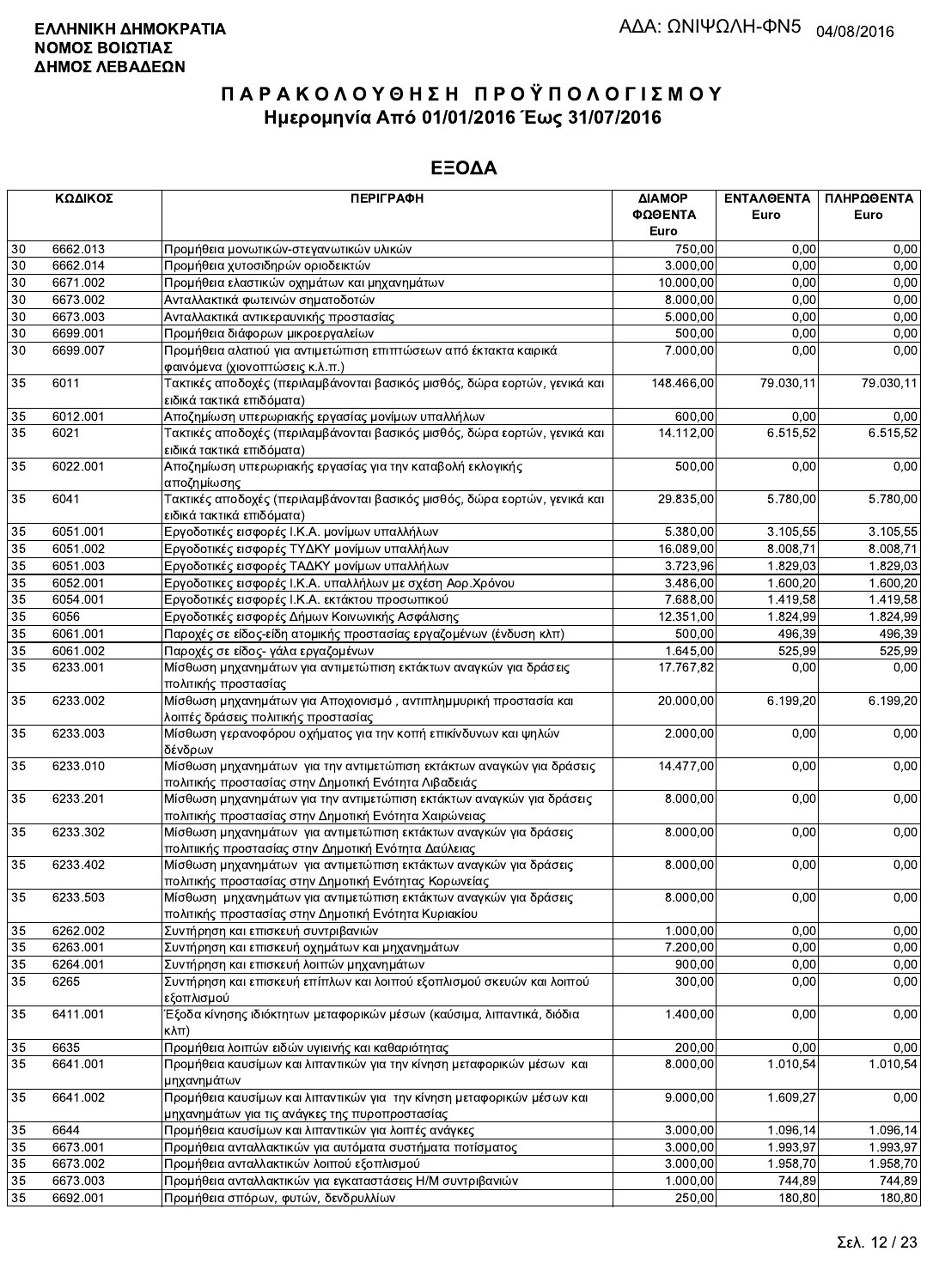|    | ΚΩΔΙΚΟΣ  | <b>ПЕРІГРАФН</b>                                                                                                  | ΔΙΑΜΟΡ     | ΕΝΤΑΛΘΕΝΤΑ | ΠΛΗΡΩΘΕΝΤΑ |
|----|----------|-------------------------------------------------------------------------------------------------------------------|------------|------------|------------|
|    |          |                                                                                                                   | ΦΩΘΕΝΤΑ    | Euro       | Euro       |
|    |          |                                                                                                                   | Euro       |            |            |
| 35 | 6692.002 | Προμήθεια καλλωπιστικών φυτών                                                                                     | 4.000,00   | 3.943,93   | 3.943,93   |
| 35 | 6692.003 | Προμήθεια δένδρων                                                                                                 | 2.500,00   | 2.208,25   | 2.208,25   |
| 35 | 6693.001 | Προμήθεια λιπασμάτων, φαρμάκων, ζιζανιοκτόνων κλπ                                                                 | 2.000,00   | 1.822,32   | 1.822,32   |
| 40 | 6011     | Τακτικές αποδοχές (περιλαμβάνονται βασικός μισθός, δώρα εορτών, γενικά και<br>ειδικά τακτικά επιδόματα)           | 210.057,00 | 128.094.45 | 128.094,45 |
| 40 | 6012     | Αποζημίωση υπερωριακής εργασίας και για εξαιρέσιμες ημέρες και νυκτερινές<br>ώρες και λοιπές πρόσθετες αμοιβές    | 600,00     | 0,00       | 0,00       |
| 40 | 6051.001 | Εργοδοτικές εισφορές Ι.Κ.Α. μονίμων υπαλλήλων                                                                     | 5.852,00   | 3.432,21   | 3.432,21   |
| 40 | 6051.002 | Εργοδοτικές εισφορές ΤΥΔΚΥ μονίμων υπαλλήλων                                                                      | 2.345,00   | 1.367,38   | 1.367,38   |
| 40 | 6051.003 | Εργοδοτικές εισφορές ΤΑΔΚΥ μονίμων υπαλλήλων                                                                      | 477,00     | 277,69     | 277.69     |
| 40 | 6051.004 | Εργοδοτικές εισφορές ΤΣΜΕΔΕ μονίμων υπαλλήλων                                                                     | 15.561,00  | 9.030,56   | 9.030,56   |
| 40 | 6051.005 | Εργοδοτικές εισφορές ΤΣΜΕΔΕ (ΕΠΙΚΟΥΡΙΚΟ) μονίμων υπαλλήλων                                                        | 2.654,00   | 1.585,04   | 1.585,04   |
| 40 | 6051.006 | Εργοδοτικές εισφορές ΚΥΤ μονίμων υπαλλήλων                                                                        | 3.804,00   | 2.219,00   | 2.219,00   |
| 40 | 6051.007 | Εργοδοτικές εισφορες τακτικών υπαλλήλων υπέρ ΟΠΑΔ                                                                 | 4.389,00   | 2.536,04   | 2.536,04   |
| 40 | 6051.008 | Εργοδοτικές εισφορές ΤΕΑΔΥ μονίμων υπαλλήλων                                                                      | 2.202,00   | 1.283,52   | 1.283,52   |
| 40 | 6056     | Εργοδοτικές εισφορές Δήμων Κοινωνικής Ασφάλισης                                                                   | 8.822,00   | 1.303,47   | 1.303,47   |
| 40 | 6331.001 | Παράβολα για την νομιμοποίηση αυθαιρέτων                                                                          | 3.000,00   | 0,00       | 0,00       |
| 40 | 6422     | Οδοιπορικά έξοδα και αποζημίωση μετακινούμενων υπαλλήλων                                                          | 4.013,40   | 0,00       | 0,00       |
| 40 | 6462     | Δημοσίευση προκηρύξεων                                                                                            | 650,00     | 0,00       | 0,00       |
| 40 | 6612     | Προμήθεια γραφικής ύλης και λοιπά υλικά γραφείων                                                                  | 1.000.00   | 0.00       | 0,00       |
| 40 | 6613.001 | Προμήθεια εντύπων υπηρεσιών                                                                                       | 500,00     | 0,00       | 0,00       |
| 40 | 6615.002 | Εργασίες εκτύπωσης φωτοτυπιών                                                                                     | 1.200,00   | 0,00       | 0,00       |
| 40 | 6634     | Προμήθεια ειδών καθαριότητας και ευπρεπισμού                                                                      | 200,00     | 0,00       | 0,00       |
| 45 | 6011     | Τακτικές αποδοχές (περιλαμβάνονται βασικός μισθός, δώρα εορτών, γενικά και<br>ειδικά τακτικά επιδόματα)           | 44.163,00  | 26.637,54  | 26.637,54  |
| 45 | 6051.002 | Εργοδοτικές εισφορές ΤΥΔΚΥ μονίμων υπαλλήλων                                                                      | 5.521,00   | 3.210,34   | 3.210,34   |
| 45 | 6051.003 | Εργοδοτικές εισφορές ΤΑΔΚΥ μονίμων υπαλλήλων                                                                      | 1.274,00   | 711,48     | 711,48     |
| 45 | 6056     | Εργοδοτικές εισφορές Δήμων Κοινωνικής Ασφάλισης                                                                   | 5.293,00   | 782,08     | 782,08     |
| 45 | 6061.001 | Παροχές σε είδος-είδη ατομικής προστασίας εργαζομένων (ένδυση κλπ)                                                | 450.00     | 446,06     | 446,06     |
| 45 | 6061.002 | Παροχές σε είδος-γάλα εργαζομένων                                                                                 | 660,00     | 216,03     | 216,03     |
| 45 | 6279     | Λοιπές δαπάνες για ύδρευση, άρδευση, φωτισμό, καθαριότητα                                                         | 7.300,00   | 4.319,00   | 4.319,00   |
| 45 | 6635     | Προμήθεια λοιπών ειδών υγιεινής και καθαριότητας                                                                  | 150,00     | 0.00       | 0,00       |
| 45 | 6693.001 | Προμήθεια φαρμάκων, ζιζανιοκτόνων κλπ                                                                             | 300,00     | 280,44     | 280,44     |
| 45 | 6699.001 | Προμήθεια λαδιού για τις ανάγκες του Νεκροταφείου                                                                 | 7.000,00   | 5.427,06   | 5.427,06   |
| 45 | 6699.002 | Προμήθεια κεριών για τις ανάγκες του Νεκροταφείου                                                                 | 1.500,00   | 0,00       | 0,00       |
| 50 | 6011     | Τακτικές αποδοχές (περιλαμβάνονται βασικός μισθός, δώρα εορτών, γενικά και<br>ειδικά τακτικά επιδόματα)           | 9.136,00   | 0,00       | 0,00       |
| 50 | 6051.002 | Εργοδοτικές εισφορές ΤΥΔΚΥ μονίμων υπαλλήλων                                                                      | 1.142,00   | 0,00       | 0,00       |
| 50 | 6051.003 | Εργοδοτικές εισφορές ΤΑΔΚΥ μονίμων υπαλλήλων                                                                      | 274,08     | 0,00       | 0,00       |
| 60 | 6021     | Τακτικές αποδοχές (περιλαμβάνονται βασικός μισθός, δώρα εορτών, γενικά και<br>ειδικά τακτικά επιδόματα)           | 49.710,00  | 24.842,70  | 24.842,70  |
| 60 | 6041     | Τακτικές αποδοχές εκτάκτων υπαλλήλων Παιδικών Σταθμών                                                             | 142.813,00 | 20.101,33  | 20.101,33  |
| 60 | 6052.001 | Εργοδοτικές εισφορές Ι.Κ.Α.υπαλλήλων με σχέση Αορ.Χρόνου                                                          | 12.769,00  | 6.101,40   | 6.101,40   |
| 60 | 6054.001 | Εργοδοτικές εισφορές ΙΚΑ εκτάκτων υπαλλήλων Παιδικών Σταθμών                                                      | 36.783,00  | 5.130,09   | 5.130,09   |
| 60 | 6726.001 | Εισφορές (ωφελούμενων και εργοδότη) μέσω Προγραμμάτων Κοινωφελούς<br>Χαρακτήρα (παρ. ΙΔ Ν.4152/2013)              | 21.780,00  | 21.746,32  | 21.746,32  |
| 70 | 6011     | Τακτικές αποδοχές (περιλαμβάνονται βασικός μισθός, δώρα εορτών, γενικά και<br>ειδικά τακτικά επιδόματα)           | 43.288,00  | 20.638,47  | 20.638,47  |
| 70 | 6021     | Τακτικές αποδοχές υπαλλήλων (περιλαμβάνονται βασικός μισθός, δώρα<br>εορτών, γενικά και ειδικά τακτικά επιδόματα) | 33.269,00  | 15.974,02  | 15.974,02  |
| 70 | 6051.002 | Εργοδοτικές εισφορές ΤΥΔΚΥ μονίμων υπαλλήλων                                                                      | 5.412,00   | 2.459,04   | 2.459,04   |
| 70 | 6051.003 | Εργοδοτικές εισφορές ΤΑΔΚΥ μονίμων υπαλλήλων                                                                      | 1.302,08   | 551,88     | 551,88     |
| 70 | 6052.001 | Εργοδοτικές εισφορές Ι.Κ.Α. εργαζομένων με σχέση Αορ. Χρόνου (υπαλλήλων<br>τοπ. οικονομ. ανάπτυξης)               | 8.211,00   | 3.923,20   | 3.923,20   |
| 70 | 6056     | Εργοδοτικές εισφορές Δήμων Κοινωνικής Ασφάλισης                                                                   | 3.529,00   | 521,39     | 521,39     |
| 70 | 6117.001 | Δαπάνη για στείρωση σκύλων                                                                                        | 14.500,00  | 0,00       | 0,00       |
| 70 | 6142.001 | Καθαρισμός, απολύμανση και συντήρηση χημικών τουαλετών                                                            | 5.000,00   | 0,00       | 0,00       |
| 70 | 6236.001 | Μίσθωση χημικών τουαλετών για την Εμποροπανήγυρη                                                                  | 5.000,00   | 0,00       | 0,00       |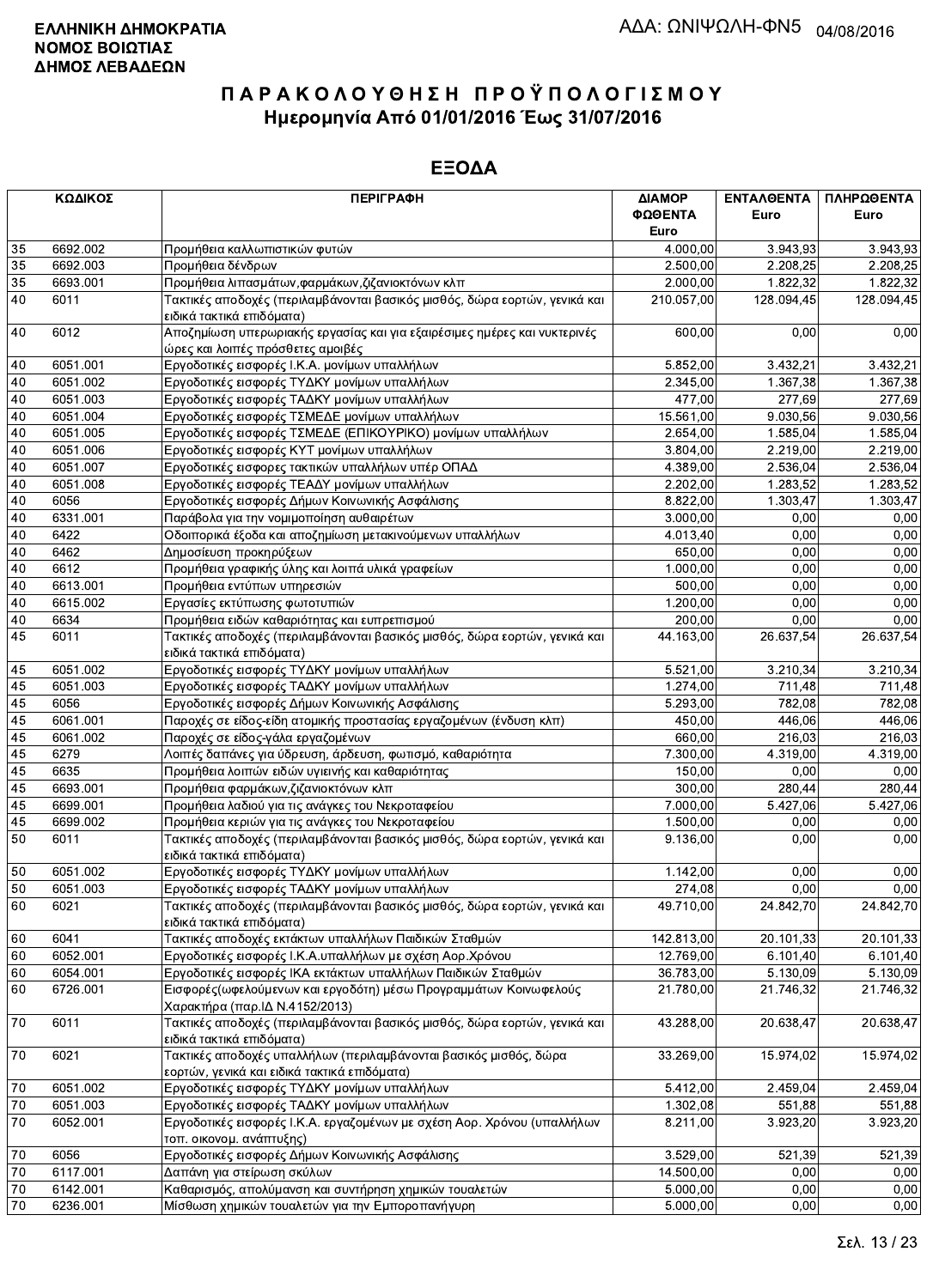|                 | ΚΩΔΙΚΟΣ  | <b>ПЕРІГРАФН</b>                                                                              | ΔΙΑΜΟΡ<br>ΦΩΘΕΝΤΑ<br>Euro | ΕΝΤΑΛΘΕΝΤΑ<br>Euro   | ΠΛΗΡΩΘΕΝΤΑ<br>Euro |
|-----------------|----------|-----------------------------------------------------------------------------------------------|---------------------------|----------------------|--------------------|
| 70              | 6262.002 | Συντήρηση Ρολογιών Δήμου Λεβαδέων                                                             | 4.500,00                  | 1.200,48             | 1.200,48           |
| $70\,$          | 6263     | Συντήρηση και επισκευή μεταφορικών μέσων                                                      | 6.000,00                  | 0,00                 | 0,00               |
| 70              | 6279.001 | Λοιπές δαπάνες για ύδρευση, άρδευση, φωτισμό, καθαριότητα                                     | 115.000,00                | 81.276,57            | 81.276,57          |
| $\overline{70}$ | 6321     | Τέλη κυκλοφορίας επιβατηγών αυτοκινήτων                                                       | 1.350,00                  | 0,00                 | 0,00               |
| 70              | 6613     | Προμήθεια εντύπων και υλικών μηχανογράφησης και πολλαπλών                                     | 500,00                    | 0,00                 | 0,00               |
|                 |          | εκτυπώσεων                                                                                    |                           |                      |                    |
| 70              | 6615.001 | Εκτύπωση ενημερωτικών εντύπων για την ευαισθητοποίηση πολιτών στο                             | 500,00                    | 0,00                 | 0,00               |
|                 |          | θέμα των αδέσποτων ζώων του Δήμου                                                             |                           |                      |                    |
| 70              | 6641     | Προμήθεια καυσίμων και λιπαντικών για κίνηση μεταφορικών μέσων                                | 7.000,00                  | 1.749,69             | 1.749,69           |
| 70              | 6671.002 | Προμήθεια ελαστικών μεταφορικών μέσων                                                         | 1.500,00                  | 0.00                 | 0,00               |
| $70\,$          | 6699.001 | Προμήθεια ζωοτροφών σκύλων                                                                    | 1.680,00                  | 1.658,69             | 1.658,69           |
| 10              | 7133     | Έπιπλα σκεύη                                                                                  | 5.000,00                  | 0,00                 | 0,00               |
| 10              | 7134.001 | Μηχανογραφικός εξοπλισμός                                                                     | 10.000,00                 | 0.00                 | 0,00               |
| 10              | 7134.002 | Προμήθεια λογισμικού ηλεκτρονικών υπολογιστών                                                 | 8.000,00                  | 0,00                 | 0,00               |
| 10              | 7134.014 | Προμήθεια χρονομέτρου για τις συνεδριάσεις του Δ.Σ. και κονσόλας                              | 550,00                    | $\overline{5}$ 45,60 | 545,60             |
| 10              | 7135.003 | Προμήθεια κλιματιστικών DATA ROOM                                                             | 2.000,00                  | 0,00                 | 0,00               |
| 10              | 7518.001 | Συμμετοχή στην ίδρυση της Αγροδιατροφικής Σύμπραξης Περιφέρειας Στερεάς<br>Ελλάδας            | 1.000,00                  | 1.000,00             | 1.000,00           |
| 15              | 7131.001 | Προμήθεια πλυντηρίου πιάτων                                                                   | 700,00                    | 604,87               | 604,87             |
| 15              | 7131.003 | Προμήθεια μηχανημάτων φυσιοθεραπείας                                                          | 3.000,00                  | 0,00                 | 0,00               |
| 15              | 7131.006 | Προμήθεια αλεξικέραυνου για την αντικεραυνική προστασία του                                   | 9.840,00                  | 0,00                 | 0,00               |
|                 |          | Κατασκηνωτικού Κέντρου                                                                        |                           |                      |                    |
| 15              | 7131.007 | Προμήθεια πλυντηρίων ρούχων για τους παιδκούς σταθμούς                                        | 1.200,00                  | 746,00               | 746,00             |
| 15              | 7131.008 | Προμήθεια ηλεκτρικών ψυγείων για τους Παιδικούς Σταθμούς                                      | 1.500,00                  | 1.475,60             | 1.475,60           |
| 15              | 7131.009 | Προμήθεια ηλεκτρικών σκουπών για τους Παιδικούς Σταθμούς                                      | 300,00                    | 171,38               | 171,38             |
| 15              | 7131.010 | Προμήθεια ηλεκτρικού πιάνου Δημοτικού Ωδείου                                                  | 2.000,00                  | 1.993,83             | 1.993,83           |
| 15              | 7131.011 | Προμήθεια ρομποτικής σκούπας καθαρισμού κολυμβητικών δεξαμενών του<br>Δημοτικού Κολυμβητηρίου | 10.000,00                 | 0,00                 | 0,00               |
| 15              | 7131.012 | Σύστημα ασφαλείας Μουσείου Αγροτικής Κληρονομιάς στον οικισμό Ελικώνα                         | 9.445,00                  | 0.00                 | 0,00               |
| 15              | 7131.013 | Προμήθεια επαγγελματικού ψυγείου για τις ανάγκες συντήρησης                                   | 4.000,00                  | 0,00                 | 0,00               |
|                 |          | προιόντων "Κοινωνικού Παντοπωλείου"                                                           |                           |                      |                    |
| 15              | 7131.014 | Προμήθεια μηχανήματος υπέρηχου για τις ανάγκες του "Κοινωνικού Ιατρείου"                      | 5.000,00                  | 0,00                 | 0,00               |
| 15              | 7133.002 | Προμήθεια επίπλων και σκευών για Παιδικούς Σταθμούς και ΚΑΠΗ                                  | 2.500,00                  | 0,00                 | 0,00               |
| 15              | 7133.003 | Προμήθεια πλαστικών καθισμάτων                                                                | 2.500,00                  | 0,00                 | 0,00               |
| 15              | 7134.004 | Προμήθεια πολυμηχανήματος (φωτοτυπικό-fax) για την υπηρεσία Κοινωνικής<br>προστασίας          | 600,00                    | 0,00                 | 0,00               |
| 15              | 7134.005 | Προμήθεια πολυμηχανήματος (φωτοτυπικό-fax) για την υπηρεσία Δια Βίου<br>Μάθηση                | 600,00                    | 0,00                 | 0,00               |
| 15              | 7135.002 | Προμήθεια σκευών μαγειρικής                                                                   | $\overline{600,00}$       | 0,00                 | 0,00               |
| 15              | 7135.010 | Προμήθεια μηχανημάτων μέτρησης χοληστερίνης και σακχάρου                                      | 200,00                    | 0,00                 | 0,00               |
| 15              | 7135.011 | Προμήθεια και κατασκευή περίφραξης χώρου Κολυμβητηρίου                                        | 5.000,00                  | 0,00                 | 0,00               |
| 15              | 7135.012 | Προμήθεια μουσικών οργάνων Φιλαρμονικής                                                       | 2.000,00                  | 1.999,46             | 1.999,46           |
| 15              | 7135.015 | Προμήθεια μεταλλικών πάγκων για κουζίνα Κατασκήνωσης                                          | 1.000,00                  | 359,60               | 359,60             |
| 15              | 7135.016 | Προμήθεια μοκετών για Βρεφονηπιακούς Σταθμούς                                                 | 1.000,00                  | 0,00                 | 0,00               |
| 15              | 7135.017 | Προμήθεια πλαστικού σκεπάσματος κολυμβητικής δεξαμενής Δημοτικού<br>Κολυμβητηρίου             | 8.000,00                  | 0,00                 | 0,00               |
| 15              | 7135.018 | Προμήθεια δύο πάρκων για το βρεφικό τμήμα του Β΄ Βρεφονηπιακού Σταθμού                        | 1.500,00                  | 0,00                 | 0,00               |
| 15              | 7135.019 | Προμήθεια CD PLAYER για Παιδικούς Σταθμούς και Δημοτικό Ωδείο                                 | 650,00                    | 0,00                 | 0,00               |
| 15              | 7135.020 | Προμήθεια οργάνων παιδικών χαρών                                                              | 5.000,00                  | 0,00                 | 0,00               |
| 15              | 7311.103 | Βελτίωση Σχολικών Συγκροτημάτων                                                               | 64.000,00                 | 48.951,80            | 48.951,80          |
| 15              | 7311.105 | Επισκευή στεγών-στεγάστρων σχολικών συγκροτημάτων                                             | 34.453,29                 | 0,00                 | 0,00               |
| 15              | 7326.001 | Αναβάθμιση αθλητικών εγκαταστάσεων                                                            | 230.683,79                | 0,00                 | 0,00               |
| 15              | 7326.003 | Ανάδειξη ψηφιδωτών παλαιοχριστιανικού ναού στην οδό Σπυροπούλου                               | 135.000,00                | 0,00                 | 0,00               |
| 15              | 7326.404 | Λιβαδειάς<br>Βελτίωση γηπέδου ποδοσφαίρου Αγίας Τριάδας                                       | 13.739,72                 | 0,00                 | 0,00               |
| 15              | 7336.001 | Συντήρηση Ανοικτού Θεάτρου Κρύας.                                                             | 735,26                    | 0,00                 | 0,00               |
| 15              | 7413.001 | Μελέτη αποκατάστασης ρηγματώσεων πέτρινου θεάτρου Λιβαδειάς                                   | 5.500,00                  | 0,00                 | 0,00               |
| 15              | 7413.002 | Μουσειολογική μελέτη για την δημιουργία "Μουσείου Πολιτισμού"                                 | 5.370,19                  | 0,00                 | 0,00               |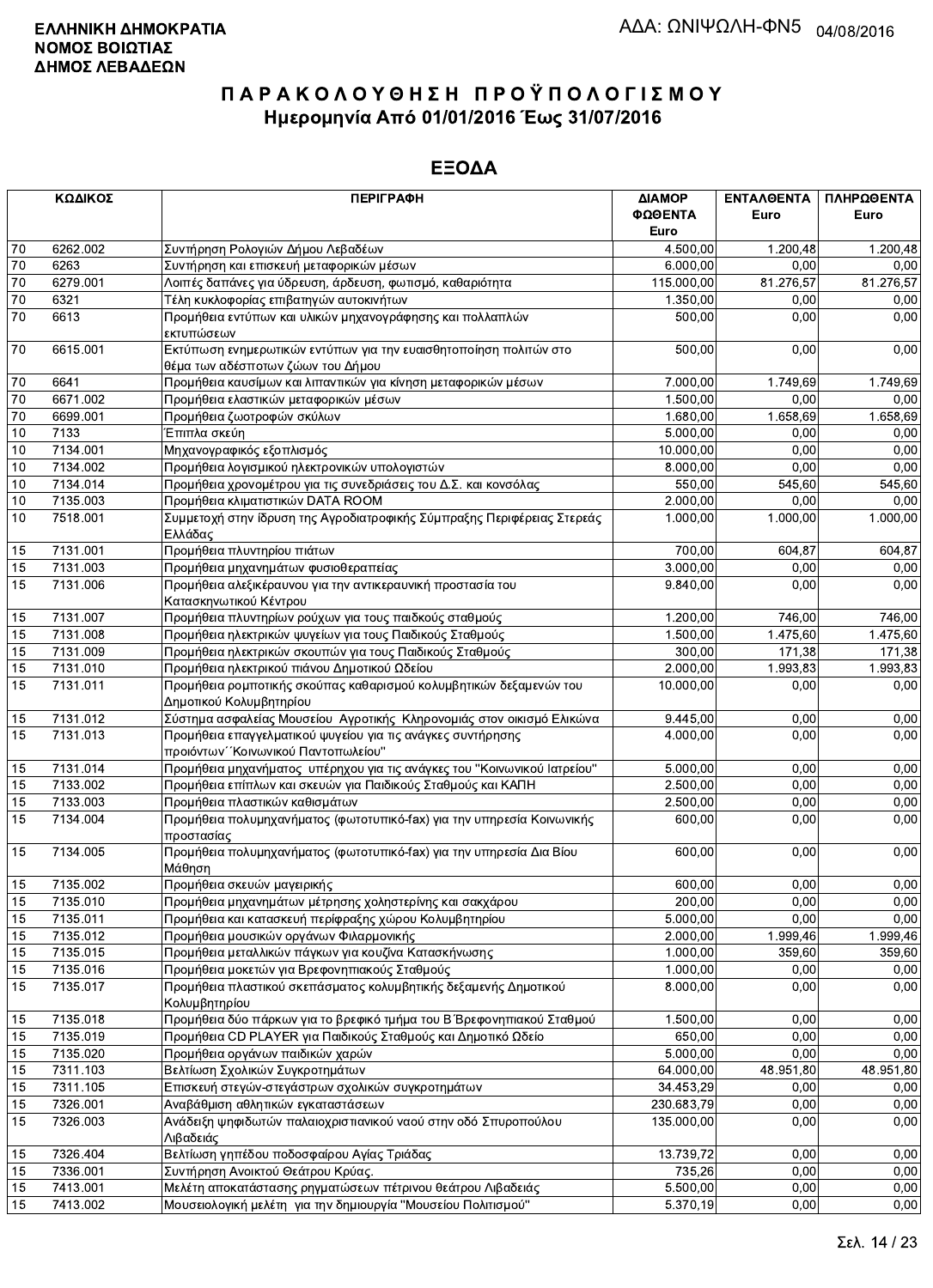|        | ΚΩΔΙΚΟΣ  | <b>ПЕРІГРАФН</b>                                                                                                                                                                                                                 | ΔΙΑΜΟΡ     | ΕΝΤΑΛΘΕΝΤΑ | ΠΛΗΡΩΘΕΝΤΑ |
|--------|----------|----------------------------------------------------------------------------------------------------------------------------------------------------------------------------------------------------------------------------------|------------|------------|------------|
|        |          |                                                                                                                                                                                                                                  | ΦΩΘΕΝΤΑ    | Euro       | Euro       |
|        |          |                                                                                                                                                                                                                                  | Euro       |            |            |
| 20     | 7131.001 | Μηχάνημα καθαρισμού (σάρωθρο)                                                                                                                                                                                                    | 0.00       | 0.00       | 0,00       |
| 20     | 7131.002 | Σάρωθρο συλλογής                                                                                                                                                                                                                 | 3.600,00   | 0,00       | 0,00       |
| 20     | 7135.001 | Προμήθεια κάδων απορριμμάτων για κομποστοποίηση                                                                                                                                                                                  | 7.000,00   | 0,00       | 0,00       |
| 20     | 7135.002 | Προμήθεια κάδων απορριμμάτων διαφόρων τύπων                                                                                                                                                                                      | 15.000,00  | 0,00       | 0,00       |
| 20     | 7135.003 | Προμήθεια διαφόρων εργαλείων                                                                                                                                                                                                     | 2.000,00   | 1.396,67   | 1.396,67   |
| 20     | 7135.005 | Προμήθεια επιστύλιων καλαθιών απορριμμάτων                                                                                                                                                                                       | 3.500,00   | 0,00       | 0,00       |
| 20     | 7135.007 | Προμήθεια συστήματος τηλεματικής διαχείρησης στόλου οχημάτων                                                                                                                                                                     | 11.000,00  | 0,00       | 0,00       |
| 20     | 7325.001 | Επεκτάσεις Ηλεκτροφωτισμού                                                                                                                                                                                                       | 14.400,00  | 5.500,55   | 5.500,55   |
| 30     | 7131.001 | Ανακαίνιση Παιδικών Χαρών                                                                                                                                                                                                        | 237.521,86 | 0,00       | 0,00       |
| 30     | 7134.001 | Προμήθεια λογισμικού ηλεκτρονικών υπολογιστών                                                                                                                                                                                    | 2.500,00   | 0.00       | 0,00       |
| 30     | 7135.002 | Προμήθεια αναλυτή καυσαερίων                                                                                                                                                                                                     | 2.000,00   | 0,00       | 0,00       |
| 30     | 7135.003 | Προμήθεια διαφόρων εργαλείων                                                                                                                                                                                                     | 2.100,00   | 0,00       | 0,00       |
| 30     | 7135.007 | Προμήθεια πληροφοριακών πινακίδων και κυκλοφοριακών ρυθμίσεων και                                                                                                                                                                | 6.000,00   | 0,00       | 0,00       |
|        |          | ιστών                                                                                                                                                                                                                            |            |            |            |
| 30     | 7135.008 | Προμήθεια κατόπτρων ρύθμισης κυκλοφορίας                                                                                                                                                                                         | 5.000,00   | 0,00       | 0,00       |
| 30     | 7135.009 | Προμήθεια πληροφοριακών πινακίδων σήμανσης, ονοματοθεσίας και<br>αρίθμησης                                                                                                                                                       | 2.000,00   | 0,00       | 0,00       |
| 30     | 7135.010 | Προμήθεια υδροφρακτών, ρουλεμάν και λοιπά εξαρτήματα ρύθμισης νερού<br>καναλιών στην περιοχή Κρύας                                                                                                                               | 6.000,00   | 0,00       | 0,00       |
| 30     | 7135.011 | Προμήθεια αντλίας ακαθάρτων                                                                                                                                                                                                      | 500,00     | 0,00       | 0,00       |
| 30     | 7135.012 | Προμήθεια γεννήτριας                                                                                                                                                                                                             | 1.200.00   | 0.00       | 0,00       |
| 30     | 7135.013 | Προμήθεια ηλεκτρικού εργαλείου (μπουλονοκλείδο)                                                                                                                                                                                  | 700,00     | 0.00       | 0,00       |
| $30\,$ | 7311.001 | Ανακαίνιση κτιρίων και διαμόρφωση περιβάλλοντος χώρου αμαξοστασίου                                                                                                                                                               | 120.801,77 | 0,00       | 0,00       |
| 30     | 7311.002 | Ανακατασκευή κτιρίου του Πνευματικού Κέντρου σε Νέο Δημαρχείο                                                                                                                                                                    | 146.735,14 | 0,00       | 0,00       |
| 30     | 7322.003 | Βελτίωση παιδικών χαρών (Δημ. Κοιν. Λιβαδειάς)                                                                                                                                                                                   | 30.000,00  | 0,00       | 0,00       |
| 30     | 7323.022 | Βελτίωση Δημοτικής Οδοποιίας (2016)                                                                                                                                                                                              | 311.265,92 | 0,00       | 0,00       |
| 30     | 7323.417 | Βελτιωση δασικού δρόμου από οικισμό Κορώνειας έως στροφή Νταούμη                                                                                                                                                                 | 257.175,00 | 0,00       | 0,00       |
| 30     | 7323.501 | Ασφαλτόστρωση δημοτικής οδού από θέση Μπρακάκος έως Κουτέικα                                                                                                                                                                     | 224.535,34 | 12.124,29  | 0,00       |
| 30     | 7325.003 | Κατασκευή φωτισμού επί της οδού Γεωργαντά                                                                                                                                                                                        | 101.080,86 | 0,00       | 0,00       |
| 30     | 7331.001 | Συντήρηση Δημοτικών κτιρίων Δήμου Λεβαδέων                                                                                                                                                                                       | 70.000,00  | 2.942,43   | 0,00       |
| 30     | 7333.001 | Συντήρηση οδών-πεζοδρόμων και κοινόχρηστων χώρων                                                                                                                                                                                 | 61.819,51  | 21.610,15  | 21.610,15  |
| 30     | 7333.003 | Συντήρηση Αγροτικής Οδοποιίας                                                                                                                                                                                                    | 60.000,00  | 0,00       | 0,00       |
| 30     | 7333.010 | Αποκαταστάσεις βλαβών οδοστρωμάτων                                                                                                                                                                                               | 130.010,40 | 16.157,84  | 0,00       |
| 30     | 7412.001 | Εκπόνηση μελέτης κόμβου επί της συμβολής οδών Χαιρωνείας και Αισχύλου                                                                                                                                                            | 17.785,00  | 0,00       | 0,00       |
| 30     | 7413.001 | Τεχνικές Μελέτες Προστασίας από Βραχοπτώσεις                                                                                                                                                                                     | 75.000,00  | 0.00       | 0,00       |
| 30     | 7413.003 | Μελέτη Ενεργειακής Απόδοσης (ΜΕΑ) Κτιρίου για την πράξη ΄ Παρεμβάσεις                                                                                                                                                            | 17.900,64  | 0,00       | 0,00       |
|        |          | εκσυγχρονισμού κτιριακού αποθέματος αρχιτεκτονικής αξίας (πρώην κτίριο<br>Πανεπιστημίου) και περιβάλλοντος χώρου, με εφαρμογές ενεργειακής<br>αναβάθμισης, για την χρήση δημοτικών υπηρεσιών και Πολιτιστικών<br>δραστηριοτήτων" |            |            |            |
| 30     | 7413.301 | Συγκοινωνιακή προκαταρκτική μελέτη για το έργο πρόσβασης του νέου<br>Χιονοδρομικού Κέντρου Παρνασσού στην ευρύτερη περιοχή της θέσης<br><b>AKPINO</b>                                                                            | 1.306,36   | 0,00       | 0,00       |
| 30     | 7413.302 | Γεωλογική μελέτη για το έργο πρόσβασης του νέου Χιονοδρομικού<br>Κέντρου Παρνασσού στην ευρύτερη περιοχή της θέσης ΑΚΡΙΝΟ                                                                                                        | 1.928,02   | 0,00       | 0,00       |
| 30     | 7413.303 | Προμελέτη Περιβαλλοντικών Επιπτώσεων για το έργο πρόσβασης του<br>νέου Χιονοδρομικού Κέντρου Παρνασσού στην ευρύτερη περιοχή της<br>θέσης AKPINO                                                                                 | 7.862,85   | 0,00       | 0,00       |
| 35     | 7135.001 | Προμήθεια λοιπού κεφαλαιακού εξοπλισμού (εργαλείων κλπ συναφών ειδών)                                                                                                                                                            | 3.000,00   | 2.094,20   | 2.094,20   |
| 35     | 7135.002 | Προμήθεια εξοπλισμού (χλοοκοπτικών μηχανημάτων κλπ) για την                                                                                                                                                                      | 4.000,00   | 1.394,82   | 1.394,82   |
|        |          | αντιμετώπιση δράσεων πολιτικής προστασίας                                                                                                                                                                                        |            |            |            |
| 40     | 7111.003 | Αποζημίωση ιδιοκτησίων για την διάνοιξη της οδού Ρούμελης από την οδό<br>Χαιρωνείας εως την οδό Ορχομενού (1/2012 πράξη αναλογισμού)                                                                                             | 13.744,34  | 0,00       | 0,00       |
| 40     | 7112.203 | Αγορά ακινήτου επί της πλατείας της Τ.Κ. Αγίας Άννας                                                                                                                                                                             | 73.934,70  | 0,00       | 0,00       |
| 40     | 7413.001 | Εκπόνηση μελέτης Βιώσιμης Αστικής Ανάπτυξης                                                                                                                                                                                      | 15.040,98  | 0,00       | 0,00       |
| 40     | 7413.302 | Μελέτη γεωλογικής καταλληλότητας (Β1 σταδίου) του ΣΧΟΟΑΠ Δαύλειας                                                                                                                                                                | 2.738,72   | 2.706,00   | 2.706,00   |
| 45     | 7135.001 | Προμήθεια λοιπού κεφαλαιακού εξοπλισμού (εργαλείων κλπ. συναφών<br>ειδών)                                                                                                                                                        | 1.000,00   | 697,16     | 697,16     |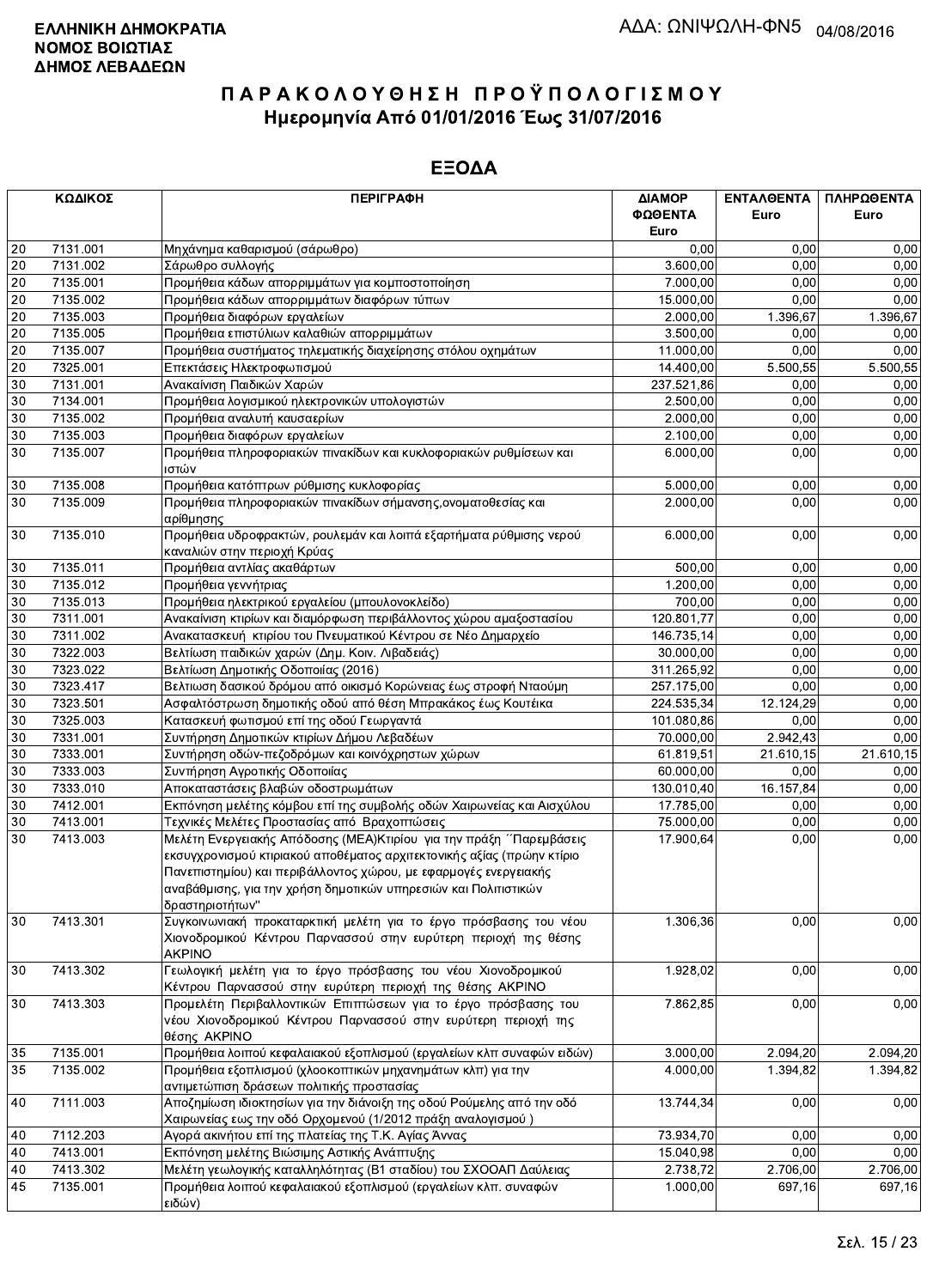|                 | ΚΩΔΙΚΟΣ  | <b>ПЕРІГРАФН</b>                                                                                               | ΔΙΑΜΟΡ<br>ΦΩΘΕΝΤΑ<br>Euro | ΕΝΤΑΛΘΕΝΤΑ<br>Euro    | ΠΛΗΡΩΘΕΝΤΑ<br>Euro |
|-----------------|----------|----------------------------------------------------------------------------------------------------------------|---------------------------|-----------------------|--------------------|
| 45              | 7326.001 | Κατασκευή περίφραξης νέου Νεκροταφείου                                                                         | 0,00                      | 0,00                  | 0,00               |
| 45              | 7413.001 | Τεχνικές μελέτες επέκτασης Κοιμητηρίου Δ.Κ. Λιβαδειάς                                                          | 38.000,00                 | 0.00                  | 0,00               |
| 45              | 7413.002 | Περιβαλλοντική Μελέτη Επέκτασης Κοιμητηρίου Δ.Κ. Λιβαδειάς                                                     | 17.780,00                 | 0.00                  | 0,00               |
| 45              | 7413.401 | Τεχνικές μελέτες ίδρυσης Νέου Κοιμητηρίου Αγίου Γεωργίου                                                       | 31.000,00                 | 0,00                  | 0,00               |
| 61              | 7326.001 | Αναβάθμιση Ενεργητικής Πυροπροστασίας Κλειστού Γυμναστηρίου Λιβαδειάς                                          | 102.000,00                | 0,00                  | 0,00               |
| 63              | 7341.401 | Μελέτη Έργων Ανακατασκευής Εσωτερικού Δικτύου, Έργων Προσαγωγής                                                | 0,00                      | 0,00                  | 0,00               |
|                 |          | Ακαθάρτων και Εγκατάστασης Επεξεργασίας Λυμάτων (Ε.Ε.Λ.) Αγίου<br>Γεωργίου                                     |                           |                       |                    |
| 64              | 7111.001 | Αποζημίωση ιδιοκτησιών στο πάρκο της Έρκυνας από την οδό Θουκιδίδου<br>έως την οδό Ξενοφώντος                  | 90.752,00                 | 0,00                  | 0,00               |
| 64              | 7311.001 | Ενεργειακή Αναβάθμιση Σχολικής Μονάδας 3ου Δημοτικιού Σχολείου Λιβαδειάς                                       | 34.285,64                 | 31.296,58             | 31.296,58          |
| 64              | 7333.002 | Αποκατάσταση βλαβών που προκλήθηκαν από θεομηνίες σε γέφυρες του                                               | 70.000,00                 | 0,00                  | 0,00               |
|                 |          | Δήμου Λεβαδέων                                                                                                 |                           |                       |                    |
| 64              | 7341.001 | Βελτίωση και ανάπλαση κοινόχρηστων χώρων οικισμού Ελικώνα                                                      | 459.487,97                | 22.617,66             | 22.617,66          |
| 64              | 7341.202 | Βελτίωση και ανάπλαση κοινοχρήστων χώρων Τ.Κ. Ανθοχωρίου                                                       | 1,00                      | 0.00                  | 0,00               |
| 64              | 7341.402 | Ανάπλαση Πλατείας Τ.Κ. Αγίου Γεωργίου                                                                          | 149.065,00                | 55.170,04             | 55.170,04          |
| $\overline{70}$ | 7135.001 | Προμήθεια χημικών τουαλετών                                                                                    | 15.000,00                 | 0,00                  | 0,00               |
| 00              | 8112     | Αμοιβές αιρετών αρχόντων και τρίτων                                                                            | 873,30                    | 0,00                  | 0,00               |
| 00              | 8113     | Αμοιβές και έξοδα τρίτων Παροχές τρίτων                                                                        | 2.324,76                  | 2.138,96              | 2.138,96           |
| $00\,$          | 8115     | Διάφορα έξοδα                                                                                                  | 781,66                    | 174,66                | 174,66             |
| $00\,$          | 8117     | Λοιπά έξοδα                                                                                                    | 11.720,35                 | 650,97                | 650,97             |
| $00\,$          | 8131     | Φορολογικά πρόστιμα και προσαυξήσεις (ΠΟΕ)                                                                     | 0,00                      | 0,00                  | 0,00               |
| 00              | 8211     | Απόδοση εισφοράς υπέρ του Δημοσίου στις αποδοχές και τα έξοδα<br>παράστασης                                    | 200.000.00                | 103.705,25            | 103.705,25         |
| 00              | 8221     | Απόδοση φόρων μισθωτών υπηρεσιών                                                                               | 234.716,28                | 135.456,30            | 135.456,30         |
| 00              | 8222     | Απόδοση φόρων και χαρτόσημο Δημάρχων Αντιδημάρχων, μελών Δημοτικών<br>Συμβουλίων και λοιπών συλλογικών οργάνων | 7.761,53                  | 1.257,85              | 1.257,85           |
| 00              | 8223     | Απόδοση φόρων προμηθευτών εργολάβων ελ. επαγγελματιών κ.λ.π.                                                   | 130.213,52                | 21.200,28             | 21.200,28          |
| 00              | 8224     | Λοιπές αποδόσεις κρατήσεων υπέρ του Δημοσίου                                                                   | 80.000,00                 | 1.097,28              | 1.097,28           |
| 00              | 8231     | Εισφορές σε ασφαλιστικούς οργανισμούς και ταμεία                                                               | 1.338.044,19              | 744.800,46            | 744.800,46         |
| $00\,$          | 8232     | Εισφορά για το εφάπαξ βοήθημα του Ν 103/75                                                                     | 3.500,00                  | 1.034,46              | 1.034,46           |
| 00              | 8241     | Κρατήσεις στις αποδοχές για την εξόφληση δανείων του ΤΠ & Δ                                                    | 91.116,23                 | 36.322,18             | 36.322,18          |
| 00              | 8242     | Λοιπές κρατήσεις υπέρ τρίτων                                                                                   | 251.879,19                | 112.753,33            | 112.753,33         |
| $00\,$          | 8251     | Πάγια προκαταβολή                                                                                              | 29.000,00                 | 29.000,00             | 10.000,00          |
| 00              | 8261.001 | Επιστροφές αχρεωστήτως εισπραχθέντων εσόδων                                                                    | 36.273,02                 | 11.785,84             | 11.785,84          |
| $00\,$          | 8261.003 | Επιστροφές χρημάτων για επιχορηγούμενες ληξιπρόθεσμες οφειλές                                                  | 9.010,00                  | 5.255,32              | 5.255,32           |
| $00\,$          | 8511     | Προβλέψεις μη είσπραξης εισπρακτέων υπολοίπων                                                                  | 2.893.302,25              | 0,00                  | 0,00               |
| 10              | 8111     | Αμοιβές και έξοδα προσωπικού                                                                                   | 158,60                    | 81,01                 | 81,01              |
| $10$            | 8113     | Αμοιβές και έξοδα τρίτων Παροχές τρίτων                                                                        | 3.336, 13                 | 3.336,13              | 3.336,13           |
| 10              | 8115     | Διάφορα έξοδα                                                                                                  | 5.340,27                  | 253,38                | 253,38             |
| 10              | 8116     | Δαπάνες προμήθειας αναλωσίμων                                                                                  | 3.224,59                  | 3.021,42              | 3.021,42           |
| 10              | 8117     | Λοιπά έξοδα                                                                                                    | 48.840,19                 | 0,00                  | 0,00               |
| 10              | 8121     | Αγορές κτιρίων τεχνικών έργων και προμήθειες παγίων                                                            | 1.334,56                  | 1.334,56              | 1.334,56           |
|                 | 8111     | Αμοιβές και έξοδα προσωπικού                                                                                   | 45.567,81                 | 8.335,03              | 2.151,89           |
| 15<br>15        | 8112     |                                                                                                                | 2.913,39                  | 1.685,19              | 1.685,19           |
|                 |          | Αμοιβές αιρετών αρχόντων και τρίτων<br>Αμοιβές και έξοδα τρίτων Παροχές τρίτων                                 |                           |                       | 4.901,35           |
| 15              | 8113     |                                                                                                                | 7.412,35                  | 4.901,35              |                    |
| 15              | 8115     | Διάφορα έξοδα                                                                                                  | 39.481,51                 | 22.207,31             | 22.207,31          |
| 15              | 8116     | Δαπάνες προμήθειας αναλωσίμων                                                                                  | 13.804,62                 | 10.563,56             | 10.563,56          |
| 15              | 8117     | Λοιπά έξοδα                                                                                                    | 142.167,45                | 53.880,16             | 53.880,16          |
| 15              | 8121     | Αγορές κτιρίων τεχνικών έργων και προμήθειες παγίων                                                            | 6.693,54                  | 6.693,54              | 6.693,54           |
| 20              | 8111     | Αμοιβές και έξοδα προσωπικού                                                                                   | 2.916,72                  | 925,06                | 925,06             |
| $20\,$          | 8112     | Αμοιβές αιρετών αρχόντων και τρίτων                                                                            | 8.821,81                  | 8.821,81              | 8.821,81           |
| 20              | 8113     | Αμοιβές και έξοδα τρίτων Παροχές τρίτων                                                                        | 1.064,00                  | $\overline{1.064,00}$ | 1.064,00           |
| 20              | 8115     | Διάφορα έξοδα                                                                                                  | 1.437,63                  | 876,75                | 694,71             |
| 20              | 8116     | Δαπάνες προμήθειας αναλωσίμων                                                                                  | 22.627,48                 | 22.552,45             | 22.552,45          |
| 20              | 8511     | Προβλέψεις μη είσπραξης εισπρακτέων υπολοίπων                                                                  | 157.983,85                | 0,00                  | 0,00               |
| 25              | 8112     | Αμοιβές αιρετών αρχόντων και τρίτων                                                                            | 14.981,40                 | 0,00                  | 0,00               |
| 25              | 8511.001 | Προβλέψεις μη είσπραξης εισπρακτέων υπολοίπων από τέλη άρδευσης                                                | 288.592,10                | 0,00                  | 0,00               |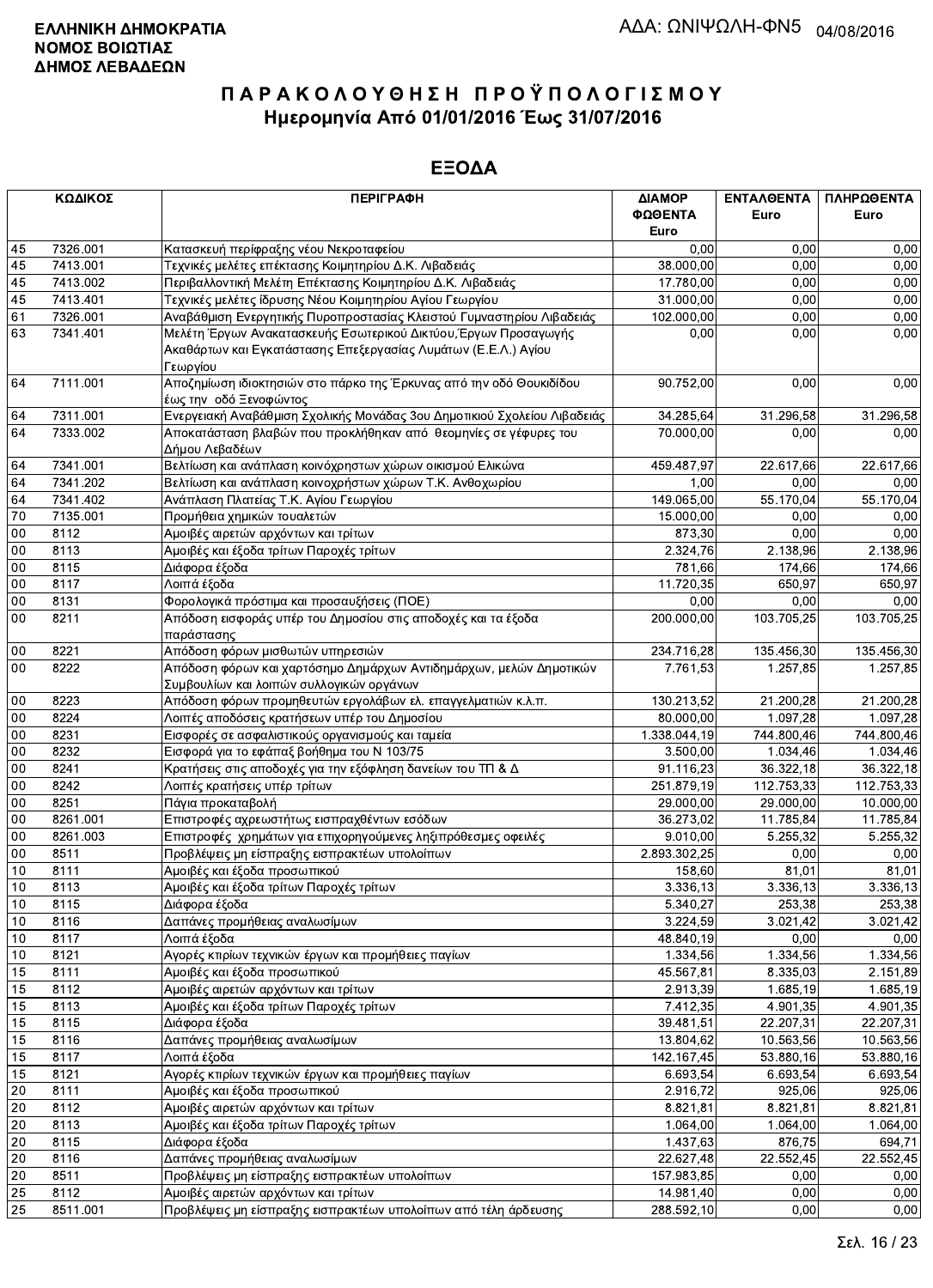|    | ΚΩΔΙΚΟΣ  | <b>ПЕРІГРАФН</b>                                                   | ΔΙΑΜΟΡ        | <b>ENTAAGENTA</b> | ΠΛΗΡΩΘΕΝΤΑ    |
|----|----------|--------------------------------------------------------------------|---------------|-------------------|---------------|
|    |          |                                                                    | ΦΩΘΕΝΤΑ       | Euro              | Euro          |
|    |          |                                                                    | Euro          |                   |               |
| 25 | 8511.002 | Προβλέψεις μη είσπραξης εισπρακτέων υπολοίπων από τέλη ύδρευσης    | 172.776,69    | 0,00              | 0,00          |
| 25 | 8511.003 | Προβλέψεις μη είσπραξης εισπρακτέων υπολοίπων από τέλη αποχέτευσης | 15.013,01     | 0.00              | 0,00          |
| 30 | 8111     | Αμοιβές και έξοδα προσωπικού                                       | 1.654,05      | 312.42            | 312,42        |
| 30 | 8113     | Αμοιβές και έξοδα τρίτων Παροχές τρίτων                            | 1.084,00      | 1.084,00          | 1.084,00      |
| 30 | 8115     | Διάφορα έξοδα                                                      | 782.47        | 0,00              | 0,00          |
| 30 | 8116     | Δαπάνες προμήθειας αναλωσίμων                                      | 10.736,53     | 8.023,29          | 8.023,29      |
| 30 | 8117     | Λοιπά έξοδα                                                        | 9.000,00      | 0,00              | 0,00          |
| 30 | 8121     | Αγορές κτιρίων τεχνικών έργων και προμήθειες παγίων                | 0.00          | 0.00              | 0,00          |
| 30 | 8122     | Έργα                                                               | 0.00          | 0.00              | 0,00          |
| 35 | 8111     | Αμοιβές και έξοδα προσωπικού                                       | 926,30        | 130,58            | 130,58        |
| 35 | 8113     | Αμοιβές και έξοδα τρίτων Παροχές τρίτων                            | 28.234,95     | 2.474,94          | 2.474,94      |
| 35 | 8116     | Δαπάνες προμήθειας αναλωσίμων                                      | 0.00          | 0,00              | 0,00          |
| 35 | 8121     | Αγορές κτιρίων τεχνικών έργων και προμήθειες παγίων                | 0.00          | 0,00              | 0,00          |
| 40 | 8115     | Διάφορα έξοδα                                                      | 98,40         | 0.00              | 0.00          |
| 40 | 8121     | Αγορές κτιρίων τεχνικών έργων και προμήθειες παγίων                | 12.707,30     | 0,00              | 0,00          |
| 45 | 8111     | Αμοιβές και έξοδα προσωπικού                                       | 152.22        | 54,92             | 54,92         |
| 45 | 8116     | Δαπάνες προμήθειας αναλωσίμων                                      | 0,00          | 0,00              | 0,00          |
| 61 | 8121     | Αγορές κτιρίων τεχνικών έργων και προμήθειες παγίων                | 200.000,00    | 200.000,00        | 200.000,00    |
| 61 | 8262     | Επιστροφή χρημάτων λόγω ανάκλησης κατανομής χρηματοδότησης ΠΔΕ     | 18.020,89     | 18.020,89         | 18.020,89     |
| 62 | 8262     | Επιστροφή χρημάτων λόγω ανάκλησης κατανομής χρηματοδότησης ΠΔΕ     | 0.00          | 0,00              | 0,00          |
| 63 | 8262     | Επιστροφή χρημάτων λόγω ανάκλησης κατανομής χρηματοδότησης ΠΔΕ     | 1.417,96      | 1.417,96          | 1.417,96      |
| 64 | 8122     | Έργα                                                               | 154.703,31    | 102.714,36        | 102.714,36    |
| 64 | 8262     | Επιστροφή χρημάτων λόγω ανάκλησης κατανομής χρηματοδότησης ΠΔΕ     | 15.821,67     | 14.770.01         | 14.770,01     |
| 69 | 8123     | Μελέτες Έρευνες πειραματικές εργασίες και ειδικές δαπάνες          | 0.00          | 0.00              | 0,00          |
| 69 | 8262     | Επιστροφή χρημάτων λόγω ανάκλησης κατανομής χρηματοδότησης ΠΔΕ     | 8.925,00      | 0,00              | 0,00          |
| 70 | 8112     | Αμοιβές αιρετών αρχόντων και τρίτων                                | 2.448,93      | 2.448,93          | 2.448,93      |
| 70 | 8113     | Αμοιβές και έξοδα τρίτων Παροχές τρίτων                            | 3.936.00      | 3.936,00          | 3.936,00      |
| 70 | 8116     | Δαπάνες προμήθειας αναλωσίμων                                      | 949,22        | 949,22            | 949,22        |
| 90 | 9111     | Αποθεματικό                                                        | 286.657,67    | 0.00              | 0.00          |
|    |          | ΣΥΝΟΛΑ                                                             | 27.754.593.68 | 10.631.721.83     | 10.515.493.45 |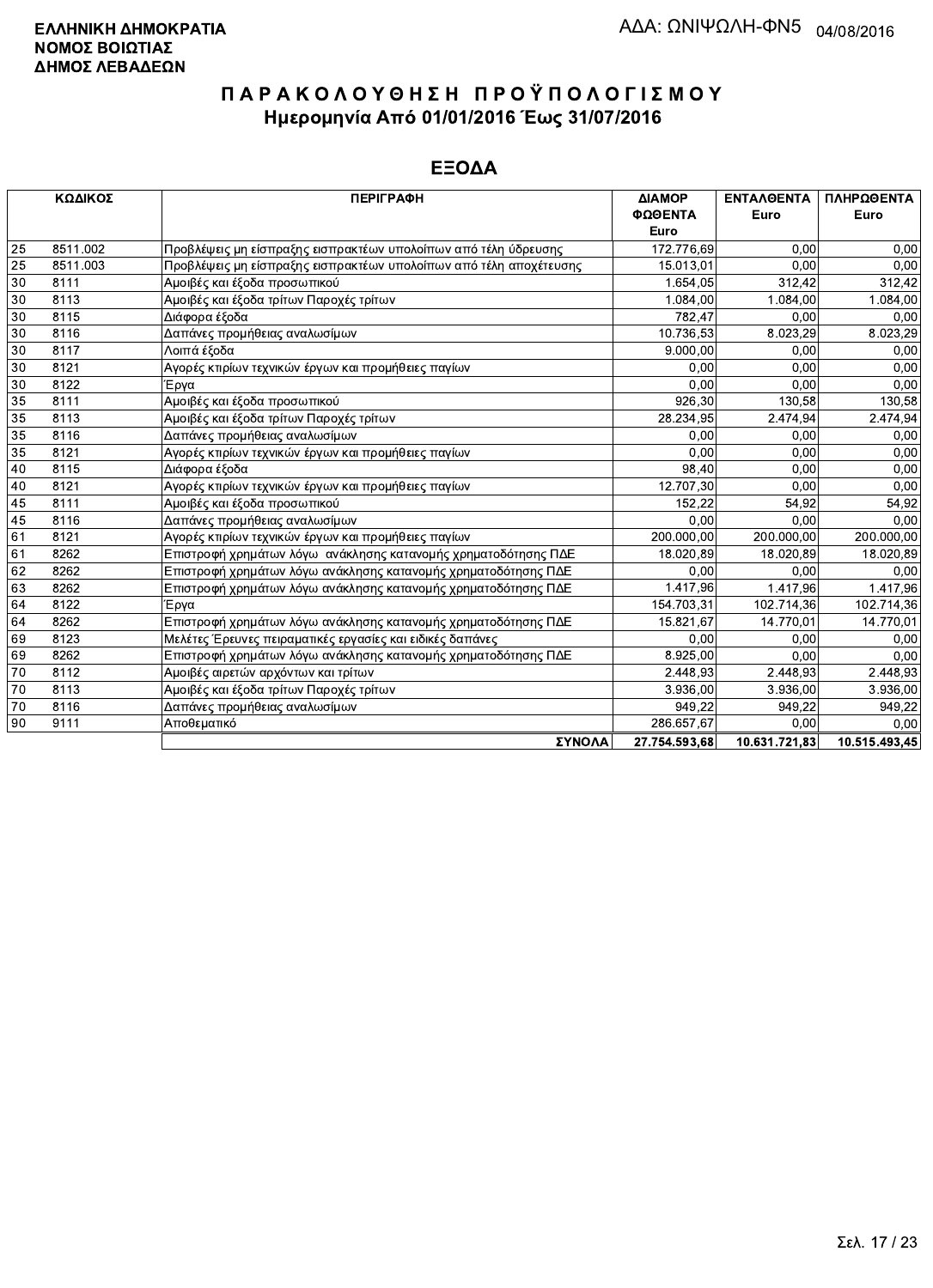#### ΓΕΝΙΚΗ ΑΝΑΚΕΦΑΛΑΙΩΣΗ

|                                         | ΔΙΑΜΟΡΦΩΘΕΝΤΑ<br>Euro | <b>ΒΕΒΑΙΩΘΕΝΤΑ</b><br>Euro | ΕΙΣΠΡΑΧΘΕΝΤΑ<br>Euro |
|-----------------------------------------|-----------------------|----------------------------|----------------------|
| ΕΣΟΔΑ                                   | 24.247.789,05         | 23.645.692,91              | 10.892.536,86        |
| <b>XPHMATIKO</b><br>ΥΠΟΛΟΙΠΟ<br>(K.A.3) | 3.506.804,63          | 3.506.804.63               | 3.506.804.63         |
| ΣΥΝΟΛΟ                                  | 27.754.593,68         | 19.251.265,55              | 14.399.341.49        |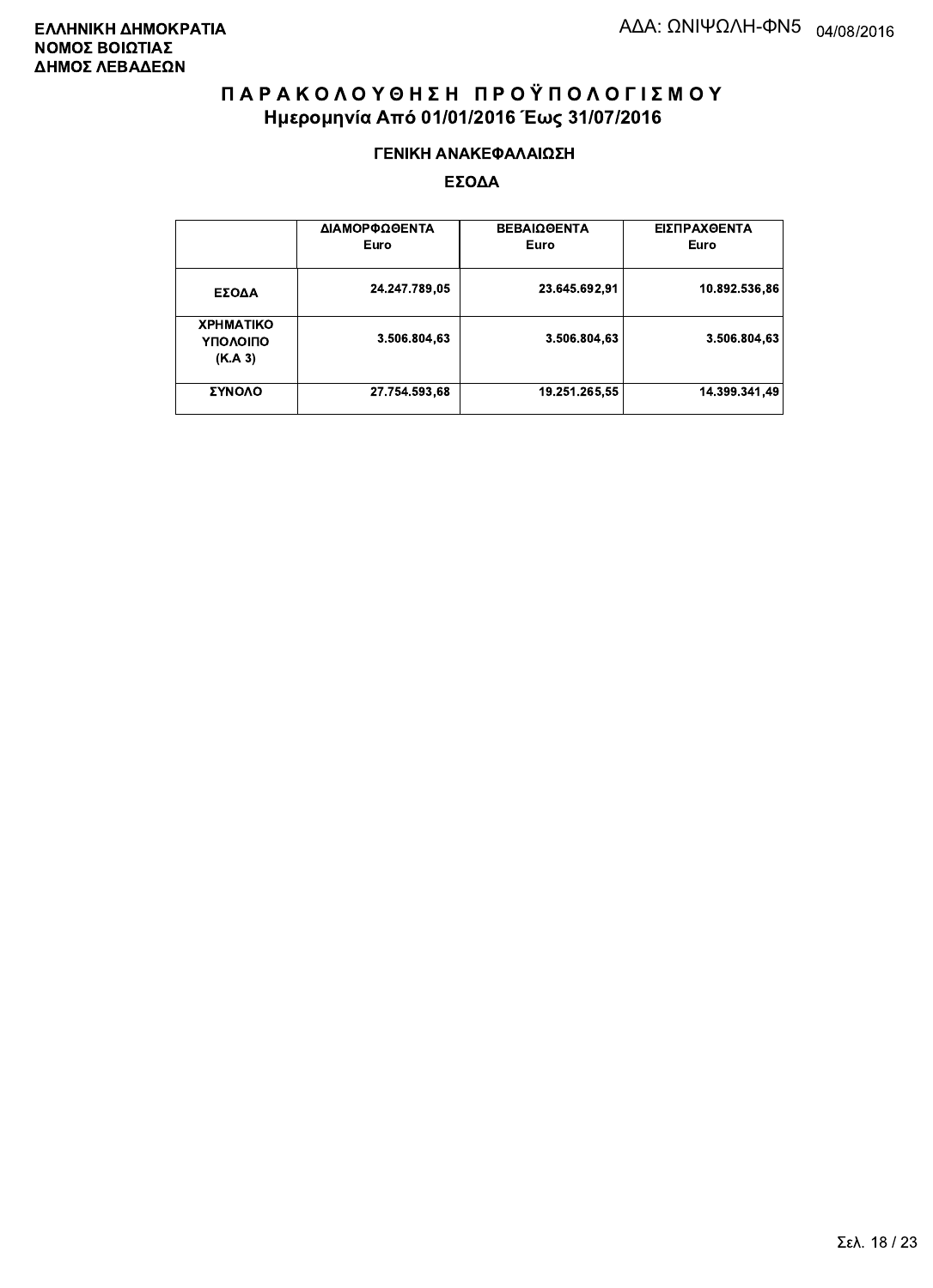#### ΕΞΟΔΑ

|             | ΔΙΑΜΟΡΦΩΘΕΝΤΑ<br>Euro | <b>ENTAAGENTA</b><br>Euro | ΠΛΗΡΩΘΕΝΤΑ<br>Euro |
|-------------|-----------------------|---------------------------|--------------------|
| ΕΞΟΔΑ       | 27.467.936,01         | 10.631.721,83             | 10.515.493.45      |
| ΑΠΟΘΕΜΑΤΙΚΟ | 286.657.67            | 0.00                      | 0.00               |
| ΣΥΝΟΛΟ      | 27.754.593.68         | 10.631.721.83             | 10.515.493.45      |
|             |                       |                           |                    |

#### ΑΝΑΚΕΦΑΛΑΙΩΣΗ 1ου ΕΠΙΠΕΔΟΥ

|  | ΚΩΔΙΚΟΣ | ΔΙΑΜΟΡΦΩΘΕΝΤΑ | <b>AOENTA</b><br>FΝ | ≀OΘFNTA |
|--|---------|---------------|---------------------|---------|
|--|---------|---------------|---------------------|---------|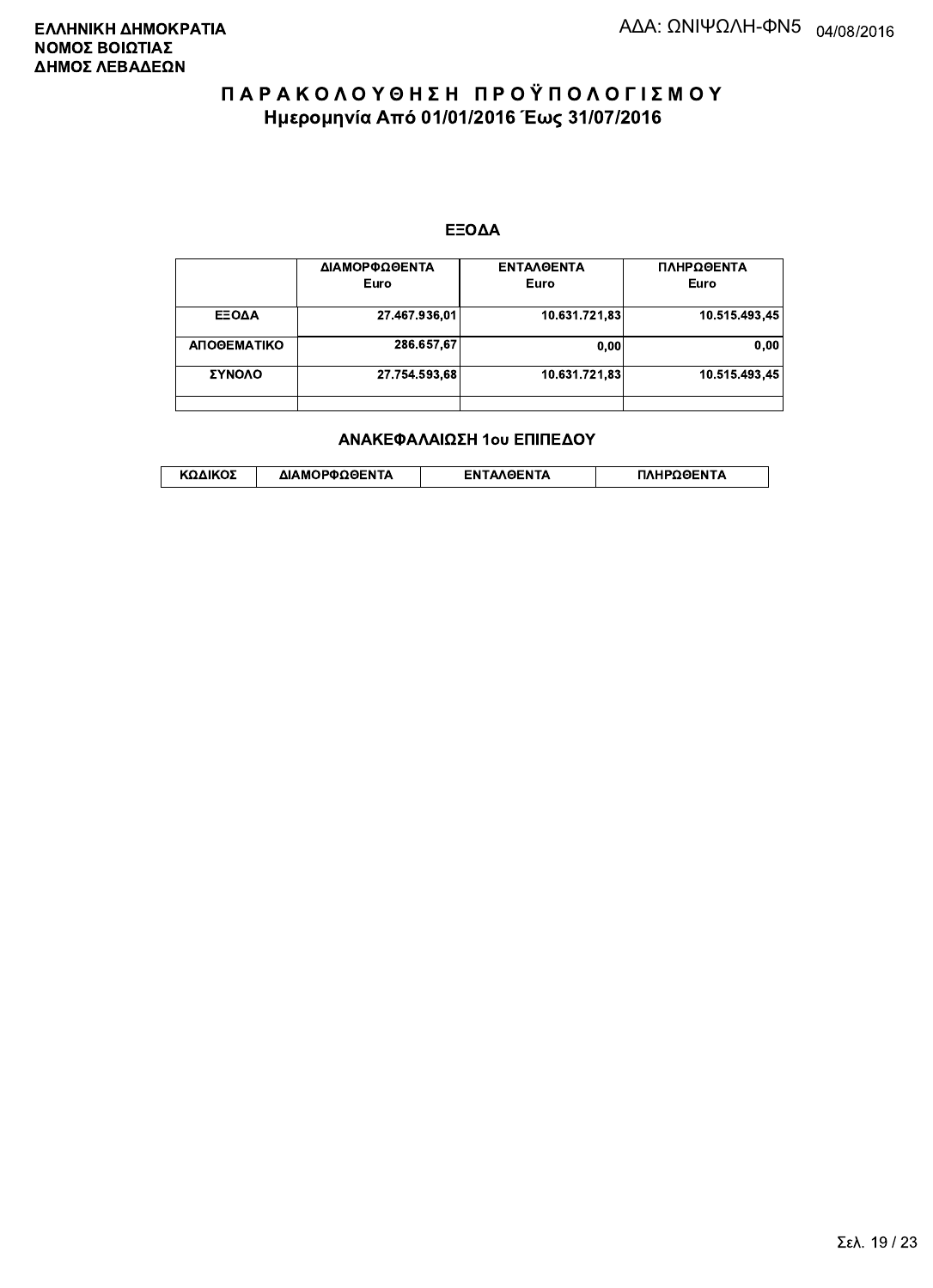ΑΝΑΚΕΦΑΛΑΙΩΣΗ ΕΣΟΔΩΝ ΑΠΟ 01/01/2016 ΕΩΣ 31/07/2016

|   | TAKTIKA EZOAA                                                               |                       |               |
|---|-----------------------------------------------------------------------------|-----------------------|---------------|
|   |                                                                             | ΣΥΝΟΛΟ:               | 7.020.482.02  |
|   | EKTAKTA EZOAA                                                               |                       |               |
|   |                                                                             | <i>EYNOAO:</i>        | 901.750,66    |
| 2 | EZOAA ΠΑΡΕΛΘΟΝΤΩΝ ΟΙΚΟΝΟΜΙΚΩΝ ΕΤΩΝ (Π.Ο.Ε.) ΠΟΥ ΒΕΒΑΙΩΝΟΝΤΑΙ ΓΙΑ ΠΡΩΤΗ ΦΟΡΑ |                       |               |
|   |                                                                             | ΣΥΝΟΛΟ:               | 571.286,50    |
| 3 | ΕΙΣΠΡΑΞΕΙΣ ΑΠΌ ΔΑΝΕΙΑ ΚΑΙ ΑΠΑΙΤΗΣΕΙΣ ΑΠΌ Π.Ο.Ε.                             |                       |               |
|   |                                                                             | ΣΥΝΟΛΟ:               | 1.154.001,54  |
|   | ΕΙΣΠΡΑΞΕΙΣ ΥΠΕΡ ΤΟΥ ΔΗΜΟΣΙΟΥ ΚΑΙ ΤΡΙΤΩΝ ΚΑΙ ΕΠΙΣΤΡΟΦΕΣ ΧΡΗΜΑΤΩΝ             |                       |               |
|   |                                                                             | <i>EYNOAO:</i>        | 1.245.016,14  |
| 5 | ΧΡΗΜΑΤΙΚΟ ΥΠΟΛΟΙΠΟ                                                          |                       |               |
|   |                                                                             | <i>EYNOAO:</i>        | 3.506.804, 63 |
|   |                                                                             | ΓΕΝΙΚΟ ΣΥΝΟΛΟ ΕΣΟΔΩΝ: | 14.399.341.49 |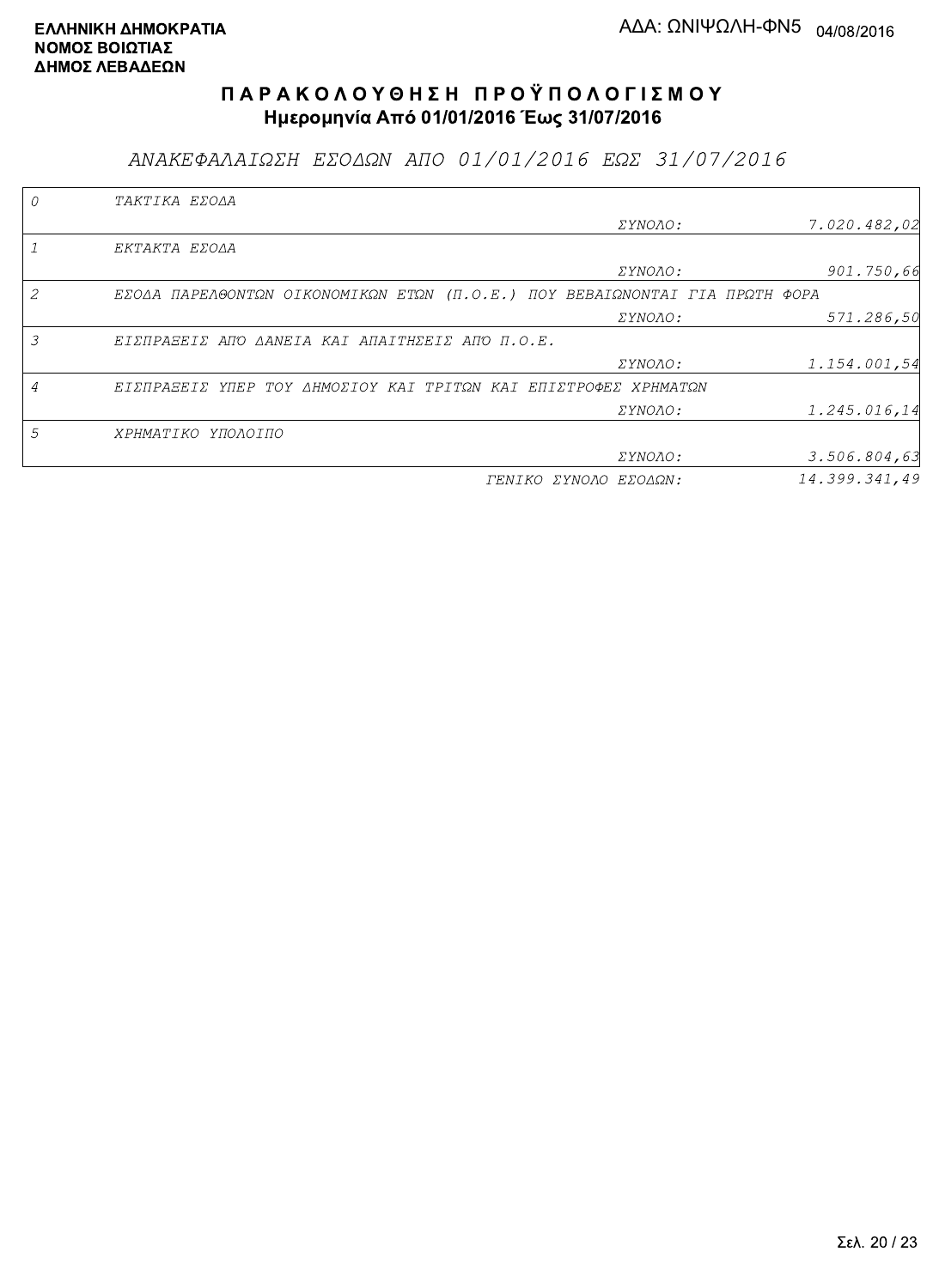### ΑΝΑΚΕΦΑΛΑΙΩΣΗ ΕΞΟΔΩΝ ΑΠΟ 01/01/2016 ΕΩΣ 31/07/2016

| 6               | Έξοδα χρήσης                                                                                                      |                           |
|-----------------|-------------------------------------------------------------------------------------------------------------------|---------------------------|
| 61              | Αμοιβές αιρετών και τρίτων                                                                                        | 149.380,96                |
| 66              | Δαπάνες προμήθειας αναλωσίμων                                                                                     | 191.544,65                |
| 67              | Πληρωμές για μεταβιβάσεις εισοδημάτων σε τρίτους Παραχωρήσεις<br>- Παροχές - Επιχορηγήσεις - Επιδοτήσεις - Δωρεές | 4.154.470,21              |
| 63              | $\Phi$ όροι - Τέλη                                                                                                | 31.004,93                 |
| 60              | Αμοιβές και έξοδα προσωπικού                                                                                      | 2.773.682,24              |
| 64              | Λοιπά γενικά έξοδα                                                                                                | 76.031,26                 |
| 65              | Πληρωμές για την εξυπηρέτηση της δημόσιας πίστης                                                                  | 416.276,84                |
| 62              | Παροχές τρίτων                                                                                                    | 825.321,92                |
| 68              | Λοιπά έξοδα                                                                                                       | 7.310,28                  |
|                 | ΣΥΝΟΛΟ:                                                                                                           | 8.625.023,29              |
| $\overline{7}$  | Επενδύσεις                                                                                                        |                           |
| 73              | Έργα                                                                                                              | 185.146,78                |
| $71\,$          | Αγορές κτιρίων τεχνικών έργων και προμήθειες παγίων                                                               | 13.479,19                 |
| 75              | Τίτλοι πάγιας επένδυσης (συμμετοχές σε επιχειρήσεις)                                                              | 1.000,00                  |
| 74              | Μελέτες, έρευνες, πειραματικές εργασίες και ειδικές δαπάνες                                                       | 2.706,00                  |
|                 | <i>EYNOAO:</i>                                                                                                    | 202.331,97                |
| $\mathcal S$    | Πληρωμές υποχρεώσεων (Π.Ο.Ε.)                                                                                     |                           |
| $\mathcal{S}1$  | Πληρωμές υποχρεώσεων (Π.Ο.Ε.)                                                                                     | 469.260,78                |
| $\overline{82}$ | Λοιπές αποδόσεις                                                                                                  | 1.218.877,41              |
| 83              | Επιχορηγούμενες Πληρωμές Υποχρεώσεων Π.Ο.Ε.                                                                       | 0,00                      |
| 85              | Προβλέψεις μη είσπραξης εισπρακτέων υπολοίπων βεβαιωμένων<br>κατά τα ΠΟΕ εντός του οικονομικού έτους              | 0,00                      |
|                 | ΣΥΝΟΛΟ:                                                                                                           | 1.688.138,19              |
| $\mathcal S$    | ΠΛΗΡΩΜΕΣ Π.Ο.Ε & ΛΟΙΠΕΣ ΑΠΟΔΟΣΕΙΣ ΚΑΙ ΠΡΟΒΛΕΨΕΙΣ                                                                  |                           |
| $\mathcal{S}1$  | Πληρωμές υποχρεώσεων (Π.Ο.Ε.)                                                                                     | 469.260,78                |
| 82              | Λοιπές αποδόσεις                                                                                                  | $\overline{1.218.877,41}$ |
| 83              | Επιχορηγούμενες Πληρωμές Υποχρεώσεων Π.Ο.Ε.                                                                       | 0,00                      |
| 85              | Προβλέψεις μη είσπραξης εισπρακτέων υπολοίπων βεβαιωμένων                                                         | 0,00                      |
|                 | κατά τα ΠΟΕ εντός του οικονομικού έτους                                                                           |                           |
| 9               | ΣΥΝΟΛΟ:<br>Αποθεματικό                                                                                            | 1.688.138,19              |
| 91              | Ποσό διαθέσιμο για αναπλήρωση των ανεπαρκών πιστώσεων για τη                                                      | 0,00                      |
|                 | δημιουργία νέων μη προβλεπόμενων στον προϋπολογισμό                                                               |                           |
|                 | ΣΥΝΟΛΟ:                                                                                                           | 0,00                      |
|                 | FENIKO XYNOAO ESOAON:                                                                                             | 12, 203, 631, 64          |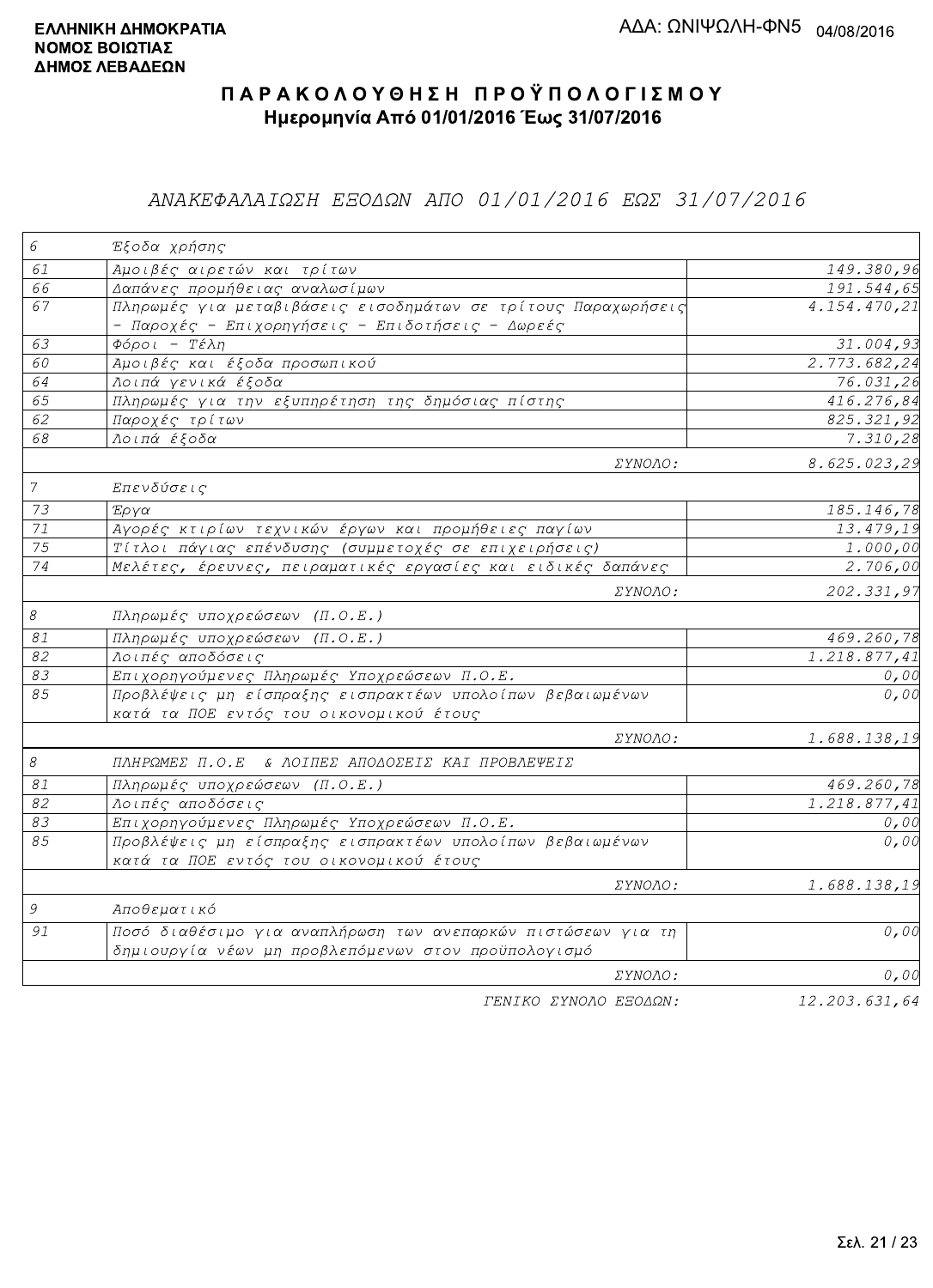*EYNOAA ANA YHHPEZIA AHO 01/01/2016 EQE 31/07/2016* 

| ${\cal O} \, {\cal O}$ | Γενικές υπηρεσίες                                             | 2.029.463,52  |
|------------------------|---------------------------------------------------------------|---------------|
| ${\it 10}$             | Οικονομικές και Διοικητικές υπηρεσίες                         | 956.594,27    |
| 15                     | Υπηρεσίες Πολιτισμού, Αθλητισμού και κοινωνικής πολιτικής     | 4.678.200,45  |
| 20                     | Υπηρεσία καθαριότητας και ηλεκτροφωτισμού                     | 1.288.163,41  |
| 25                     | Υπηρεσίες 'Υδρευσης-άδρευσης-αποχέτευσης                      | 120.348,74    |
| 30                     | Υπηρεσία Τεχνικών έργων                                       | 447.499,32    |
| 35                     | Υπηρεσίες πρασίνου                                            | 137.389,35    |
| $4\,\mathrm{O}$        | Υπηρεσία Πολεοδομίας                                          | 153.835,36    |
| 45                     | Υπηρεσία Νεκροταφείων                                         | 42.782,11     |
| 50                     | Δημοτική Αστυνομία                                            | 0,00          |
| 60                     | ΥΠΗΡΕΣΙΕΣ ΚΟΙΝΩΝΙΚΗΣ ΠΟΛΙΤΙΚΗΣ (Έργα και δράσεις              | 77.921,84     |
|                        | χρηματοδοτούμενες απο ΠΔΕ)                                    |               |
| 61                     | ΥΠΗΡΕΣΙΕΣ ΠΟΛΙΤΙΣΜΟΥ ΚΑΙ ΑΘΛΗΤΙΣΜΟΥ (Έργα και δράσεις         | 218.020,89    |
|                        | χρηματοδοτούμενες απο ΠΔΕ)                                    |               |
| 62                     | ΥΠΗΡΕΣΙΕΣ ΚΑΘΑΡΙΟΤΗΤΑΣ ΚΑΙ ΗΛΕΚΤΡΟΦΩΤΙΣΜΟΥ (Έργα και δράσεις) | 0,00          |
|                        | χρηματοδοτούμενες απο ΠΔΕ)                                    |               |
| 63                     | ΥΠΗΡΕΣΙΕΣ ΥΔΡΕΥΣΗΣ ΑΡΔΕΥΣΗΣ ΑΠΟΧΕΤΕΥΣΗΣ (Έργα και δράσεις     | 1.417,96      |
|                        | χρηματοδοτούμενες απο ΠΔΕ)                                    |               |
| 64                     | ΥΠΗΡΕΣΙΑ ΤΕΧΝΙΚΩΝ ΕΡΓΩΝ, ΠΡΑΣΙΝΟΥ ΚΑΙ ΠΟΛΕΟΔΟΜΙΑΣ (Έργα και   | 226.568,65    |
|                        | δράσεις χρηματοδοτούμενες απο ΠΔΕ)                            |               |
| 69                     | ΛΟΙΠΕΣ ΥΠΗΡΕΣΙΕΣ (Έργα και δράσεις χρηματοδοτούμενες απο      | 0,00          |
|                        | $\Pi\Delta E$ )                                               |               |
| 70                     | Λοιπές υπηρεσίες                                              | 137.287,58    |
| 99                     |                                                               | 0,00          |
|                        | $\Box$                                                        | 10.715.102.15 |

ΣΥΝΟΛΟ:

10.515.493,45